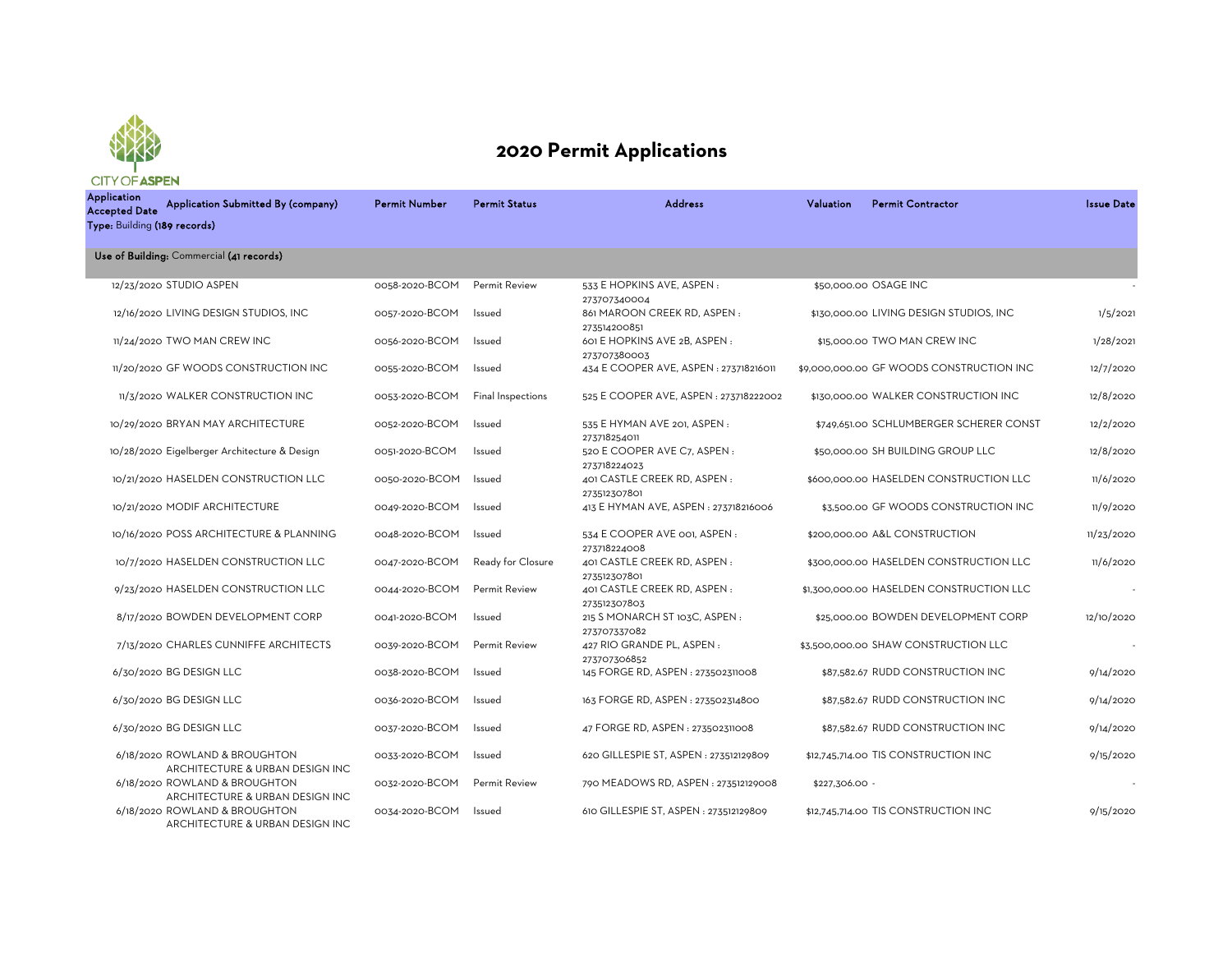| <b>Application</b><br><b>Accepted Date</b> | Application Submitted By (company)                              | <b>Permit Number</b> | <b>Permit Status</b> | <b>Address</b>                                            | Valuation               | <b>Permit Contractor</b>                                    | <b>Issue Date</b> |
|--------------------------------------------|-----------------------------------------------------------------|----------------------|----------------------|-----------------------------------------------------------|-------------------------|-------------------------------------------------------------|-------------------|
|                                            | 6/11/2020 CENTAUR CONSTRUCTION COMPANY<br><b>INC</b>            | 0031-2020-BCOM       | Permit Review        | 121 S GALENA ST, ASPEN : 273707330007                     |                         | \$25,000.00 CENTAUR CONSTRUCTION COMPANY<br><b>INC</b>      |                   |
|                                            | 6/9/2020 ROWLAND & BROUGHTON<br>ARCHITECTURE & URBAN DESIGN INC | 0028-2020-BCOM       | Closed - Final       | 601 E DURANT AVE, ASPEN : 273718250102                    |                         | \$800,000.00 JANCKILA CONSTRUCTION INC                      | 8/21/2020         |
|                                            | 5/6/2020 117 SOUTH SPRING STREET HOLDINGS LLC 0025-2020-BCOM    |                      | Closed - Final       | 117 S SPRING ST A, ASPEN : 273707332008                   |                         | \$147,500.00 WONDERLAND CONSTRUCTION INC                    | 6/1/2020          |
|                                            | 5/4/2020 MODIF ARCHITECTURE                                     | 0024-2020-BCOM       | Cancelled            | 422 E COOPER AVE, ASPEN : 273718216301                    |                         | \$2,250,000.00 GF WOODS CONSTRUCTION INC                    |                   |
|                                            | 5/4/2020 MODIF ARCHITECTURE                                     | 0023-2020-BCOM       | Cancelled            | 434 E COOPER AVE, ASPEN : 273718216011                    |                         | \$6,750,000.00 GF WOODS CONSTRUCTION INC                    |                   |
| 4/17/2020 CSAI                             |                                                                 | 0020-2020-BCOM       | Expired              | 205 S MILL ST, ASPEN : 273707338004                       |                         | \$16,000.00 ETHOS DISTRIBUTED SOLUTIONS                     | 6/26/2020         |
|                                            | 4/15/2020 S & S CONSTRUCTION LLC                                | 0019-2020-BCOM       | Issued               | 534 E HOPKINS AVE, ASPEN : 273707331011                   |                         | \$246,750.00 S & S CONSTRUCTION LLC                         | 10/26/2020        |
|                                            | 3/31/2020 ASPEN CONSTRUCTORS INC                                | 0017-2020-BCOM       | Issued               | 320 E HYMAN AVE, ASPEN : 273707338851                     |                         | \$737,851.08 ASPEN CONSTRUCTORS INC                         | 5/4/2020          |
|                                            | 3/26/2020 WALKER CONSTRUCTION INC                               | 0016-2020-BCOM       | Issued               | 501 E HYMAN AVE, ASPEN : 273718224001                     |                         | \$3,500.00 WALKER CONSTRUCTION INC                          | 5/22/2020         |
|                                            | 3/24/2020 MARKITECTURE                                          | 0015-2020-BCOM       | Issued               | 100 MAROLT PL, ASPEN : 273512363702                       |                         | \$348,000.00 FUSE ARCHITECTURE & CONSTRUCTION<br><b>LLC</b> | 8/10/2020         |
|                                            | 3/18/2020 ALIUS DESIGN CORPS LLC                                | 0014-2020-BCOM       | Permit Review        | 402 W MAIN ST, ASPEN : 273512442006                       | \$4,800.00 -            |                                                             |                   |
|                                            | 3/12/2020 THUNDERBOWL ARCHITECTS                                | 0013-2020-BCOM       | Issued               | 516 E DURANT AVE, ASPEN : 273718222008                    |                         | \$225,000.00 CALL JOHN                                      | 5/19/2020         |
|                                            | 3/9/2020 MODIF ARCHITECTURE                                     | 0012-2020-BCOM       | Permit Review        | 730 E COOPER AVE, ASPEN : 273718227904                    | \$10,000,000.00 TESCARI |                                                             |                   |
|                                            | 2/28/2020 WALKER CONSTRUCTION INC                               | 0011-2020-BCOM       | Expired              | 416 E COOPER AVE, ASPEN : 273718216301                    |                         | \$10,000.00 WALKER CONSTRUCTION INC                         |                   |
|                                            | 2/13/2020 RENEWAL BY ANDERSEN                                   | 0010-2020-BCOM       | Issued               | 400 W MAIN ST, ASPEN: 273512442006                        |                         | \$10,077.00 SEILER CONSTRUCTION                             | 2/24/2020         |
|                                            | 2/12/2020 SMARTLINK LLC                                         | 0009-2020-BCOM       | Expired              | 620 E HOPKINS AVE, ASPEN : 273707332801                   |                         | \$15,000.00 OVERLAND CONTRACTING INC                        | 3/5/2020          |
|                                            | 1/28/2020 CITY OF ASPEN - WATER                                 | 0007-2020-BCOM       | <b>Permit Review</b> | 500 DOOLITTLE DR, ASPEN: 273513204825                     | \$600,000.00 -          |                                                             |                   |
|                                            | 1/10/2020 POSS ARCHITECTURE & PLANNING                          | 0002-2020-BCOM       | Issued               | 10 CLUB CIR, ASPEN : 273502309051                         |                         | \$918,078.64 KORU LTD                                       | 6/3/2020          |
|                                            | 1/10/2020 POSS ARCHITECTURE & PLANNING                          | 0003-2020-BCOM       | Issued               | 617 E COOPER AVE, ASPEN : 273718243008                    |                         | \$2,579,988.00 PCL CONSTRUCTION SERVICES INC                | 4/23/2020         |
|                                            | 1/10/2020 FORUM PHI ARCHITECTURE                                | 0005-2020-BCOM       | Closed - Final       | 215 S MONARCH ST 301, ASPEN :                             |                         | \$10,000.00 WILLIAM H BAKER CONSTRUCTION                    | 2/25/2020         |
|                                            | 1/2/2020 Z GROUP ARCHITECTS P.C.                                | 0001-2020-BCOM       | Issued               | 273707337032<br>300 S SPRING ST 301, ASPEN : 273718227108 |                         | \$383,000.00 S & S CONSTRUCTION LLC                         | 2/10/2020         |
|                                            | Use of Building: Mixed-Use (20 records)                         |                      |                      |                                                           |                         |                                                             |                   |
|                                            | 11/23/2020 KIM RAYMOND ARCHITECTS & INTERIORS 0129-2020-BRES    |                      | Permit Review        | 555 E DURANT AVE 4J, ASPEN :<br>273718249029              | \$30,000.00 -           |                                                             |                   |
|                                            | 11/16/2020 CHARLES CUNNIFFE ARCHITECTS                          | 0054-2020-BCOM       | Ready for Issue      | 300 S SPRING ST 200, ASPEN : 273718227116                 |                         | \$332,109.00 GF WOODS CONSTRUCTION INC                      |                   |
|                                            | 10/6/2020 ASPEN DEVELOPMENT SERVICES                            | 0046-2020-BCOM       | Closed - Final       | 334 W HYMAN AVE A, ASPEN:<br>273512464004                 |                         | \$4,500.00 Avalanche Construction Management, Inc           | 12/8/2020         |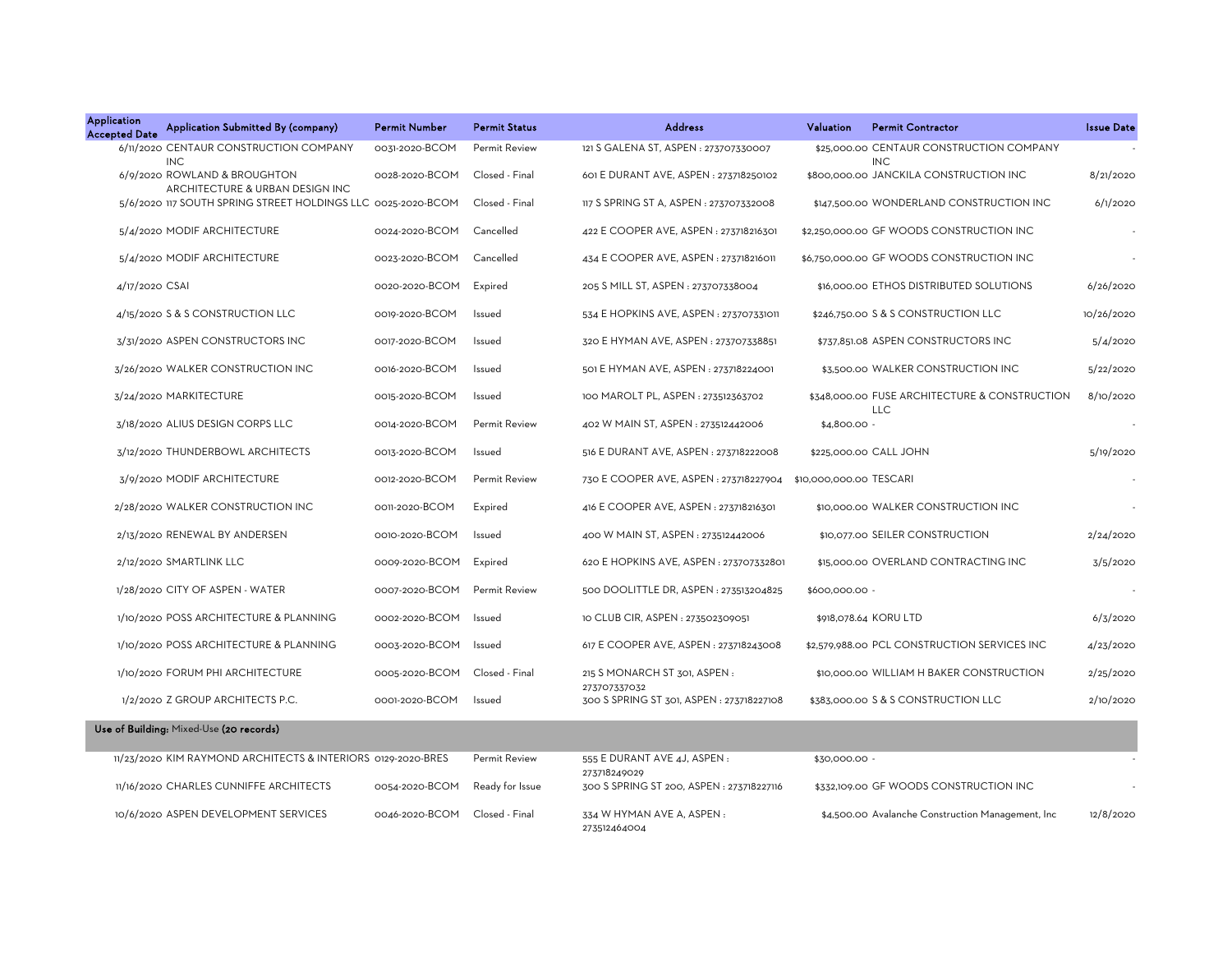| <b>Application</b><br><b>Accepted Date</b> | Application Submitted By (company)                                | <b>Permit Number</b> | <b>Permit Status</b> | <b>Address</b>                                                       | Valuation            | <b>Permit Contractor</b>                          | <b>Issue Date</b> |
|--------------------------------------------|-------------------------------------------------------------------|----------------------|----------------------|----------------------------------------------------------------------|----------------------|---------------------------------------------------|-------------------|
|                                            | 10/2/2020 JIM SMITH                                               | 0107-2020-BRES       | Issued               | 600 E MAIN ST 303, ASPEN : 273707325017                              |                      | \$500.00 VIKING CONSTRUCTION LLC                  | 12/14/2020        |
|                                            | 9/28/2020 RENEWAL BY ANDERSEN                                     | 0045-2020-BCOM       | Issued               | 400 W MAIN ST, ASPEN: 273512442006                                   |                      | \$44,609.00 SEILER CONSTRUCTION                   | 10/29/2020        |
|                                            | 9/11/2020 WALKER CONSTRUCTION INC                                 | 0043-2020-BCOM       | Issued               | 205 S MILL ST 1, ASPEN : 273707338004                                |                      | \$50,000.00 WALKER CONSTRUCTION INC               | 10/13/2020        |
|                                            | 9/2/2020 BRYAN MAY ARCHITECTURE                                   | 0042-2020-BCOM       | Issued               | 508 E COOPER AVE 101, ASPEN :<br>273718224031                        |                      | \$470,535.00 GF WOODS CONSTRUCTION INC            | 1/28/2021         |
|                                            | 8/11/2020 ROWLAND & BROUGHTON<br>ARCHITECTURE & URBAN DESIGN INC  | 0040-2020-BCOM       | Issued               | 520 E HYMAN AVE 2AB, ASPEN:<br>273718251010                          |                      | \$159,474.00 HANSEN CONSTRUCTION INC              | 11/6/2020         |
|                                            | 6/23/2020 CCY ARCHITECTS                                          | 0035-2020-BCOM       | Permit Review        | 101 W MAIN ST, ASPEN : 273512455067                                  | \$21,579,072.00 -    |                                                   |                   |
|                                            | 6/10/2020 ZONE 4 ARCHITECTS                                       | 0029-2020-BCOM       | Expired              | 520 E COOPER AVE LL1-5, ASPEN :<br>273718224016                      |                      | \$25,000.00 FRR CONSTRUCTION LLC                  | 7/21/2020         |
|                                            | 6/8/2020 CONFLUENCE ARCHITECTURE                                  | 0042-2020-BRES       | Issued               | 600 E MAIN ST 410, ASPEN : 273707325027                              |                      | \$220,000.00 TE BUILDERS LLC                      | 8/21/2020         |
|                                            | 5/6/2020 BRYAN MAY ARCHITECTURE                                   | 0067-2020-BRES       | Expired              | 419 E HYMAN AVE, ASPEN : 273718216800                                | \$2,060,119.00 WOODS |                                                   |                   |
|                                            | 5/6/2020 BRYAN MAY ARCHITECTURE                                   | 0066-2020-BRES       | Expired              | 419 E HYMAN AVE 7B, ASPEN : 273718216202                             | \$2,060,119.00 WOODS |                                                   |                   |
|                                            | 5/6/2020 BRYAN MAY ARCHITECTURE                                   | 0037-2020-BRES       | Issued               | 419 E HYMAN AVE 7A, ASPEN : 273718216201                             |                      | \$2,060,119.00 GF WOODS CONSTRUCTION INC          | 9/15/2020         |
|                                            | 4/9/2020 PEAK VISIONS LLC                                         | 0018-2020-BCOM       | Closed - Final       | 133 PROSPECTOR RD C4115, ASPEN:                                      |                      | \$28,000.00 Yates Construction and Consulting LLC | 6/8/2020          |
|                                            | 4/8/2020 VIKING CONSTRUCTION LLC                                  | 0030-2020-BRES       | Issued               | 273514213053<br>600 E MAIN ST 409, ASPEN : 273707325031              |                      | \$9,000.00 VIKING CONSTRUCTION LLC                | 5/27/2020         |
|                                            | 3/3/2020 PEAK VISIONS LLC                                         | 0020-2020-BRES       | Ready for Closure    | 220 W MAIN ST 210, ASPEN: 273512440032                               |                      | \$75,000.00 Yates Construction and Consulting LLC | 6/9/2020          |
|                                            | 1/23/2020 OSAGE INC                                               | 0004-2020-BRES       | Ready for Closure    | 555 E DURANT AVE 3K, ASPEN :                                         |                      | \$575,000.00 OSAGE INC                            | 6/8/2020          |
|                                            | 1/23/2020 CHARLES CUNNIFFE ARCHITECTS                             | 0006-2020-BCOM       | <b>Permit Review</b> | 273718249015<br>610 E HYMAN AVE, ASPEN : 273718212004                | \$1,600,000.00 -     |                                                   |                   |
|                                            | 1/15/2020 ZONE 4 ARCHITECTS                                       | 0004-2020-BCOM       | Closed - Final       | 534 E COOPER AVE 001, ASPEN :<br>273718224008                        |                      | \$550,000.00 A&L CONSTRUCTION                     | 4/28/2020         |
|                                            | Use of Building: Multi-Family (70 records)                        |                      |                      |                                                                      |                      |                                                   |                   |
|                                            | 12/29/2020 CHARLES CUNNIFFE ARCHITECTS                            | 0142-2020-BRES       | Permit Review        | 120 N SPRING ST, ASPEN: 273707326005                                 |                      | \$3,500,000.00 RUDD CONSTRUCTION INC              |                   |
|                                            | 12/23/2020 DYAD ARCHITECTS                                        | 0140-2020-BRES       | Permit Review        | 1427 CRYSTAL LAKE RD, ASPEN:<br>273718131005                         | \$175,000.00 -       |                                                   |                   |
|                                            | 12/22/2020 CHARLES CUNNIFFE ARCHITECTS                            | 0138-2020-BRES       | Permit Review        | 543 WALNUT ST, ASPEN : 273707392012                                  | \$7,783,020.00 -     |                                                   |                   |
|                                            | 12/22/2020 CHARLES CUNNIFFE ARCHITECTS                            | 0139-2020-BRES       | Permit Review        | 549 WALNUT ST, ASPEN : 273707392012                                  | \$7,783,020.00 -     |                                                   |                   |
|                                            | 12/16/2020 DYAD ARCHITECTS                                        | 0135-2020-BRES       |                      | Final Review Complete 610 S WEST END ST H103, ASPEN:<br>273718267133 |                      | \$325,000.00 FORSYTHE FINISH CARPENTRY INC        |                   |
|                                            | 12/7/2020 KIM RAYMOND ARCHITECTS & INTERIORS 0133-2020-BRES       |                      | Permit Review        | 900 E DURANT AVE B103, ASPEN:                                        | \$70,000.00 -        |                                                   |                   |
|                                            | 12/3/2020 CRAWFORD DESIGN BUILD LLC                               | 0131-2020-BRES       | Permit Review        | 273718237020<br>1012 E COOPER AVE 4, ASPEN :<br>273718232021         | \$275,000.00 -       |                                                   |                   |
|                                            | 12/1/2020 KIM RAYMOND ARCHITECTS & INTERIORS 0130-2020-BRES       |                      | Permit Review        | 104 W COOPER AVE 4, ASPEN :                                          | \$40,000.00 -        |                                                   |                   |
|                                            | 11/20/2020 ROWLAND & BROUGHTON<br>ARCHITECTURE & URBAN DESIGN INC | 0127-2020-BRES       | Permit Review        | 273512469011<br>1039 E COOPER AVE 30A, ASPEN :<br>273707342043       | \$500,000.00 -       |                                                   |                   |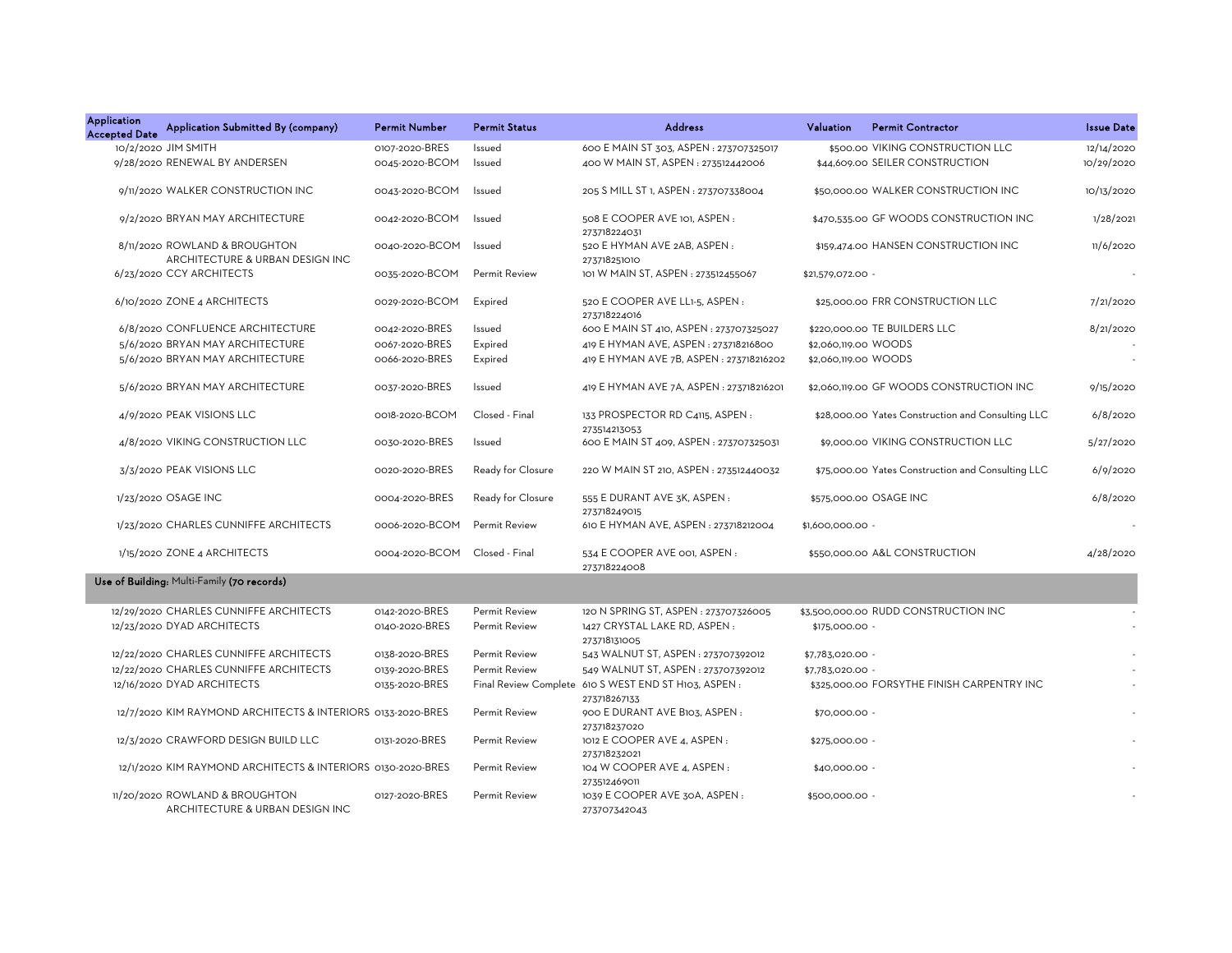| <b>Application</b><br><b>Accepted Date</b> | Application Submitted By (company)                          | <b>Permit Number</b> | <b>Permit Status</b> | <b>Address</b>                                                    | Valuation         | <b>Permit Contractor</b>                                    | <b>Issue Date</b> |
|--------------------------------------------|-------------------------------------------------------------|----------------------|----------------------|-------------------------------------------------------------------|-------------------|-------------------------------------------------------------|-------------------|
|                                            | 11/11/2020 LD ENTERPRISES LLC                               | 0124-2020-BRES       | Closed - Final       | 790 W HALLAM ST 7, ASPEN : 273512429007                           |                   | \$6,850.00 ASPEN CRAFTSMEN                                  | 12/2/2020         |
|                                            | 10/19/2020 HAYES CONSTRUCTION INC                           | 0116-2020-BRES       | Hold                 | 600 E MAIN ST 307, ASPEN : 273707325004                           |                   | \$125,000.00 HAYES CONSTRUCTION INC                         |                   |
|                                            | 10/19/2020 THUNDERBOWL ARCHITECTS                           | 0115-2020-BRES       | Ready for Issue      | 1286 SNOWBUNNY LN, ASPEN:<br>273501311001                         |                   | \$1,402,125.00 STEEPLECHASE CONSTRUCTION                    |                   |
|                                            | 10/14/2020 CLOUD HILL DESIGN LLC                            | 0112-2020-BRES       | <b>Permit Review</b> | 1020 E HOPKINS AVE 7, ASPEN:<br>273718109014                      |                   | \$150,000.00 SEGAL DEVELOPMENT LLC                          |                   |
|                                            | 10/13/2020 KA DESIGNWORKS                                   | 0111-2020-BRES       | <b>Permit Review</b> | 809 S ASPEN ST, ASPEN : 273513124009                              |                   | \$4,000,000.00 KEELTY CONSTRUCTION INC                      |                   |
|                                            | 10/5/2020 Danette Stephens                                  | 0108-2020-BRES       | Permit Review        | 100 N 8TH ST 31, ASPEN : 273512313031                             |                   | \$500,000.00 FUSE ARCHITECTURE & CONSTRUCTION<br><b>LLC</b> |                   |
|                                            | 10/5/2020 KIM RAYMOND ARCHITECTS & INTERIORS 0109-2020-BRES |                      |                      | Final Review Complete 802 E COOPER AVE 4, ASPEN :<br>273718228033 |                   | \$40,000.00 CLEARWATER CONSTRUCTION<br>MANAGEMENT           |                   |
|                                            | 9/25/2020 KEELTY CONSTRUCTION INC                           | 0106-2020-BRES       | Issued               | 119 W HYMAN AVE, ASPEN : 273512469013                             |                   | \$40,000.00 KEELTY CONSTRUCTION INC                         | 11/11/2020        |
|                                            | 9/25/2020 KEELTY CONSTRUCTION INC                           | 0105-2020-BRES       | Issued               | 117 W HYMAN AVE, ASPEN : 273512469014                             |                   | \$40,000,00 KEELTY CONSTRUCTION INC                         | 11/11/2020        |
|                                            | 9/9/2020 JACK DANNEBERG                                     | 0100-2020-BRES       | Issued               | 734 E HOPKINS AVE, ASPEN : 273707361004                           |                   | \$13,000.00 JACK DANNEBERG                                  | 9/28/2020         |
|                                            | 9/9/2020 VIKING CONSTRUCTION LLC                            | 0101-2020-BRES       | Closed - Final       | 700 S MONARCH ST 203, ASPEN:<br>273513111003                      |                   | \$7,500.00 VIKING CONSTRUCTION LLC                          | 10/1/2020         |
|                                            | 8/31/2020 359 DESIGN, LLC                                   | 0091-2020-BRES       | Permit Review        | 63 PAEPCKE DR, ASPEN : 273502318003                               | \$27,000,000.00 - |                                                             |                   |
|                                            | 8/31/2020 359 DESIGN, LLC                                   | 0092-2020-BRES       | Permit Review        | 40 PAEPCKE DR, ASPEN : 273502318001                               | \$27,000,000.00 - |                                                             |                   |
|                                            | 8/31/2020 359 DESIGN, LLC                                   | 0090-2020-BRES       | Permit Review        | 115 PAEPCKE DR, ASPEN: 273502318003                               | \$27,000,000.00 - |                                                             |                   |
|                                            | 8/31/2020 359 DESIGN, LLC                                   | 0089-2020-BRES       | Permit Review        | 155 PAEPCKE DR, ASPEN: 273502318003                               | \$27,000,000.00 - |                                                             |                   |
|                                            | 8/31/2020 359 DESIGN, LLC                                   | 0087-2020-BRES       | Permit Review        | 225 PAEPCKE DR, ASPEN: 273502318003                               | \$27,000,000.00 - |                                                             |                   |
|                                            | 8/31/2020 359 DESIGN, LLC                                   | 0093-2020-BRES       | <b>Permit Review</b> | 33 MINING STOCK PKWY, ASPEN:<br>273502318003                      | \$27,000,000.00 - |                                                             |                   |
|                                            | 8/31/2020 359 DESIGN, LLC                                   | 0094-2020-BRES       | Permit Review        | 45 MINING STOCK PKWY, ASPEN:<br>273502318003                      | \$27,000,000.00 - |                                                             |                   |
|                                            | 8/31/2020 359 DESIGN, LLC                                   | 0088-2020-BRES       | Permit Review        | 175 PAEPCKE DR, ASPEN : 273502318003                              | \$27,000,000.00 - |                                                             |                   |
|                                            | 8/31/2020 359 DESIGN, LLC                                   | 0095-2020-BRES       | Permit Review        | , ASPEN : 273502319801                                            | \$27.000.000.00 - |                                                             |                   |
|                                            | 8/27/2020 ZONE 4 ARCHITECTS                                 | 0085-2020-BRES       | Issued               | 851 UTE AVE C, ASPEN : 273718241004                               |                   | \$74,134.00 AML CONSTRUCTION INC                            | 11/25/2020        |
|                                            | 8/26/2020 GIANT PROPERTIES INC                              | 0084-2020-BRES       | Final Inspections    | 610 S WEST END ST D102, ASPEN:<br>273718267012                    |                   | \$300,000.00 GIANT PROPERTIES INC                           | 11/4/2020         |
|                                            | 8/21/2020 Bill Guth                                         | 0080-2020-BRES       | Denied               | 322 E BLEEKER ST, ASPEN : 273707317031                            | \$19,600.00 -     |                                                             |                   |
|                                            | 8/21/2020 Bill Guth                                         | 0081-2020-BRES       | Issued               | 322 E BLEEKER ST, ASPEN : 273707317031                            |                   | \$0.00 KORU LTD                                             | 1/25/2021         |
|                                            | 8/21/2020 Bill Guth                                         | 0082-2020-BRES       | Denied               | 324 E BLEEKER ST, ASPEN : 273707317031                            | $$0.00 -$         |                                                             |                   |
|                                            | 8/21/2020 Bill Guth                                         | 0083-2020-BRES       | Issued               | 324 E BLEEKER ST, ASPEN : 273707317031                            |                   | \$0.00 KORU LTD                                             | 1/4/2021          |
|                                            | 8/21/2020 REGAN CONSTRUCTION INC                            | 0079-2020-BRES       | Issued               | 402 MIDLAND PARK PL, ASPEN:                                       |                   | \$6,000.00 REGAN CONSTRUCTION INC                           | 12/16/2020        |
|                                            | 8/20/2020 ROGER KERR ARCHITECT                              | 0077-2020-BRES       | Issued               | 273707412718<br>610 S WEST END ST J303, ASPEN:<br>273718267068    |                   | \$35,000.00 ZANIER CONSTRUCTION LLC                         | 11/11/2020        |
|                                            | 8/19/2020 MCDONOUGH CONSTRUCTION LLC.                       | 0074-2020-BRES       | Issued               | 800 E HOPKINS AVE A2, ASPEN:<br>273718288010                      |                   | \$125,000.00 MCDONOUGH CONSTRUCTION LLC                     | 9/9/2020          |
|                                            | 8/17/2020 ANNE GRICE INTERIORS                              | 0071-2020-BRES       | Ready for Closure    | 610 S WEST END ST E204, ASPEN:<br>273718267037                    |                   | \$130,000.00 DOUG THROM CONSTRUCTION INC                    | 11/3/2020         |
|                                            | 8/6/2020 INCLINE CONSTRUCTION                               | 0065-2020-BRES       | Issued               | 501 W MAIN ST A101, ASPEN : 273512449003                          |                   | \$105,000.00 INCLINE CONSTRUCTION                           | 10/21/2020        |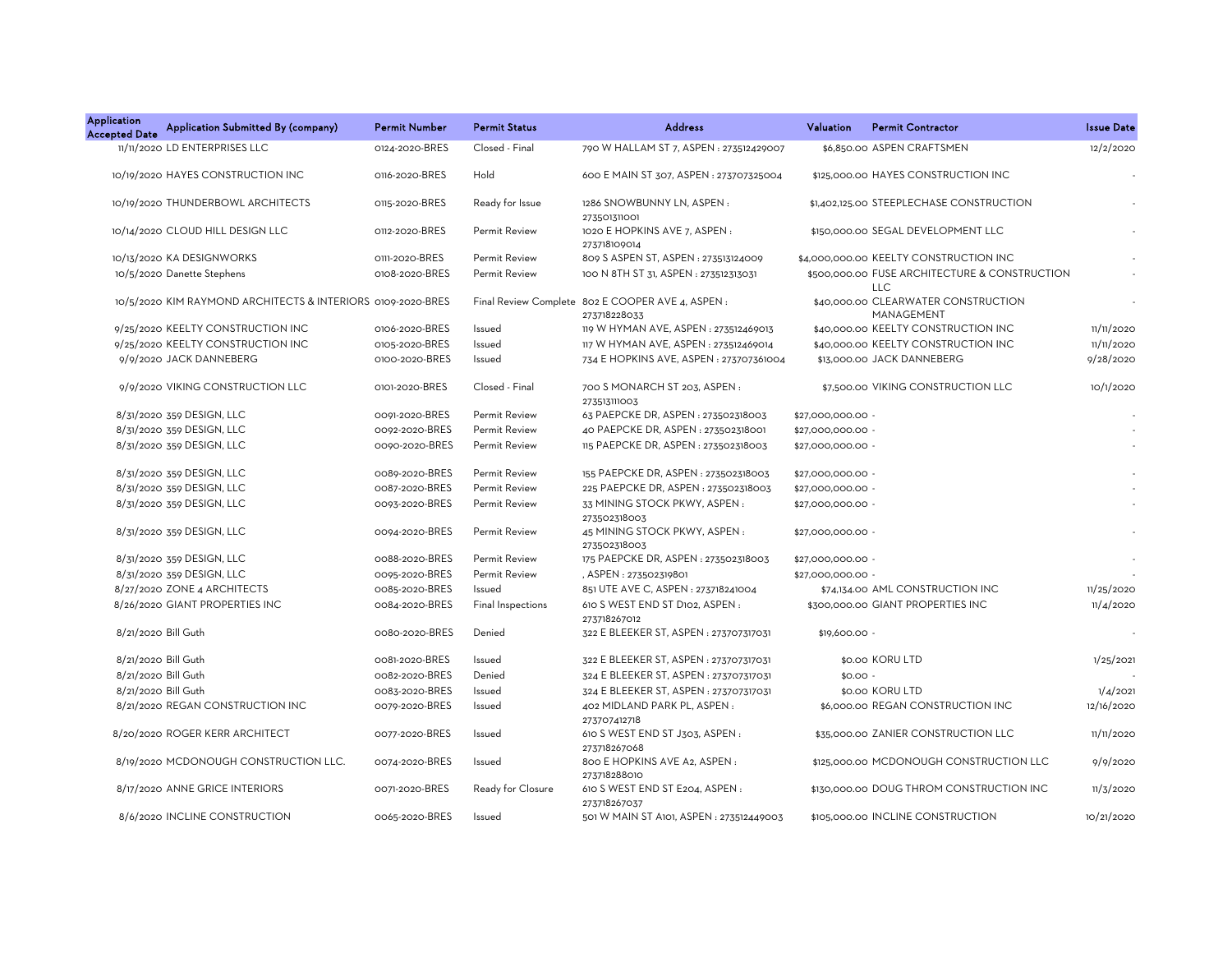| Application<br><b>Accepted Date</b> | Application Submitted By (company)                               | Permit Number  | <b>Permit Status</b> | <b>Address</b>                                  | Valuation         | <b>Permit Contractor</b>                                       | <b>Issue Date</b> |
|-------------------------------------|------------------------------------------------------------------|----------------|----------------------|-------------------------------------------------|-------------------|----------------------------------------------------------------|-------------------|
|                                     | 8/5/2020 ATHEN BUILDERS INC                                      | 0063-2020-BRES | Issued               | TO BE DETERMINED                                |                   | \$10,000.00 ATHEN BUILDERS                                     | 9/16/2020         |
|                                     | 8/3/2020 RENEWAL BY ANDERSEN                                     | 0060-2020-BRES | Ready for Closure    | 722 MIDLAND PARK PL, ASPEN:<br>273707412733     |                   | \$10,354.00 SEILER CONSTRUCTION                                | 8/25/2020         |
|                                     | 8/3/2020 BRYAN MAY ARCHITECTURE                                  | 0113-2020-BRES | Permit Review        | 1050 MATCHLESS DR, ASPEN:<br>273707411003       |                   | \$473,150.00 GF WOODS CONSTRUCTION INC                         |                   |
|                                     | 8/3/2020 BRYAN MAY ARCHITECTURE                                  | 0061-2020-BRES | Permit Review        | 1040 MATCHLESS DR, ASPEN:<br>273707411800       |                   | \$473,150.00 GF WOODS CONSTRUCTION INC                         |                   |
|                                     | 7/28/2020 FORUM PHI ARCHITECTURE                                 | 0058-2020-BRES | Permit Review        | 235 W HOPKINS AVE, ASPEN : 273512463022         | $$1,250,000.00 -$ |                                                                |                   |
|                                     | 7/27/2020 BRYAN MAY ARCHITECTURE                                 | 0064-2020-BRES | Closed - Final       | 155 LONE PINE RD 1, ASPEN : 273707371001        |                   | \$4,500.00 SCHLUMBERGER SCHERER<br>CONSTRUCTION CO             | 8/11/2020         |
| 7/20/2020 MAA                       |                                                                  | 0056-2020-BRES | Issued               | 1010 E HYMAN AVE, ASPEN : 273718147002          |                   | \$1,136,648.00 STEEPLECHASE CONSTRUCTION                       | 12/17/2020        |
|                                     | 7/20/2020 37 DEGREES                                             | 0057-2020-BRES | Ready for Issue      | 700 UTE AVE 502C, ASPEN : 273718244002          |                   | \$300,000.00 37 DEGREES                                        |                   |
|                                     | 7/17/2020 RUDD CONSTRUCTION INC                                  | 0055-2020-BRES | Issued               | 929 E DURANT AVE, ASPEN : 273718235004          |                   | \$615,000.00 RUDD CONSTRUCTION INC                             | 9/23/2020         |
|                                     | 7/15/2020 BG DESIGN LLC                                          | 0054-2020-BRES | Ready for Issue      | 610 S WEST END ST A301, ASPEN:<br>273718267021  |                   | \$454,440.55 SH BUILDING GROUP LLC                             |                   |
|                                     | 6/26/2020 RENEWAL BY ANDERSEN                                    | 0049-2020-BRES | Ready for Closure    | 224 FREE SILVER CT B205, ASPEN:<br>273707425725 |                   | \$12,081.00 SEILER CONSTRUCTION                                | 7/1/2020          |
|                                     | 5/26/2020 BOWDEN DEVELOPMENT CORP                                | 0041-2020-BRES | Issued               | 805 E COOPER AVE 6, ASPEN :<br>273718238004     |                   | \$65,000.00 BOWDEN DEVELOPMENT CORP                            | 9/1/2020          |
|                                     | 5/15/2020 THE GLASS GURU OF GLENWOOD<br><b>SPRINGS</b>           | 0039-2020-BRES | Expired              | 98 GLEN DEE RD 1, ASPEN : 273514208701          |                   | \$4,572.58 THE GLASS GURU OF GLENWOOD<br><b>SPRINGS</b>        | 6/3/2020          |
|                                     | 5/11/2020 BG DESIGN LLC                                          | 0038-2020-BRES | Ready for Closure    | 814 W BLEEKER ST E6, ASPEN:<br>273512311004     |                   | \$50,000.00 CONFLUENT HOMES LLC                                | 7/14/2020         |
|                                     | 4/30/2020 RYBAK ARCHITECTURE & DEVELOPMENT 0035-2020-BRES<br>PC. |                | Issued               | 900 E HOPKINS AVE 01, ASPEN:<br>273718205800    |                   | \$252,000.00 MCSWAIN                                           | 10/12/2020        |
|                                     | 4/17/2020 ZONE 4 ARCHITECTS                                      | 0034-2020-BRES | Issued               | 708 E HOPKINS AVE, ASPEN:<br>273707334002       |                   | \$1,080,000.00 SH BUILDING GROUP LLC                           | 7/14/2020         |
|                                     | 4/7/2020 DOUG RAGER ARCHITECT                                    | 0029-2020-BRES | Ready for Closure    | 117 THUNDERBOWL LN, ASPEN:<br>273514212001      | \$97,739.00 MAYER |                                                                | 7/9/2020          |
|                                     | 3/9/2020 PEAK VISIONS LLC                                        | 0022-2020-BRES | Issued               | 434 E MAIN ST 104, ASPEN : 273707327004         |                   | \$30,000.00 Yates Construction and Consulting LLC              | 8/6/2020          |
|                                     | 3/3/2020 BG DESIGN LLC                                           | 0018-2020-BRES | Issued               | 1022 E HYMAN AVE 2, ASPEN : 273718110002        |                   | \$300,000.00 INCLINE CONSTRUCTION                              | 8/17/2020         |
|                                     | 3/2/2020 TIMBERLINE CONSTRUCTION &<br><b>CONSULTANTS INC</b>     | 0017-2020-BRES | Expired              | 34 MOLLY CT 104, ASPEN : 273502312016           |                   | \$5,000.00 TIMBERLINE CONSTRUCTION &<br><b>CONSULTANTS INC</b> | 3/20/2020         |
|                                     | 2/21/2020 CCY ARCHITECTS                                         | 0015-2020-BRES | Closed - Final       | 229 W SMUGGLER ST, ASPEN: 273512417032          |                   | \$50,000.00 KORU LTD                                           | 4/8/2020          |
|                                     | 2/12/2020 RENEWAL BY ANDERSEN                                    | 0014-2020-BRES | Issued               | 1445 SIERRA VISTA DR A, ASPEN:<br>273511108007  |                   | \$15,808.00 SEILER CONSTRUCTION                                | 2/24/2020         |
|                                     | 2/7/2020 ROBERT MEHALL ARCHITECT INC                             | 0013-2020-BRES | Expired              | 700 UTE AVE 107, ASPEN : 273718255005           |                   | \$35,000.00 CLUTCH SERVICES                                    |                   |
|                                     | 2/6/2020 ANNE GRICE INTERIORS                                    | 0012-2020-BRES | Ready for Closure    | 617 E COOPER AVE 101, ASPEN:<br>273718243046    |                   | \$300,000.00 JANCKILA CONSTRUCTION INC                         | 10/2/2020         |
|                                     | 2/3/2020 ROWLAND & BROUGHTON<br>ARCHITECTURE & URBAN DESIGN INC  | 0011-2020-BRES | Issued               | 618 S GALENA ST, ASPEN : 273718290002           |                   | \$2,400,000.00 HANSEN CONSTRUCTION INC                         | 6/25/2020         |
|                                     | 1/31/2020 BRYAN MAY ARCHITECTURE                                 | 0009-2020-BRES | Expired              | 130 N SPRING ST, ASPEN : 273707326002           |                   | \$35,000.00 BUNCHMAN ENTERPRISES LLC                           | 2/21/2020         |
|                                     | 1/29/2020 SINCLAIR BUILDING ARCHITECTURE<br>DEVELOPMENT LLC      | 0008-2020-BRES | Issued               | 155 LONE PINE RD 10, ASPEN : 273707371010       |                   | \$125,000.00 SINCLAIR BUILDING ARCHITECTURE<br>DEVELOPMENT LLC | 3/16/2020         |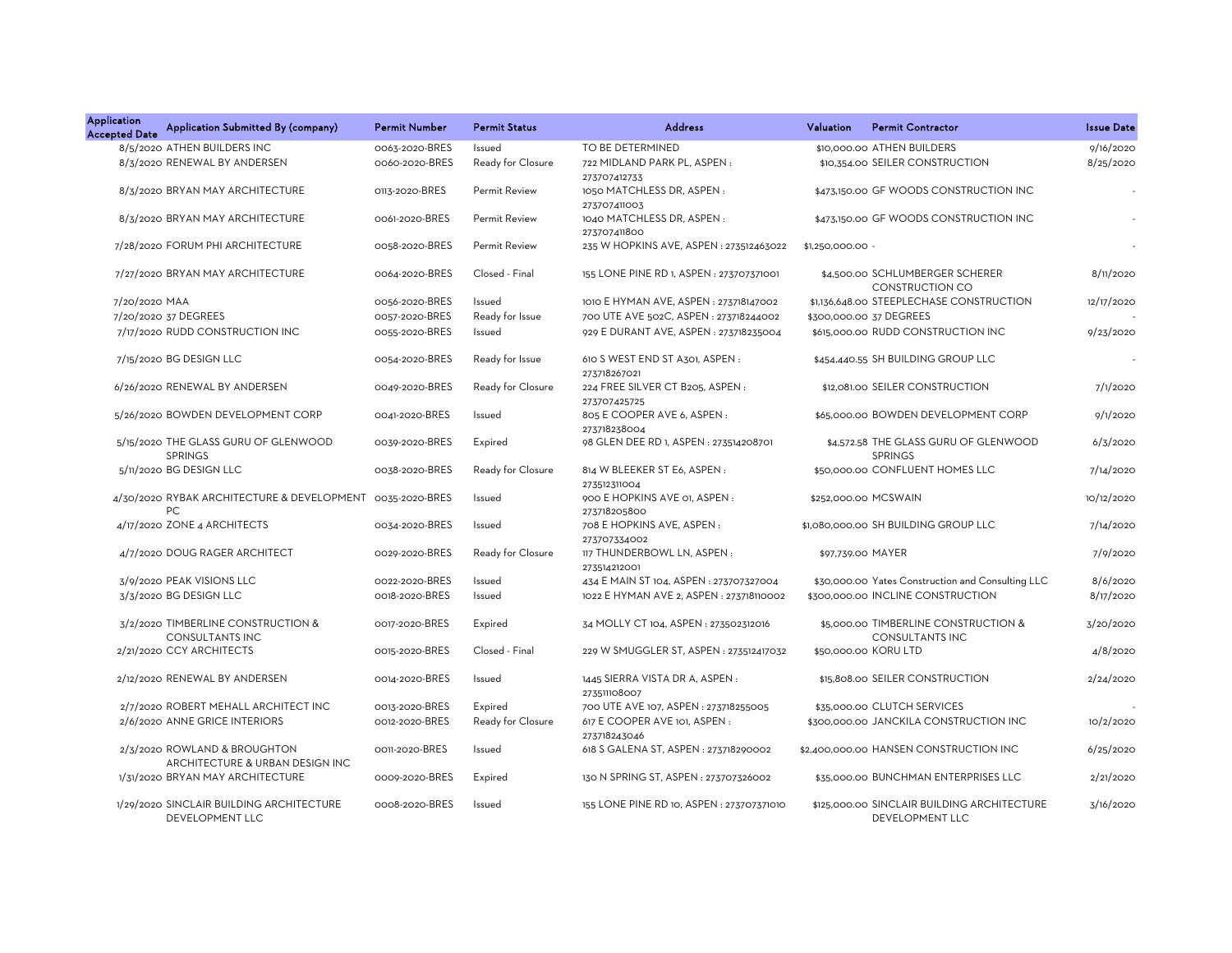| <b>Application</b><br><b>Accepted Date</b> | Application Submitted By (company)                           | <b>Permit Number</b> | <b>Permit Status</b> | <b>Address</b>                                              | Valuation               | <b>Permit Contractor</b>                                      | <b>Issue Date</b> |
|--------------------------------------------|--------------------------------------------------------------|----------------------|----------------------|-------------------------------------------------------------|-------------------------|---------------------------------------------------------------|-------------------|
|                                            | 1/28/2020 A&L CONSTRUCTION                                   | 0007-2020-BRES       | Issued               | 800 S MILL ST 2A, ASPEN : 273718276021                      |                         | \$35,000.00 A&L CONSTRUCTION                                  | 8/21/2020         |
|                                            | 1/16/2020 KIM RAYMOND ARCHITECTS & INTERIORS 0003-2020-BRES  |                      | <b>Permit Review</b> | 701 S MONARCH ST, ASPEN : 273513125005                      | \$588,500.00 -          |                                                               |                   |
|                                            | 1/10/2020 RENEWAL BY ANDERSEN                                | 0001-2020-BRES       | Closed - Final       | 1377 SNOWBUNNY LN, ASPEN:<br>273501312002                   |                         | \$4.814.00 SEILER CONSTRUCTION                                | 1/21/2020         |
|                                            | Use of Building: Single Family (56 records)                  |                      |                      |                                                             |                         |                                                               |                   |
|                                            | 12/28/2020 ROWLAND & BROUGHTON                               | 0141-2020-BRES       | Permit Review        | 1220 RED BUTTE DR, ASPEN : 273501316004                     |                         | \$685,440.00 SCHLUMBERGER SCHERER CONST                       |                   |
|                                            | ARCHITECTURE & URBAN DESIGN INC                              |                      |                      |                                                             |                         |                                                               |                   |
|                                            | 12/22/2020 RALLY DUPPS ARCHITECTS                            | 0137-2020-BRES       | <b>Permit Review</b> | 618 W SMUGGLER ST, ASPEN:<br>273512405006                   | \$100,000.00 -          |                                                               |                   |
|                                            | 12/21/2020 THUNDERBOWL ARCHITECTS                            | 0136-2020-BRES       | Permit Review        | 1295 RIVERSIDE DR, ASPEN : 273718117019                     |                         | \$55,000.00 RUTGERS CONSTRUCTION INC                          |                   |
|                                            | 12/10/2020 RENEWAL BY ANDERSEN                               | 0134-2020-BRES       | Issued               | 422 TEAL CT Q204, ASPEN: 273707425790                       |                         | \$10,325.00 SEILER CONSTRUCTION                               | 1/8/2021          |
|                                            | 12/7/2020 BRYAN MAY ARCHITECTURE                             | 0132-2020-BRES       | Permit Review        | 1360 RED BUTTE DR, ASPEN:                                   |                         | \$1,626,038.40 ASPEN CONSTRUCTION INC                         |                   |
|                                            |                                                              |                      |                      | 273501300008                                                |                         |                                                               |                   |
|                                            | 11/20/2020 KIM RAYMOND ARCHITECTS & INTERIORS 0128-2020-BRES |                      | <b>Permit Review</b> | 227 E MAIN ST, ASPEN : 273707328003                         | \$3,772,341.91 -        |                                                               |                   |
|                                            | 11/16/2020 HANSEN CONSTRUCTION INC                           | 0125-2020-BRES       | <b>Permit Review</b> | 164 EASTWOOD DR, ASPEN: 273718120021                        |                         | \$692,930.00 HANSEN CONSTRUCTION INC                          |                   |
|                                            | 11/10/2020 THUNDERBOWL ARCHITECTS                            | 0123-2020-BRES       | Ready for Issue      | 635 W BLEEKER ST, ASPEN : 273512401301                      |                         | \$1,000,000.00 RUTGERS CONSTRUCTION INC                       |                   |
|                                            | 11/6/2020 POSS ARCHITECTURE & PLANNING                       | 0122-2020-BRES       | Permit Review        | 511 LAZY CHAIR RANCH RD, ASPEN:                             |                         | \$12,668,784.00 MADIGAN & COMPANY                             | ÷,                |
|                                            |                                                              |                      |                      | 273511302002                                                |                         |                                                               |                   |
|                                            | 11/5/2020 RENEWAL BY ANDERSEN                                | 0121-2020-BRES       | Final Inspections    | 302 ROARING FORK DR, ASPEN:<br>273718120012                 |                         | \$9,725.00 SEILER CONSTRUCTION                                | 12/8/2020         |
|                                            | 11/4/2020 RENEWAL BY ANDERSEN                                | 0120-2020-BRES       | Issued               | 533 SPRUCE ST, ASPEN : 273707302047                         |                         | \$5,424.00 SEILER CONSTRUCTION                                | 12/15/2020        |
|                                            | 10/29/2020 CCY ARCHITECTS                                    | 0119-2020-BRES       | Permit Review        | 688 SPRUCE ST, ASPEN : 273707400009                         | \$5,386,341.00 KORU LTD |                                                               |                   |
|                                            | 10/22/2020 1 FRIDAY DESIGN                                   | 0118-2020-BRES       | Permit Review        | 234 W FRANCIS ST, ASPEN : 273512417003                      | \$11,214,314.09 -       |                                                               |                   |
|                                            | 10/20/2020 MATT OTT                                          | 0117-2020-BRES       | Issued               | 22 W WATER PL, ASPEN : 273513204019                         |                         | \$4,000.00 MATT OTT                                           | 1/5/2021          |
|                                            | 10/15/2020 Petriglyphs                                       | 0114-2020-BRES       | Hold                 | 452 MCSKIMMING RD, ASPEN:                                   |                         | \$2,325,565.00 VANGHAGEN CONSTRUCTION                         |                   |
|                                            |                                                              |                      |                      | 273718102004                                                |                         |                                                               |                   |
|                                            | 10/6/2020 HAYES CONSTRUCTION INC                             | 0110-2020-BRES       | Issued               | 101 E BLEEKER ST B, ASPEN : 273512438017                    |                         | \$250,000.00 HAYES CONSTRUCTION INC                           | 1/22/2021         |
|                                            | 9/11/2020 Eigelberger Architecture & Design                  | 0102-2020-BRES       | Permit Review        | 134 E BLEEKER ST, ASPEN: 273707315002                       | \$4,866,867.00 -        |                                                               |                   |
|                                            | 9/8/2020 DAVID BERKSON                                       | 0099-2020-BRES       | Final Inspections    | 112 FREE SILVER CT A104, ASPEN:                             |                         | \$11,000.00 STEEPLECHASE CONSTRUCTION INC                     | 11/23/2020        |
|                                            | 9/2/2020 RENEWAL BY ANDERSEN                                 | 0098-2020-BRES       | Issued               | 273707425702<br>502 MIDLAND PARK PL, ASPEN:<br>273707412722 |                         | \$8,788.00 SEILER CONSTRUCTION                                | 10/1/2020         |
|                                            | 9/2/2020 THUNDERBOWL ARCHITECTS                              | 0097-2020-BRES       | Issued               | 117 NEALE AVE, ASPEN : 273707353004                         |                         | \$5,000.00 ATHEN BUILDERS                                     | 9/16/2020         |
|                                            | 9/1/2020 KEELTY CONSTRUCTION INC                             | 0096-2020-BRES       | Closed - Final       | 213 W BLEEKER ST, ASPEN : 273512440005                      |                         | \$6,000.00 KEELTY CONSTRUCTION INC                            | 9/30/2020         |
|                                            | 8/31/2020 the pbrworkshop                                    | 0086-2020-BRES       | Issued               | 1425 SIERRA VISTA DR B, ASPEN:                              |                         | \$50,000.00 ATHEN BUILDERS                                    | 12/1/2020         |
|                                            |                                                              |                      |                      | 273512227007                                                |                         |                                                               |                   |
|                                            | 8/21/2020 ASPEN CONSTRUCTION INC                             | 0078-2020-BRES       | Issued               | 373 RELAY RD, ASPEN : 273502303001                          |                         | \$350,000.00 ASPEN CONSTRUCTION INC                           | 12/3/2020         |
|                                            | 8/19/2020 DAVID PARKER                                       | 0075-2020-BRES       | Issued               | 71 SHAVANO DR, ASPEN : 273514109039                         |                         | \$500.00 WILLIAM H BAKER CONSTRUCTION                         | 11/9/2020         |
|                                            | 8/18/2020 BG DESIGN LLC                                      | 0073-2020-BRES       | Permit Review        | 334 MCSKIMMING RD, ASPEN:                                   | \$3,328,057.80 -        |                                                               |                   |
|                                            |                                                              |                      |                      | 273718103002                                                |                         |                                                               |                   |
|                                            | 8/18/2020 S2 ARCHITECTS                                      | 0072-2020-BRES       | Permit Review        | 855 CHATFIELD RD, ASPEN : 273502402006                      |                         | \$6,576,400.00 SCHLUMBERGER SCHERER<br><b>CONSTRUCTION CO</b> |                   |
|                                            | 8/14/2020 ADAM GLICKMAN                                      | 0070-2020-BRES       | Cancelled            | 213 W BLEEKER ST, ASPEN : 273512440005                      |                         | \$2,500.00 KEELTY CONSTRUCTION INC                            |                   |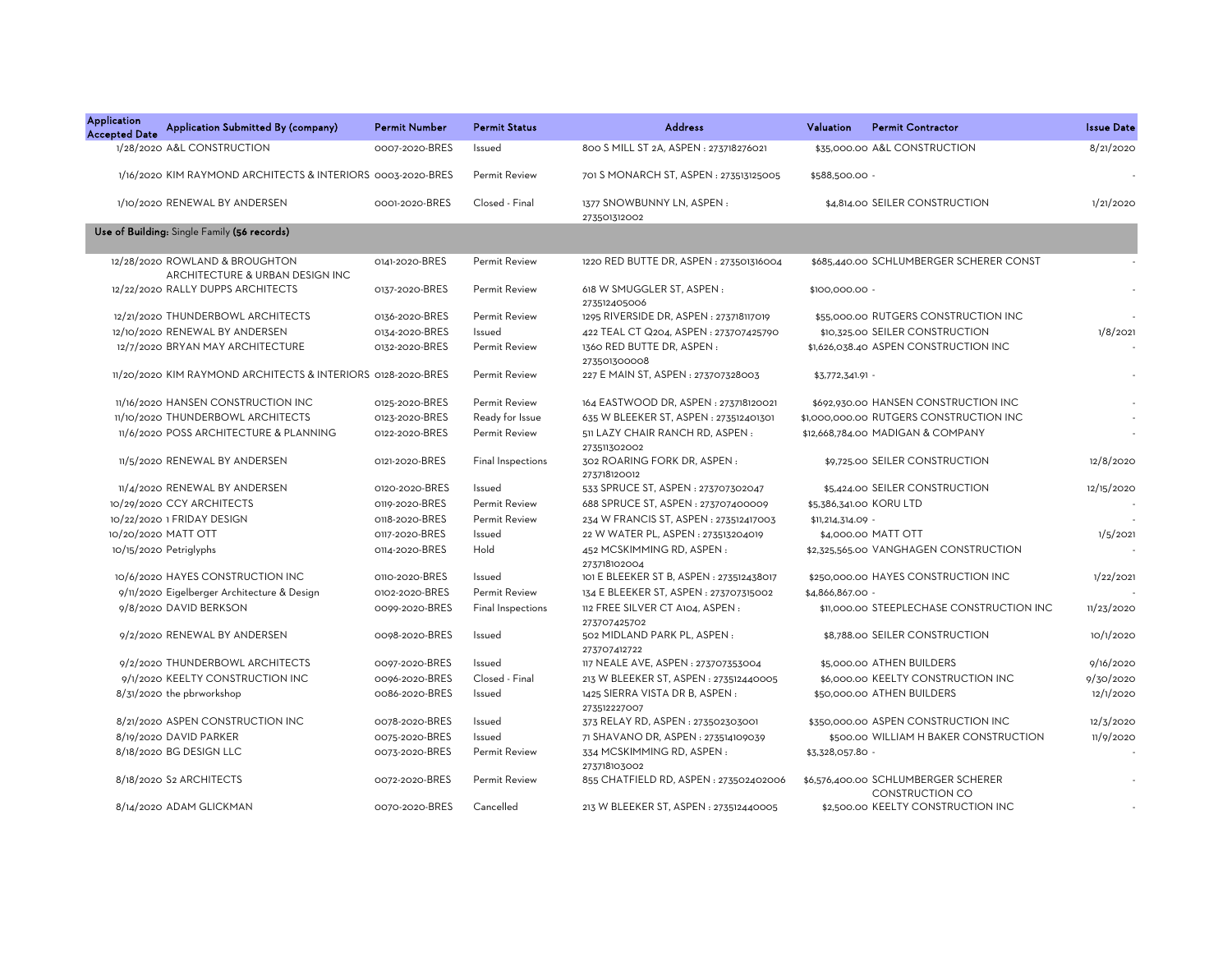| Application<br><b>Accepted Date</b> | Application Submitted By (company)          | <b>Permit Number</b> | <b>Permit Status</b> | <b>Address</b>                               | Valuation           | <b>Permit Contractor</b>                       | <b>Issue Date</b> |
|-------------------------------------|---------------------------------------------|----------------------|----------------------|----------------------------------------------|---------------------|------------------------------------------------|-------------------|
|                                     | 8/12/2020 MCDONOUGH CONSTRUCTION LLC.       | 0069-2020-BRES       | Issued               | 20 W WATER PL, ASPEN : 273513204020          |                     | \$70,000,00 MCDONOUGH CONSTRUCTION LLC.        | 12/21/2020        |
|                                     | 8/11/2020 BENDONADAMS                       | 0068-2020-BRES       | Issued               | 920 W HALLAM ST, ASPEN : 273512318002        |                     | \$1,000.00 PACIFIC SHEET METAL INC             | 1/20/2021         |
|                                     | 8/3/2020 RENEWAL BY ANDERSEN                | 0059-2020-BRES       | Issued               | 1240 MTN VIEW DR, ASPEN: 273501308001        |                     | \$25,784.00 SEILER CONSTRUCTION                | 8/11/2020         |
|                                     | 8/3/2020 RALLY DUPPS ARCHITECTS             | 0062-2020-BRES       | <b>Permit Review</b> | 221 W HOPKINS AVE, ASPEN : 273512463002      | \$2,000,000,00 -    |                                                |                   |
|                                     | 6/30/2020 TWO MAN CREW INC                  | 0053-2020-BRES       | <b>Permit Review</b> | 234 W HALLAM ST, ASPEN: 273512422008         |                     | \$60,000,00 TWO MAN CREW INC                   |                   |
|                                     | 6/30/2020 S2 ARCHITECTS                     | 0052-2020-BRES       | Issued               | 630 W HOPKINS AVE, ASPEN:<br>273512448520    |                     | \$3,148,372.00 MADIGAN & COMPANY               | 1/14/2021         |
|                                     | 6/26/2020 RENEWAL BY ANDERSEN               | 0050-2020-BRES       | Closed - Final       | 860 CEMETERY LN, ASPEN : 273512230001        |                     | \$7,508.00 SEILER CONSTRUCTION                 | 7/1/2020          |
|                                     | 6/26/2020 ASPEN DEVELOPMENT SERVICES        | 0051-2020-BRES       | <b>Permit Review</b> | 1200 TIEHACK RD, ASPEN : 273511309007        | \$30,000.00 -       |                                                |                   |
|                                     | 6/23/2020 CCY ARCHITECTS                    | 0048-2020-BRES       | Permit Review        | TO BE DETERMINED                             |                     | \$4,970,177.00 SHAW CONSTRUCTION LLC           |                   |
|                                     | 6/23/2020 CCY ARCHITECTS                    | 0047-2020-BRES       | <b>Permit Review</b> | TO BE DETERMINED                             |                     | \$4,896,318.00 SHAW CONSTRUCTION LLC           |                   |
|                                     | 6/19/2020 WILLIS PEMBER ARCHITECTS          | 0045-2020-BRES       | Permit Review        | 125 W MAIN ST, ASPEN : 273512455065          |                     | \$2,171,000.00 RUDD CONSTRUCTION INC           |                   |
|                                     | 6/19/2020 S2 ARCHITECTS                     | 0046-2020-BRES       | Expired              | 777 CASTLE CREEK DR, ASPEN:<br>273512234001  |                     | \$218,100.73 RIDGE RUNNER CONSTRUCTION CO INC  | 7/30/2020         |
|                                     | 6/15/2020 37 DEGREES                        | 0044-2020-BRES       | Closed - Final       | 1312 VINE ST, ASPEN: 273707366229            |                     | \$50,000.00 37 DEGREES                         | 8/25/2020         |
|                                     | 6/11/2020 DAVID JOHNSTON ARCHITECTS         | 0043-2020-BRES       | Ready for Issue      | 975 KING ST, ASPEN : 273707400023            |                     | \$6,050,000.00 KAEGEBEIN FINE HOMEBUILDING LLC |                   |
|                                     | 5/19/2020 JIM POMEROY                       | 0040-2020-BRES       | Closed - Final       | 80 WILLIAMS RANCH DR, ASPEN:<br>273707429027 |                     | \$3,000.00 JIM POMEROY                         | 6/15/2020         |
|                                     | 5/6/2020 GALAMBOS ARCHITECTS INC            | 0036-2020-BRES       | Expired              | 930 S MILL ST, ASPEN : 273718202204          |                     | \$160,000.00 HENDRICKSON CONSTRUCTION INC      | 7/15/2020         |
|                                     | 4/17/2020 HANCOX GROUP INC                  | 0033-2020-BRES       | Issued               | 1265 MTN VIEW DR, ASPEN : 273501309017       |                     | \$1,250,000.00 STEEPLECHASE CONSTRUCTION       | 8/17/2020         |
|                                     | 4/15/2020 MAUI FRONT STREET LLC             | 0032-2020-BRES       | Issued               | 560 SPRUCE ST, ASPEN: 273707418001           |                     | \$70,217.00 STEEPLECHASE CONSTRUCTION INC      | 10/19/2020        |
|                                     | 4/2/2020 JOE MCGUIRE DESIGN                 | 0028-2020-BRES       | Issued               | 285 PFISTER DR, ASPEN : 273511309027         |                     | \$1,741,353.60 STRATEGIC CONSTRUCTION          | 6/18/2020         |
|                                     | 3/27/2020 ZONE 4 ARCHITECTS                 | 0027-2020-BRES       | Issued               | 920 E HYMAN AVE, ASPEN : 273718206005        |                     | \$2,000,000.00 BOWDEN DEVELOPMENT CORP         | 9/22/2020         |
|                                     | 3/16/2020 DESIGN WORKSHOP                   | 0026-2020-BRES       | Closed - Final       | 320 W BLEEKER ST, ASPEN : 273512436001       |                     | \$241,630.00 RUTGERS CONSTRUCTION INC          | 6/3/2020          |
|                                     | 3/10/2020 Z GROUP ARCHITECTS P.C.           | 0025-2020-BRES       | Issued               | 709 W HALLAM ST, ASPEN: 273512430003         |                     | \$2,450,000.00 S & S CONSTRUCTION LLC          | 7/15/2020         |
|                                     | 3/9/2020 MICHAEL FULLER ARCHITECTS          | 0023-2020-BRES       | Issued               | 458 THUNDERBOWL LN, ASPEN:<br>273514310002   |                     | \$1,500,000.00 KEY ELEMENTS CONSTRUCTION       | 10/1/2020         |
|                                     | 3/9/2020 GIANT PROPERTIES INC               | 0024-2020-BRES       | Issued               | 1465 RED BUTTE DR, ASPEN : 273501330003      |                     | \$150,000.00 GIANT PROPERTIES INC              | 8/17/2020         |
|                                     | 2/25/2020 THUNDERBOWL ARCHITECTS            | 0016-2020-BRES       | Issued               | 244 EASTWOOD DR, ASPEN : 273718120011        |                     | \$3,850,000.00 KAEGEBEIN FINE HOMEBUILDING LLC | 10/2/2020         |
|                                     | 1/23/2020 S2 ARCHITECTS                     | 0006-2020-BRES       | <b>Permit Review</b> | 412 N 8TH ST, ASPEN: 273512428005            | \$3,383,486.00 LAMM |                                                |                   |
|                                     | 1/23/2020 S2 ARCHITECTS                     | 0005-2020-BRES       | Issued               | 426 N 8TH ST, ASPEN: 273512428004            |                     | \$5,980,862.00 RA NELSON                       | 1/25/2021         |
|                                     | 1/23/2020 S2 ARCHITECTS                     | 0019-2020-BRES       | Issued               | 426 N 8TH ST, ASPEN: 273512428004            |                     | \$5,980,862.00 RA NELSON LLC                   | 1/25/2021         |
|                                     | 1/16/2020 FORUM PHI ARCHITECTURE            | 0002-2020-BRES       | Cancelled            | 110 NEALE AVE, ASPEN : 273707383002          | \$30,000.00 -       |                                                |                   |
|                                     | Use of Building: Other (2 records)          |                      |                      |                                              |                     |                                                |                   |
|                                     | 11/19/2020 CITY OF ASPEN - ASSET MANAGEMENT | 0126-2020-BRES       | <b>Permit Review</b> | 705 CEMETERY LN, ASPEN : 273512272002        |                     | \$219,353.00 MCDONOUGH CONSTRUCTION LLC.       |                   |
|                                     | 2/6/2020 CITY OF ASPEN - WATER              | 0008-2020-BCOM       | Issued               | 725 TIEHACK RD, ASPEN : 273511209060         |                     | \$350,000.00 GOULD CONSTRUCTION INC            | 5/14/2020         |

Type: Building - Demolition (3 records)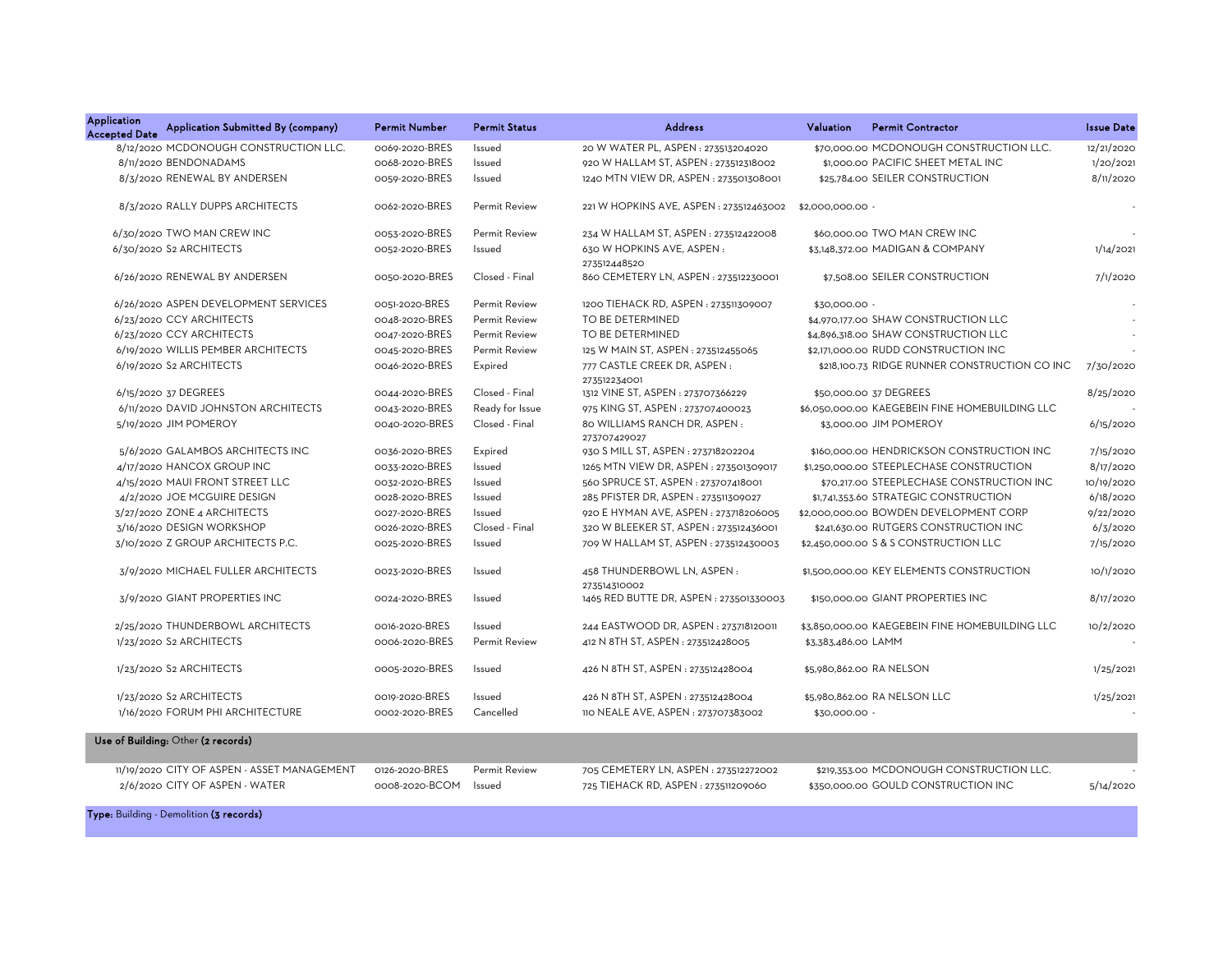| <b>Application</b><br><b>Accepted Date</b> | Application Submitted By (company)                                      | <b>Permit Number</b> | <b>Permit Status</b> | <b>Address</b>                                  | Valuation | <b>Permit Contractor</b>                                     | <b>Issue Date</b> |
|--------------------------------------------|-------------------------------------------------------------------------|----------------------|----------------------|-------------------------------------------------|-----------|--------------------------------------------------------------|-------------------|
|                                            | Use of Building: Commercial (1 record)                                  |                      |                      |                                                 |           |                                                              |                   |
|                                            | 6/30/2020 CITY OF ASPEN - FACILITIES<br>MANAGEMENT                      | 0002-2020-BDMO       | Expired              | 861 MAROON CREEK RD, ASPEN:<br>273514200851     |           | \$100,000,00 CITY OF ASPEN - ARC                             | 7/14/2020         |
|                                            | Use of Building: Single Family (2 records)                              |                      |                      |                                                 |           |                                                              |                   |
|                                            | 9/8/2020 MADIGAN & COMPANY                                              | 0003-2020-BDMO       | Issued               | 511 LAZY CHAIR RANCH RD, ASPEN:<br>273511302002 |           | \$80,000.00 MADIGAN & COMPANY                                | 11/2/2020         |
|                                            | 5/22/2020 INDEPENDENCE CONSTRUCTION GROUP 0001-2020-BDMO                |                      | Expired              | 621 W FRANCIS ST A, ASPEN : 273512426011        |           | \$9,000.00 INDEPENDENCE CONSTRUCTION GROUP                   | 6/15/2020         |
|                                            | Type: Building - IFFR (12 records)                                      |                      |                      |                                                 |           |                                                              |                   |
|                                            | Use of Building: Commercial (1 record)                                  |                      |                      |                                                 |           |                                                              |                   |
|                                            | 9/28/2020 HANSEN CONSTRUCTION INC                                       | 0007-2020-BIFF       | Cancelled            | 520 E HYMAN AVE 2AB, ASPEN:<br>273718251010     |           | \$10,000.00 HANSEN CONSTRUCTION INC                          |                   |
|                                            | Use of Building: Mixed-Use (1 record)                                   |                      |                      |                                                 |           |                                                              |                   |
|                                            | 4/21/2020 WALKER CONSTRUCTION INC                                       | 0003-2020-BIFF       | Expired              | 205 S GALENA ST 15, ASPEN : 273707346015        |           | \$5,000.00 WALKER CONSTRUCTION INC                           | 5/14/2020         |
|                                            | Use of Building: Multi-Family (2 records)                               |                      |                      |                                                 |           |                                                              |                   |
|                                            | 10/9/2020 CONCEPT ONE GROUP                                             | 0008-2020-BIFF       | Issued               | 695 S ASPEN ST, ASPEN : 273513139004            |           | \$16,000.00 CONCEPT ONE GROUP                                | 11/23/2020        |
|                                            | 2/6/2020 SINCLAIR BUILDING ARCHITECTURE<br>DEVELOPMENT LLC              | 0001-2020-BIFF       | Expired              | 155 LONE PINE RD 10, ASPEN : 273707371010       |           | \$3,500.00 SINCLAIR BUILDING ARCHITECTURE<br>DEVELOPMENT LLC | 2/21/2020         |
|                                            | Use of Building: Single Family (8 records)                              |                      |                      |                                                 |           |                                                              |                   |
|                                            | 12/9/2020 RUTGERS CONSTRUCTION INC                                      | 0012-2020-BIFF       | Issued               | 635 W BLEEKER ST, ASPEN : 273512401301          |           | \$18,000.00 RUTGERS CONSTRUCTION INC                         | 1/5/2021          |
|                                            | 11/24/2020 BRYAN MAY ARCHITECTURE                                       | 0011-2020-BIFF       | Issued               | 1360 RED BUTTE DR, ASPEN:<br>273501300008       |           | \$50,000.00 ASPEN CONSTRUCTION INC                           | 1/8/2021          |
|                                            | 11/19/2020 BRIKOR ASSOCIATES INC                                        | 0010-2020-BIFF       | Issued               | 230 LAKE AVE, ASPEN : 273512488001              |           | \$75,000.00 BRIKOR ASSOCIATES INC                            | 1/6/2021          |
|                                            | 10/14/2020 HAYES CONSTRUCTION INC                                       | 0009-2020-BIFF       | <b>Issued</b>        | 101 E BLEEKER ST B, ASPEN : 273512438016        |           | \$10,000.00 HAYES CONSTRUCTION INC                           | 11/4/2020         |
| 9/23/2020 MAA                              |                                                                         | 0006-2020-BIFF       | Closed - Final       | 1010 E HYMAN AVE, ASPEN : 273718147002          |           | \$1,136,648.00 STEEPLECHASE CONSTRUCTION INC                 | 10/19/2020        |
|                                            | 4/29/2020 BOWDEN DEVELOPMENT CORP                                       | 0005-2020-BIFF       | Closed - Final       | 920 E HYMAN AVE, ASPEN : 273718206005           |           | \$0.00 BOWDEN DEVELOPMENT CORP                               | 5/12/2020         |
|                                            | 4/29/2020 JOE MCGUIRE DESIGN                                            | 0004-2020-BIFF       | Expired              | 285 PFISTER DR, ASPEN : 273511309027            |           | \$2,262,153.60 C BARNES CONSTRUCTION LLC                     | 5/7/2020          |
|                                            | 3/3/2020 KORU LTD                                                       | 0002-2020-BIFF       | Closed - Final       | 105 E HALLAM ST, ASPEN : 273512437002           |           | \$4,000.00 KORU LTD                                          | 9/11/2020         |
|                                            | Type: Building - Repair (37 records)                                    |                      |                      |                                                 |           |                                                              |                   |
|                                            | Use of Building: Commercial (3 records)                                 |                      |                      |                                                 |           |                                                              |                   |
|                                            | 6/18/2020 FUSE ARCHITECTURE & CONSTRUCTION 0025-2020-BREP<br><b>LLC</b> |                      | Final Inspections    | 520 E DURANT AVE, ASPEN : 273718222006          |           | \$6,000.00 FUSE ARCHITECTURE & CONSTRUCTION<br><b>LLC</b>    | 6/25/2020         |
|                                            | 4/15/2020 TWO MAN CREW INC                                              | 0012-2020-BREP       | Closed - Final       | 408 E COOPER AVE, ASPEN : 273718216009          |           | \$8,000.00 TWO MAN CREW INC                                  | 4/22/2020         |
|                                            | 3/26/2020 THE ROMERO GROUP                                              | 0010-2020-BREP       | Ready for Closure    | 75 BOOMERANG RD, ASPEN: 273514213007            |           | \$29,000.00 THE ROMERO GROUP                                 | 5/20/2020         |
|                                            | Use of Building: Mixed-Use (1 record)                                   |                      |                      |                                                 |           |                                                              |                   |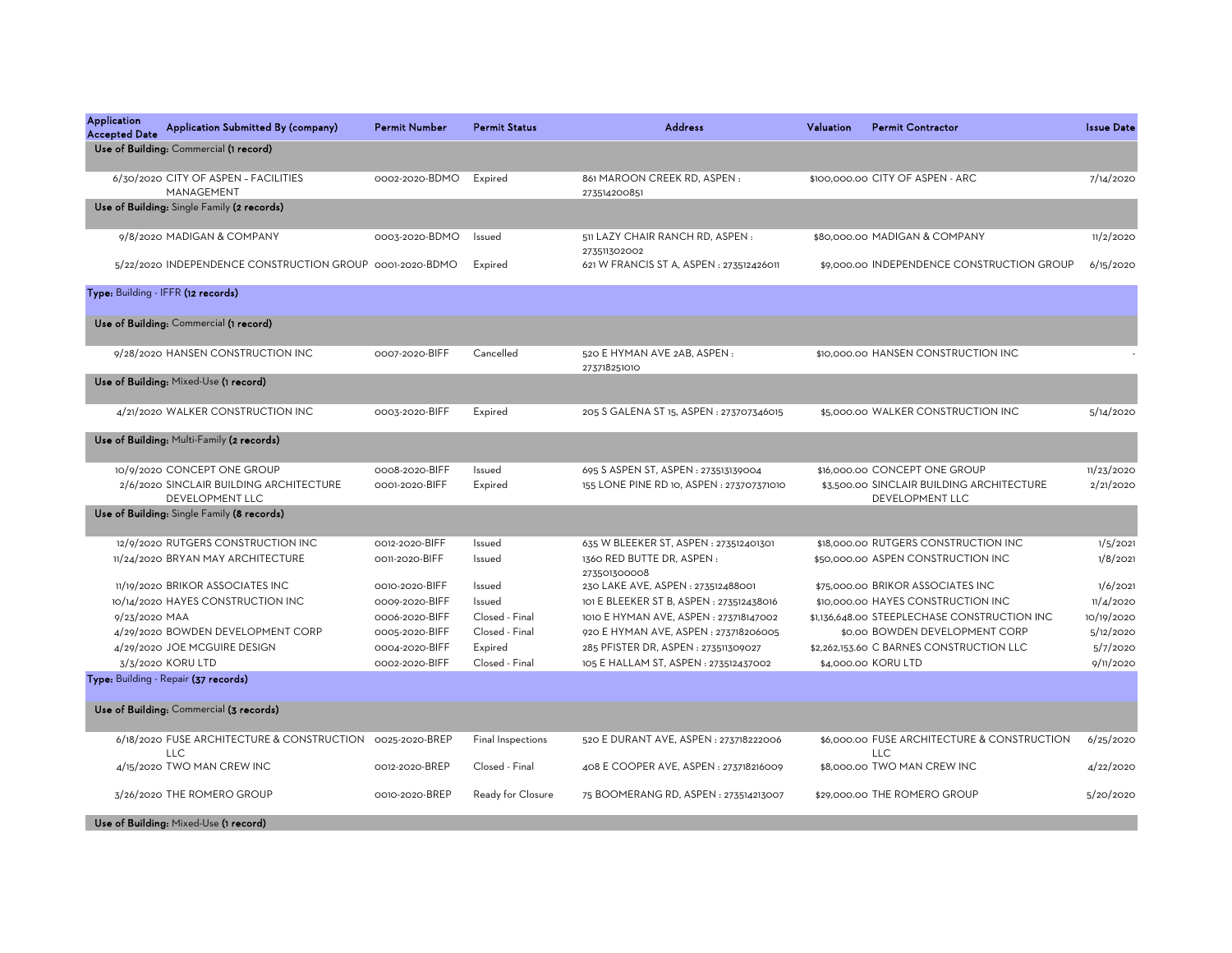| Application<br><b>Accepted Date</b> | Application Submitted By (company)                            | <b>Permit Number</b> | <b>Permit Status</b> | <b>Address</b>                                     | Valuation | <b>Permit Contractor</b>                                         | <b>Issue Date</b> |
|-------------------------------------|---------------------------------------------------------------|----------------------|----------------------|----------------------------------------------------|-----------|------------------------------------------------------------------|-------------------|
|                                     | 3/9/2020 THE ROMERO GROUP                                     | 0005-2020-BREP       | Closed - Final       | 39 BOOMERANG RD C8115, ASPEN:<br>273514213055      |           | \$375,000.00 THE ROMERO GROUP                                    | 4/29/2020         |
|                                     | Use of Building: Multi-Family (18 records)                    |                      |                      |                                                    |           |                                                                  |                   |
|                                     | 11/10/2020 ASPEN CONSTRUCTORS INC                             | 0037-2020-BREP       | Issued               | 405 S MONARCH ST, ASPEN : 273718219802             |           | \$151,562.00 ASPEN CONSTRUCTORS INC                              | 11/17/2020        |
|                                     | 10/23/2020 KA DESIGNWORKS                                     | 0035-2020-BREP       | Issued               | 980 E HYMAN AVE 1, ASPEN : 273718206027            |           | \$120,000.00 JANCKILA CONSTRUCTION INC                           | 11/17/2020        |
|                                     | 10/6/2020 A2 ASSOCIATES LLC                                   | 0032-2020-BREP       | Issued               | 224 FREE SILVER CT B205, ASPEN:                    |           | \$15,150.00 ATHEN BUILDERS                                       | 10/26/2020        |
|                                     | 7/29/2020 FEATHERED EDGE LLC                                  | 0027-2020-BREP       | Issued               | 273707425725<br>100 MAROLT PL, ASPEN: 273512363702 |           | \$117,000.00 FEATHERED EDGE LLC                                  | 8/18/2020         |
|                                     | 5/27/2020 MCDONOUGH CONSTRUCTION LLC.                         | 0022-2020-BREP       | Closed - Final       | 50 HARMONY PL, ASPEN : 273503100006                |           | \$1,170.00 MCDONOUGH CONSTRUCTION LLC                            | 7/22/2020         |
|                                     | 5/27/2020 MCDONOUGH CONSTRUCTION LLC.                         | 0023-2020-BREP       | Closed - Final       | 50 HARMONY PL, ASPEN : 273503100006                |           | \$1,170.00 MCDONOUGH CONSTRUCTION LLC                            | 6/23/2020         |
|                                     | 5/20/2020 WARREN KLUG                                         | 0021-2020-BREP       | Cancelled            | 814 W BLEEKER ST E1, ASPEN : 273512311021          |           | \$7,000.00 SUMMERS STUCCO LLC                                    |                   |
|                                     | 5/18/2020 A2 ASSOCIATES LLC                                   | 0020-2020-BREP       | Expired              | 1400 VINE ST, ASPEN: 273707366800                  |           | \$120,000.00 A2 ASSOCIATES LLC                                   | 6/12/2020         |
|                                     | 5/14/2020 TARGET CONSTRUCTION INC                             | 0019-2020-BREP       | Issued               | 222 W HOPKINS AVE 2. ASPEN:<br>273512454802        |           | \$1,500.00 TARGET CONSTRUCTION INC                               | 6/3/2020          |
|                                     | 5/8/2020 OSAGE INC                                            | 0018-2020-BREP       | Expired              | 74 PFISTER DR 311, ASPEN : 273511301311            |           | \$27,500.00 OSAGE INC                                            | 5/18/2020         |
|                                     | 5/6/2020 TOEDTLI MECHANICAL LLC                               | 0016-2020-BREP       | Expired              | 1445 SIERRA VISTA DR A, ASPEN:<br>273511108007     |           | \$3,500.00 TOEDTLI MECHANICAL LLC                                | 5/18/2020         |
|                                     | 4/24/2020 TIMBERLINE CONSTRUCTION &<br><b>CONSULTANTS INC</b> | 0013-2020-BREP       | Issued               | 420 TEAL CT Q206, ASPEN: 273707425792              |           | \$4,500.00 TIMBERLINE CONSTRUCTION &<br><b>CONSULTANTS INC</b>   | 5/27/2020         |
|                                     | 3/24/2020 CROSSBOW CONSTRUCTION CO                            | 0009-2020-BREP       | Closed - Final       | 104 W COOPER AVE 3, ASPEN:<br>273512469010         |           | \$50,000.00 CROSSBOW CONSTRUCTION CO                             | 4/2/2020          |
|                                     | 3/23/2020 CROSSBOW CONSTRUCTION CO                            | 0008-2020-BREP       | Closed - Final       | 104 W COOPER AVE 4, ASPEN :<br>273512469011        |           | \$60,000.00 CROSSBOW CONSTRUCTION CO                             | 4/2/2020          |
|                                     | 3/23/2020 STEEPLECHASE CONSTRUCTION                           | 0007-2020-BREP       | Expired              | 434 E MAIN ST, ASPEN : 273707327005                |           | \$20,881.29 STEEPLECHASE CONSTRUCTION INC                        | 4/10/2020         |
|                                     | 3/13/2020 THE ROMERO GROUP                                    | 0006-2020-BREP       | Expired              | 111 STEIN WAY, ASPEN : 273514314006                |           | \$11,500.00 THE ROMERO GROUP                                     | 4/29/2020         |
|                                     | 3/9/2020 RUDD CONSTRUCTION INC                                | 0004-2020-BREP       | Expired              | 800 S MILL ST, ASPEN : 273718276800                |           | \$32,000.00 RUDD CONSTRUCTION INC                                | 5/8/2020          |
|                                     | 1/17/2020 VISION BUILDERS LLC                                 | 0001-2020-BREP       | Closed - Final       | 512 VINE ST, ASPEN : 273707366702                  |           | \$2,000.00 VISION BUILDERS LLC                                   | 2/5/2020          |
|                                     | Use of Building: Single Family (15 records)                   |                      |                      |                                                    |           |                                                                  |                   |
|                                     | 12/11/2020 NEXT LEVEL RENOVATION LLC                          | 0039-2020-BREP       | Issued               | 129 W FRANCIS ST, ASPEN: 273512479002              |           | \$20,000.00 NEXT LEVEL RENOVATION LLC                            | 1/11/2021         |
|                                     | 11/16/2020 HENDRICKSON CONSTRUCTION INC                       | 0038-2020-BREP       | Issued               | 508 E COOPER AVE 201, ASPEN :<br>273718224032      |           | \$50,000.00 HENDRICKSON CONSTRUCTION INC                         | 12/16/2020        |
|                                     | 10/26/2020 DZ REMODELING LLC                                  | 0036-2020-BREP       | Ready for Closure    | 155 MINERS TRL RD, ASPEN : 273707323002            |           | \$30,000.00 DZ REMODLELING LLC                                   | 11/23/2020        |
|                                     | 10/15/2020 GIANT PROPERTIES INC                               | 0034-2020-BREP       | Cancelled            | 345 PARK AVE, ASPEN : 273707481002                 |           | \$16,500.00 GIANT PROPERTIES INC                                 |                   |
|                                     | 10/14/2020 HINGE ARCHITECTS                                   | 0033-2020-BREP       | Issued               | 1235 RED BUTTE DR, ASPEN : 273501306002            |           | \$100,000.00 TIMBERLINE CONSTRUCTION &<br><b>CONSULTANTS INC</b> | 12/1/2020         |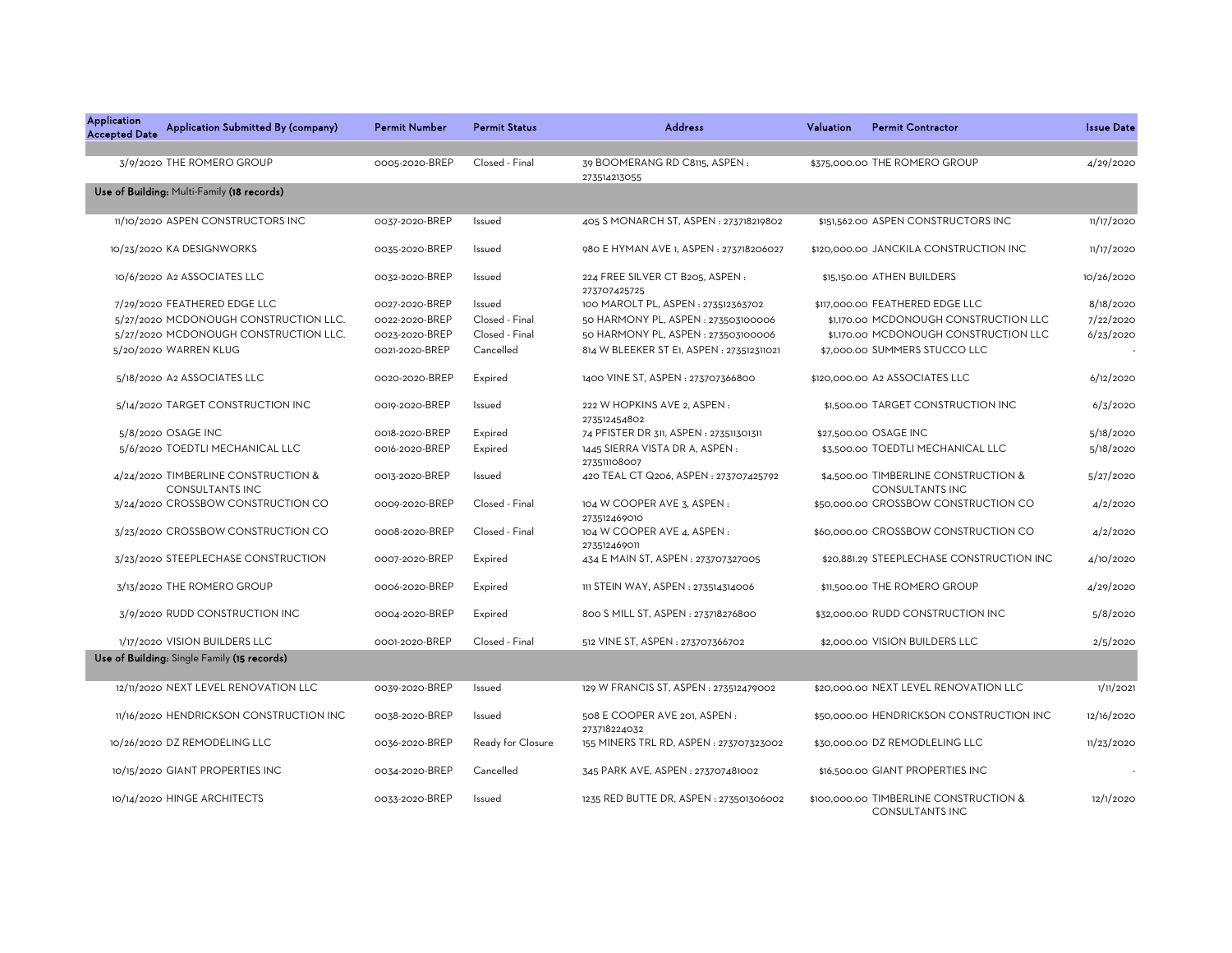| <b>Application</b><br><b>Accepted Date</b> | Application Submitted By (company)                               | <b>Permit Number</b> | <b>Permit Status</b> | <b>Address</b>                               | Valuation               | <b>Permit Contractor</b>                          | <b>Issue Date</b> |
|--------------------------------------------|------------------------------------------------------------------|----------------------|----------------------|----------------------------------------------|-------------------------|---------------------------------------------------|-------------------|
|                                            | 10/1/2020 REGAN CONSTRUCTION INC                                 | 0031-2020-BREP       | Issued               | 105 E HOPKINS AVE, ASPEN : 273512458001      |                         | \$60,000,00 REGAN CONSTRUCTION INC                | 11/23/2020        |
|                                            | 9/24/2020 ASPEN CONSTRUCTION INC                                 | 0030-2020-BREP       | Closed - Final       | 910 GIBSON AVE, ASPEN : 273707490001         |                         | \$15,000.00 ASPEN CONSTRUCTION INC                | 10/15/2020        |
|                                            | 8/4/2020 BOWDEN DEVELOPMENT CORP                                 | 0028-2020-BREP       | Closed - Final       | 440 S RIVERSIDE AVE, ASPEN :<br>273718139002 |                         | \$25,000.00 BOWDEN DEVELOPMENT CORP               | 9/1/2020          |
|                                            | 6/10/2020 ASPEN SNOWMASS CONSTRUCTION INC 0024-2020-BREP         |                      | Expired              | 1500 SILVER KING DR, ASPEN:<br>273502401003  |                         | \$36,000.00 ASPEN SNOWMASS CONSTRUCTION INC       | 6/30/2020         |
|                                            | 5/7/2020 KIRK BRUNSWOLD                                          | 0017-2020-BREP       | Closed - Final       | 1180 BLACK BIRCH DR, ASPEN:<br>273501307003  |                         | \$120,000.00 INCLINE CONSTRUCTION                 | 5/15/2020         |
|                                            | 4/29/2020 INCLINE CONSTRUCTION                                   | 0015-2020-BREP       | Closed - Final       | 323 W BLEEKER ST, ASPEN : 273512441009       |                         | \$25,000.00 INCLINE CONSTRUCTION                  | 5/19/2020         |
|                                            | 4/28/2020 Eric Haynie                                            | 0014-2020-BREP       | Issued               | TO BE DETERMINED                             |                         | \$7,000.00 Eric Haynie                            | 7/6/2020          |
|                                            | 4/13/2020 WILLIAM H BAKER CONSTRUCTION                           | 0011-2020-BREP       | Issued               | 215 COTTONWOOD LN, ASPEN:<br>273707490215    |                         | \$3,000.00 WILLIAM H BAKER CONSTRUCTION           | 4/22/2020         |
|                                            | 2/21/2020 KAEGEBEIN FINE HOMEBUILDING LLC                        | 0003-2020-BREP       | Expired              | 135 MINERS TRL RD, ASPEN : 273707323004      |                         | \$200,000,00 KAEGEBEIN FINE HOMEBUILDING LLC      | 2/28/2020         |
|                                            | 2/3/2020 CARI KUHLMAN                                            | 0002-2020-BREP       | Expired              | 58 TRAINORS LANDING, ASPEN:<br>273513103007  |                         | \$5,000.00 CARI KUHLMAN                           | 2/13/2020         |
|                                            | Type: Change Order (99 records)                                  |                      |                      |                                              |                         |                                                   |                   |
|                                            | Use of Building: Commercial (17 records)                         |                      |                      |                                              |                         |                                                   |                   |
|                                            | 12/30/2020 HASELDEN CONSTRUCTION LLC                             | 0099-2020-BCHO       | Permit Review        | 401 CASTLE CREEK RD, ASPEN:<br>273512307801  | $$0.00 -$               |                                                   |                   |
|                                            | 11/17/2020 MODIF ARCHITECTURE                                    | 0088-2020-BCHO       | Permit Review        | 300 E HYMAN AVE, ASPEN : 273707338009        |                         | \$0.00 CENTAUR CONSTRUCTION COMPANY<br><b>INC</b> |                   |
|                                            | 10/21/2020 MODIF ARCHITECTURE                                    | 0078-2020-BCHO       | <b>Permit Review</b> | 232 E MAIN ST, ASPEN : 273707320008          |                         | \$0.00 CENTAUR CONSTRUCTION COMPANY<br><b>INC</b> |                   |
|                                            | 10/13/2020 POSS ARCHITECTURE & PLANNING                          | 0074-2020-BCHO       | Permit Review        | 617 E COOPER AVE, ASPEN : 273718243008       | \$278,099.00 -          |                                                   |                   |
|                                            | 10/9/2020 ROWLAND & BROUGHTON<br>ARCHITECTURE & URBAN DESIGN INC | 0073-2020-BCHO       | Issued               | 601 E DURANT AVE, ASPEN : 273718250102       |                         | \$80,000.00 JANCKILA CONSTRUCTION INC             | 12/1/2020         |
|                                            | 10/1/2020 CHARLES CUNNIFFE ARCHITECTS                            | 0071-2020-BCHO       | <b>Permit Review</b> | 420 E HYMAN AVE 101, ASPEN:<br>273707339020  |                         | \$4,837,245.00 GF WOODS CONSTRUCTION INC          |                   |
|                                            | 9/9/2020 MODIF ARCHITECTURE                                      | 0065-2020-BCHO       | Issued               | 232 E MAIN ST, ASPEN : 273707320008          |                         | \$0.00 CENTAUR CONSTRUCTION COMPANY<br><b>INC</b> | 10/29/2020        |
|                                            | 9/2/2020 POSS ARCHITECTURE & PLANNING                            | 0062-2020-BCHO       | <b>Permit Review</b> | 10 CLUB CIR, ASPEN : 273502309951            | \$2,850,000.00 KORU LTD |                                                   |                   |
|                                            | 7/28/2020 MODIF ARCHITECTURE                                     | 0053-2020-BCHO       | Issued               | 232 E MAIN ST, ASPEN : 273707320008          |                         | \$0.00 CENTAUR CONSTRUCTION COMPANY<br><b>INC</b> | 8/13/2020         |
|                                            | 7/23/2020 ROWLAND & BROUGHTON<br>ARCHITECTURE & URBAN DESIGN INC | 0052-2020-BCHO       | Issued               | 601 E DURANT AVE, ASPEN : 273718250102       |                         | \$80,000.00 SHAW CONSTRUCTION LLC                 | 11/16/2020        |
|                                            | 7/21/2020 TO BE DETERMINED ACCOUNT                               | 0050-2020-BCHO       | Ready for Issue      | 320 E HYMAN AVE, ASPEN : 273707338851        |                         | \$1,400,000.00 ASPEN CONSTRUCTORS INC             |                   |
|                                            | 6/25/2020 CHARLES CUNNIFFE ARCHITECTS                            | 0038-2020-BCHO       | Permit Review        | 427 RIO GRANDE PL, ASPEN :<br>273707306852   | \$19,000,000.00 -       |                                                   |                   |
|                                            | 6/24/2020 MODIF ARCHITECTURE                                     | 0037-2020-BCHO       | Issued               | 300 E HYMAN AVE, ASPEN : 273707338009        |                         | \$0.00 CENTAUR CONSTRUCTION COMPANY<br><b>INC</b> | 7/14/2020         |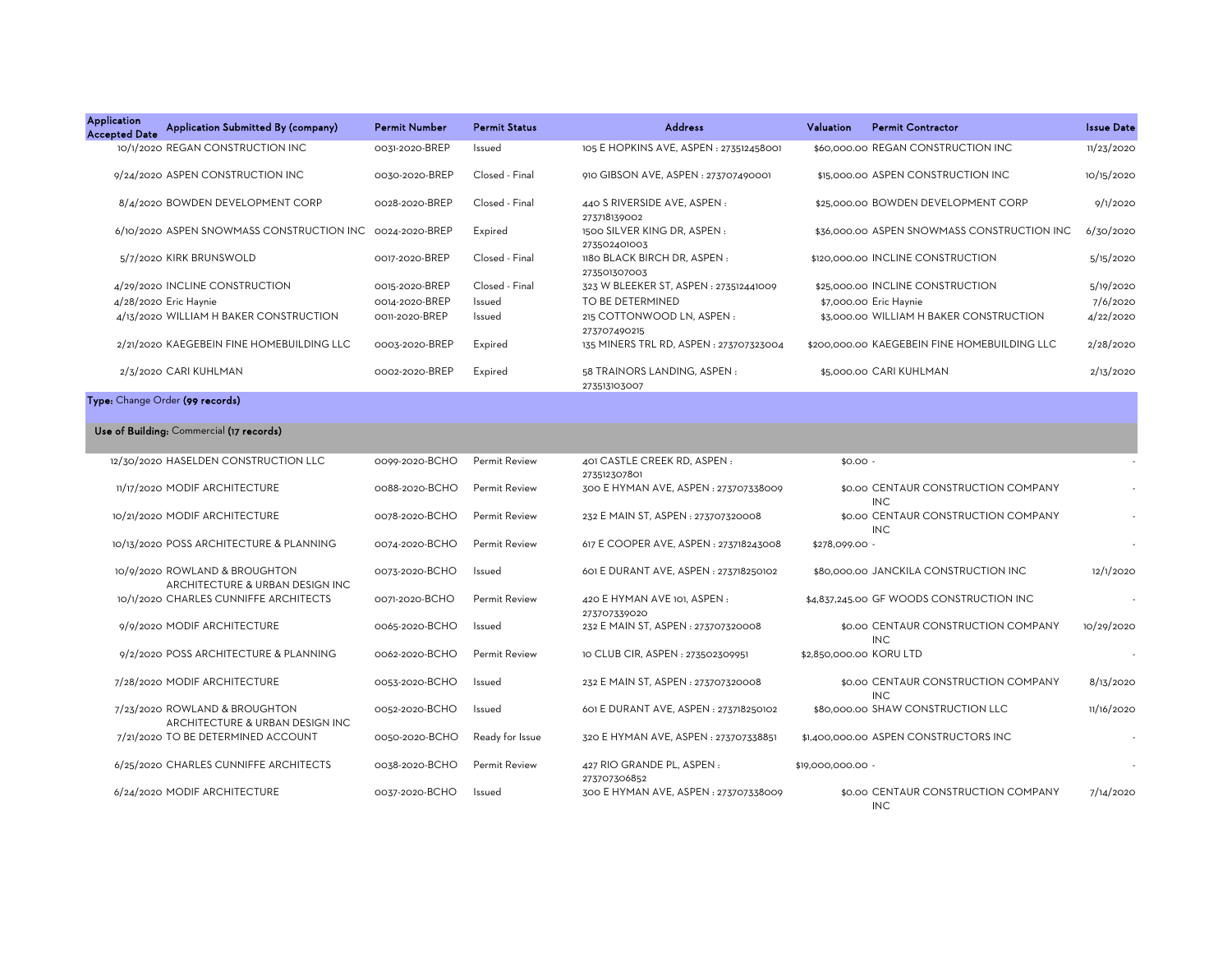| <b>Application</b><br><b>Accepted Date</b> | Application Submitted By (company)                                | <b>Permit Number</b> | <b>Permit Status</b> | <b>Address</b>                                         | Valuation     | <b>Permit Contractor</b>                     | <b>Issue Date</b> |
|--------------------------------------------|-------------------------------------------------------------------|----------------------|----------------------|--------------------------------------------------------|---------------|----------------------------------------------|-------------------|
|                                            | 5/21/2020 ANDERSON HALLAS ARCITECTS                               | 0030-2020-BCHO       | Issued               | 506 E MAIN ST, ASPEN : 273707347851                    |               | \$100,000.00 FCI CONSTRUCTORS INC            | 8/13/2020         |
|                                            | 3/25/2020 CHARLES CUNNIFFE ARCHITECTS                             | 0025-2020-BCHO       | Issued               | 427 RIO GRANDE PL, ASPEN :<br>273707306852             |               | \$0.00 SHAW CONSTRUCTION LLC                 | 8/26/2020         |
|                                            | 2/20/2020 STEVEN DUNN ARCHITECT                                   | 0015-2020-BCHO       | Issued               | 106 S MILL ST, ASPEN : 273707330002                    |               | \$40,000.00 ASPEN CONSTRUCTORS INC           | 3/27/2020         |
|                                            | 1/28/2020 POSS ARCHITECTURE & PLANNING                            | 0005-2020-BCHO       | Issued               | 534 E COOPER AVE 001, ASPEN :<br>273718224008          |               | \$0.00 GF WOODS CONSTRUCTION INC             | 2/6/2020          |
|                                            | Use of Building: Mixed-Use (7 records)                            |                      |                      |                                                        |               |                                              |                   |
|                                            | 11/11/2020 ROWLAND & BROUGHTON<br>ARCHITECTURE & URBAN DESIGN INC | 0086-2020-BCHO       | <b>Permit Review</b> | 520 E HYMAN AVE 2AB, ASPEN:<br>273718251010            |               | \$347,642.00 HANSEN CONSTRUCTION INC         |                   |
|                                            | 9/11/2020 A&L CONSTRUCTION                                        | 0067-2020-BCHO       | Issued               | 800 S MILL ST 2A, ASPEN : 273718276021                 |               | \$15,000.00 A&L CONSTRUCTION                 | 11/12/2020        |
|                                            | 8/11/2020 OSAGE INC                                               | 0057-2020-BCHO       | Issued               | 555 E DURANT AVE 3K, ASPEN :<br>273718249015           |               | \$2,500.00 OSAGE INC                         | 11/4/2020         |
|                                            | 8/11/2020 KIM RAYMOND ARCHITECTS & INTERIORS 0056-2020-BCHO       |                      | Permit Review        | 208 E MAIN ST, ASPEN : 273707399002                    | $$3,000.00 -$ |                                              |                   |
|                                            | 7/22/2020 PEAK VISIONS LLC                                        | 0051-2020-BCHO       | Issued               | 220 W MAIN ST 210, ASPEN : 273512440032                |               | \$0.00 Yates Construction and Consulting LLC | 9/1/2020          |
|                                            | 7/17/2020 CLASS 5 DESIGN                                          | 0048-2020-BCHO       | Issued               | 200 E MAIN ST 1, ASPEN : 273707320009                  |               | \$200,000,00 STEEPLECHASE CONSTRUCTION INC   | 12/7/2020         |
|                                            | 7/15/2020 ROWLAND & BROUGHTON<br>ARCHITECTURE & URBAN DESIGN INC  | 0046-2020-BCHO       | <b>Permit Review</b> | 230 E HOPKINS AVE, ASPEN:<br>273707328008              |               | \$8,000.00 MADIGAN & COMPANY                 |                   |
|                                            | Use of Building: Multi-Family (21 records)                        |                      |                      |                                                        |               |                                              |                   |
|                                            | 12/3/2020 RYBAK ARCHITECTURE & DEVELOPMENT 0097-2020-BCHO<br>PC.  |                      | Permit Review        | 900 E HOPKINS AVE 01, ASPEN :<br>273718205800          |               | \$5,000.00 TMC BUILDERS INC                  |                   |
|                                            | 12/3/2020 THUNDERBOWL ARCHITECTS                                  | 0095-2020-BCHO       | Permit Review        | 725 CEMETERY LN, ASPEN : 273512291001                  | \$50,000.00 - |                                              |                   |
|                                            | 12/3/2020 THUNDERBOWL ARCHITECTS                                  | 0096-2020-BCHO       | Permit Review        | 721 CEMETERY LN, ASPEN : 273512291002                  | \$50,000.00 - |                                              |                   |
|                                            | 10/30/2020 DAVID JOHNSTON ARCHITECTS                              | 0083-2020-BCHO       | <b>Permit Review</b> | 488 CASTLE CREEK RD, ASPEN:<br>273512309034            | $$0.00 -$     |                                              |                   |
|                                            | 10/21/2020 ANNE GRICE INTERIORS                                   | 0077-2020-BCHO       | Issued               | 617 E COOPER AVE 101, ASPEN :<br>273718243046          |               | \$9,500.00 JANCKILA CONSTRUCTION INC         | 11/2/2020         |
|                                            | 10/20/2020 DOUG RAGER ARCHITECT                                   | 0076-2020-BCHO       | Issued               | 117 THUNDERBOWL LN, ASPEN:<br>273514212001             |               | \$500.00 HARRY MAYER CONSTRUCTION INC        | 12/10/2020        |
|                                            | 10/1/2020 KIM RAYMOND ARCHITECTS & INTERIORS 0072-2020-BCHO       |                      | Ready for Issue      | 728 W BLEEKER ST, ASPEN: 273512496002                  |               | \$10,000.00 KAEGEBEIN FINE HOMEBUILDING LLC  |                   |
|                                            | 9/9/2020 KIM RAYMOND ARCHITECTS & INTERIORS 0064-2020-BCHO        |                      | Closed - Final       | 210 W MAIN ST, ASPEN : 273512440009                    |               | \$37,500.00 KEELTY CONSTRUCTION INC          | 12/1/2020         |
|                                            | 9/4/2020 HENDRICKSON CONSTRUCTION INC                             | 0063-2020-BCHO       | Permit Review        | 650 S MONARCH ST, ASPEN : 273718292800                 | \$50,000.00 - |                                              |                   |
|                                            | 8/4/2020 RENOVATE                                                 | 0055-2020-BCHO       | Issued               | 611 S WEST END ST 3, ASPEN :                           |               | \$5,000.00 RENOVATE                          | 9/22/2020         |
|                                            | 7/26/2020 Z GROUP ARCHITECTS P.C.                                 | 0061-2020-BCHO       | Issued               | 273718260004<br>209 E BLEEKER ST, ASPEN : 273707320002 |               | \$1,500.00 STEEPLECHASE CONSTRUCTION INC     | 11/10/2020        |
|                                            | 7/20/2020 STORM DESIGNS LTD                                       | 0049-2020-BCHO       | Issued               | 1039 E COOPER AVE 20A, ASPEN:<br>273707342040          |               | \$0.00 CLEARWATER CONSTRUCTION<br>MANAGEMENT | 10/13/2020        |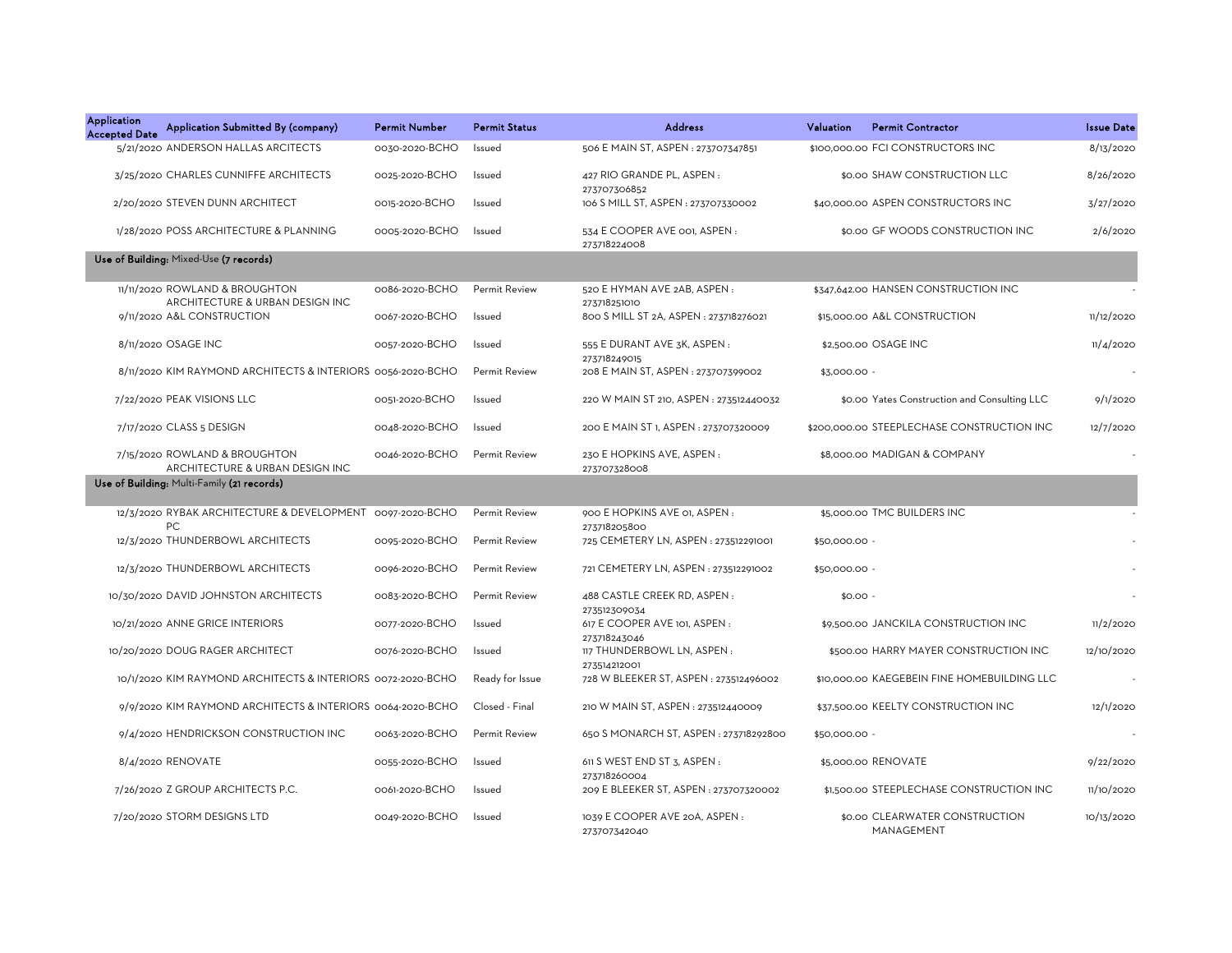| <b>Application</b><br><b>Accepted Date</b> | Application Submitted By (company)                                      | <b>Permit Number</b> | <b>Permit Status</b> | <b>Address</b>                                            | Valuation               | <b>Permit Contractor</b>                                      | <b>Issue Date</b> |
|--------------------------------------------|-------------------------------------------------------------------------|----------------------|----------------------|-----------------------------------------------------------|-------------------------|---------------------------------------------------------------|-------------------|
|                                            | 7/1/2020 DAVID JOHNSTON ARCHITECTS                                      | 0042-2020-BCHO       | Issued               | 802 W MAIN ST, ASPEN : 273512308005                       |                         | \$0.00 SHAW BUILDERS LLC                                      | 8/21/2020         |
|                                            | 6/3/2020 FORUM PHI ARCHITECTURE                                         | 0033-2020-BCHO       | Issued               | 1437 CRYSTAL LAKE RD, ASPEN:                              |                         | \$0.00 RENOVATE                                               | 10/22/2020        |
|                                            | 5/14/2020 ROTHBERG DEVELOPMENT INC                                      | 0029-2020-BCHO       | Issued               | 273718131001<br>202 LONE PINE RD 2, ASPEN :               |                         | \$5,000.00 ROTHBERG DEVELOPMENT INC                           | 6/24/2020         |
|                                            | 4/1/2020 SINCLAIR BUILDING ARCHITECTURE<br><b>DEVELOPMENT LLC</b>       | 0027-2020-BCHO       | Issued               | 273707384002<br>155 LONE PINE RD 10, ASPEN : 273707371010 |                         | \$25,000.00 SINCLAIR BUILDING ARCHITECTURE<br>DEVELOPMENT LLC | 6/12/2020         |
|                                            | 3/10/2020 GALAMBOS ARCHITECTS INC                                       | 0020-2020-BCHO       | Issued               | 210 S WEST END ST, ASPEN : 273718206004                   | \$1,000,000.00 KORU LTD |                                                               | 8/21/2020         |
|                                            | 2/19/2020 CHARLES CUNNIFFE ARCHITECTS                                   | 0014-2020-BCHO       | Issued               | 100 N SPRING ST, ASPEN : 273707326012                     |                         | \$0.00 Rudd Construction Inc                                  | 7/14/2020         |
|                                            | 2/7/2020 KIM RAYMOND ARCHITECTS & INTERIORS 0011-2020-BCHO              |                      | Issued               | 802 E COOPER AVE 1, ASPEN :<br>273718228030               |                         | \$7,500.00 ROTHBERG DEVELOPMENT INC                           | 5/7/2020          |
|                                            | 2/4/2020 DAVID JOHNSTON ARCHITECTS                                      | 0010-2020-BCHO       | Issued               | 802 W MAIN ST, ASPEN : 273512308005                       |                         | \$50.00 SHAW CONSTRUCTION LLC                                 | 6/30/2020         |
|                                            | 1/28/2020 THUNDERBOWL ARCHITECTS                                        | 0004-2020-BCHO       | Closed - Final       | 728 E HOPKINS AVE, ASPEN : 273707361001                   |                         | \$1,000.00 RUDD CONSTRUCTION INC                              | 1/30/2020         |
|                                            | Use of Building: Single Family (52 records)                             |                      |                      |                                                           |                         |                                                               |                   |
|                                            | 12/21/2020 FORUM PHI ARCHITECTURE                                       | 0098-2020-BCHO       | <b>Permit Review</b> | 1130 BLACK BIRCH DR, ASPEN:                               | \$8,084,775.00 KORU LTD |                                                               |                   |
|                                            | 12/2/2020 THUNDERBOWL ARCHITECTS                                        | 0094-2020-BCHO       | Permit Review        | 273501307009<br>87 THUNDERBOWL LN, ASPEN:<br>273514212007 | \$10,000.00 -           |                                                               |                   |
|                                            | 11/25/2020 FORUM PHI ARCHITECTURE                                       | 0092-2020-BCHO       | Permit Review        | 430 W HALLAM ST, ASPEN : 273512424006                     | \$2,000,000.00 -        |                                                               |                   |
|                                            | 11/25/2020 CHARLES CUNNIFFE ARCHITECTS                                  | 0093-2020-BCHO       | Ready for Issue      | 109 N 2ND ST, ASPEN : 273512441006                        |                         | \$1,956,955.00 OKEANOS CONSTRUCTION                           |                   |
|                                            | 11/23/2020 MATA DESIGN COMPANY                                          | 0091-2020-BCHO       | Permit Review        | 825 W SMUGGLER ST, ASPEN:<br>273512428002                 | \$15,000.00 -           |                                                               |                   |
|                                            | 11/20/2020 MICHAEL FULLER ARCHITECTS                                    | 0090-2020-BCHO       | Issued               | 458 THUNDERBOWL LN, ASPEN:<br>273514310002                |                         | \$1,500,000.00 KEY ELEMENTS CONSTRUCTION                      | 1/22/2021         |
|                                            | 11/18/2020 MATA DESIGN COMPANY                                          | 0089-2020-BCHO       | Issued               | 837 W SMUGGLER ST, ASPEN:<br>273512428001                 |                         | \$15,000.00 CRAWFORD DESIGN BUILD LLC                         | 12/3/2020         |
|                                            | 11/13/2020 ALIUS DESIGN CORPS LLC                                       | 0087-2020-BCHO       | Ready for Issue      | 1015 WATERS AVE, ASPEN : 273718282002                     |                         | \$0.00 HENDRICKSON CONSTRUCTION INC                           |                   |
|                                            | 11/11/2020 GRETCHEN GREENWOOD & ASSOCIATES 0084-2020-BCHO<br><b>INC</b> |                      | Permit Review        | 743 CEMETERY LN, ASPEN : 273512226001                     | $$0.00 -$               |                                                               |                   |
|                                            | 11/11/2020 GRETCHEN GREENWOOD & ASSOCIATES 0085-2020-BCHO<br><b>INC</b> |                      | <b>Permit Review</b> | 745 CEMETERY LN, ASPEN : 273512226002                     | $$0.00 -$               |                                                               |                   |
|                                            | 10/21/2020 SCHLUMBERGER SCHERER<br><b>CONSTRUCTION</b>                  | 0080-2020-BCHO       | Issued               | 310 EASTWOOD DR, ASPEN: 273718120003                      |                         | \$20,000.00 SCHLUMBERGER CONSTRUCTION<br><b>COMPANY</b>       | 11/23/2020        |
|                                            | 10/21/2020 ROWLAND & BROUGHTON<br>ARCHITECTURE & URBAN DESIGN INC       | 0079-2020-BCHO       | Permit Review        | 612 W FRANCIS ST, ASPEN : 273512409015                    | \$1,000,000.00 -        |                                                               |                   |
|                                            | 10/19/2020 2757 DESIGN CO                                               | 0075-2020-BCHO       | <b>Permit Review</b> | 725 W SMUGGLER ST, ASPEN:<br>273512408006                 |                         | \$2,500,000.00 S & S CONSTRUCTION LLC                         |                   |
|                                            | 9/25/2020 KIM RAYMOND ARCHITECTS & INTERIORS 0070-2020-BCHO             |                      | Permit Review        | 855 GIBSON AVE, ASPEN : 273707379001                      |                         | \$5,000.00 RENOVATE                                           |                   |
|                                            | 9/24/2020 HANCOX GROUP INC                                              | 0069-2020-BCHO       | Issued               | 1265 MTN VIEW DR, ASPEN : 273501309017                    |                         | \$200,000,00 STEEPLECHASE CONSTRUCTION                        | 12/17/2020        |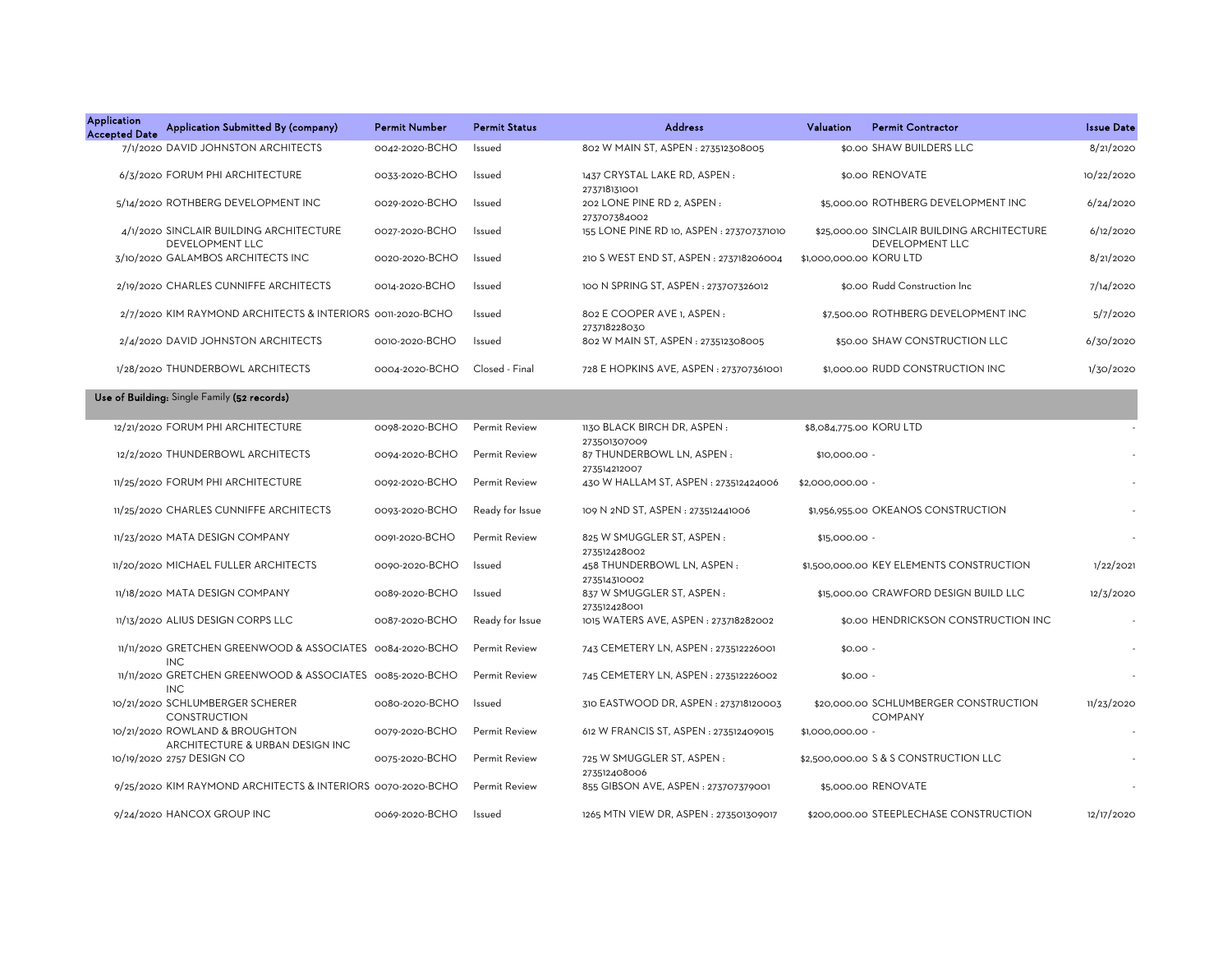| <b>Application</b><br><b>Accepted Date</b> | Application Submitted By (company)                                                   | <b>Permit Number</b> | <b>Permit Status</b> | <b>Address</b>                                           | Valuation                | <b>Permit Contractor</b>                      | <b>Issue Date</b> |
|--------------------------------------------|--------------------------------------------------------------------------------------|----------------------|----------------------|----------------------------------------------------------|--------------------------|-----------------------------------------------|-------------------|
|                                            | 9/21/2020 GRETCHEN GREENWOOD & ASSOCIATES 0068-2020-BCHO                             |                      | Issued               | 743 CEMETERY LN, ASPEN: 273512226001                     |                          | \$5,000.00 AML CONSTRUCTION INC               | 11/10/2020        |
|                                            | <b>INC</b><br>9/10/2020 GRETCHEN GREENWOOD & ASSOCIATES 0066-2020-BCHO<br><b>INC</b> |                      |                      | Final Review Complete 210 S 1ST ST, ASPEN : 273512459112 |                          | \$25,000.00 GARVIK CONSTRUCTION INC           |                   |
|                                            | 8/18/2020 DAVID JOHNSTON ARCHITECTS                                                  | 0060-2020-BCHO       | Permit Review        | 183 RED MTN RD, ASPEN: 273707200026                      | $$0.00 -$                |                                               |                   |
|                                            | 8/13/2020 BECK BUILDING COMPANY                                                      | 0059-2020-BCHO       | Permit Review        | 70 PITKIN WAY, ASPEN : 273501407001                      | \$10,754,000.00 -        |                                               |                   |
|                                            | 8/12/2020 POSS ARCHITECTURE & PLANNING                                               | 0058-2020-BCHO       | <b>Permit Review</b> | 533 W HALLAM ST, ASPEN : 273512432001                    |                          | \$7,700,000.00 HANSEN CONSTRUCTION INC        |                   |
|                                            | 7/30/2020 GREEN LINE ARCHITECTS                                                      | 0054-2020-BCHO       | Issued               | 1230 SNOWBUNNY LN, ASPEN:<br>273512207004                |                          | \$799.00 REGAN CONSTRUCTION INC               | 8/6/2020          |
|                                            | 7/16/2020 ZONE 4 ARCHITECTS                                                          | 0047-2020-BCHO       | Issued               | 546 MCSKIMMING RD, ASPEN:<br>273718102002                |                          | \$800,000,00 SH BUILDING GROUP LLC            | 10/15/2020        |
|                                            | 7/15/2020 TMC BUILDERS INC                                                           | 0045-2020-BCHO       | Issued               | 1485 HOMESTAKE DR, ASPEN:<br>273502403002                |                          | \$4,000.00 TMC BUILDERS INC                   | 9/9/2020          |
|                                            | 7/9/2020 THUNDERBOWL ARCHITECTS                                                      | 0044-2020-BCHO       | Issued               | 1419 CRYSTAL LAKE RD, ASPEN:<br>273718132017             |                          | \$0.00 CLEARWATER CONSTRUCTION<br>MANAGEMENT  | 9/3/2020          |
|                                            | 7/8/2020 CHARLES CUNNIFFE ARCHITECTS                                                 | 0043-2020-BCHO       | Issued               | 109 N 2ND ST, ASPEN : 273512441006                       |                          | \$0.00 OKEANOS CONSTRUCTION                   | 11/23/2020        |
|                                            | 6/26/2020 CCY ARCHITECTS                                                             | 0041-2020-BCHO       | Issued               | 905 CHATFIELD RD, ASPEN:<br>273502402004                 |                          | \$100,000,00 GF WOODS CONSTRUCTION INC        | 10/21/2020        |
|                                            | 6/26/2020 GRETCHEN GREENWOOD & ASSOCIATES 0040-2020-BCHO<br><b>INC</b>               |                      | Issued               | 743 CEMETERY LN, ASPEN : 273512226001                    |                          | \$0.00 AML CONSTRUCTION INC                   | 8/26/2020         |
|                                            | 6/26/2020 GRETCHEN GREENWOOD & ASSOCIATES 0039-2020-BCHO<br><b>INC</b>               |                      | Issued               | 745 CEMETERY LN, ASPEN : 273512226002                    |                          | \$0.00 VANGHAGEN CONSTRUCTION                 | 9/1/2020          |
|                                            | 6/24/2020 RYBAK ARCHITECTURE & DEVELOPMENT 0036-2020-BCHO<br>PC.                     |                      | Permit Review        | 360 LAKE AVE, ASPEN : 273512132001                       | \$17,040,750.00 KORU LTD |                                               |                   |
|                                            | 6/15/2020 FORUM PHI ARCHITECTURE                                                     | 0035-2020-BCHO       | Issued               | 650 MEADOWS RD, ASPEN : 273512129006                     |                          | \$30,000.00 RIDGE RUNNER CONSTRUCTION CO INC  | 8/28/2020         |
|                                            | 6/9/2020 S2 ARCHITECTS                                                               | 0034-2020-BCHO       | Issued               | 787 CASTLE CREEK DR, ASPEN:<br>273512234002              |                          | \$218,100.74 RIDGE RUNNER CONSTRUCTION CO INC | 8/3/2020          |
|                                            | 6/3/2020 BRIKOR ASSOCIATES INC                                                       | 0031-2020-BCHO       | Issued               | 63 SMUGGLER GROVE RD, ASPEN:<br>273718106004             |                          | \$6,700.00 BRIKOR ASSOCIATES INC              | 7/6/2020          |
|                                            | 6/3/2020 SINCLAIR BUILDING ARCHITECTURE<br>DEVELOPMENT LLC                           | 0032-2020-BCHO       | Permit Review        | 813 W SMUGGLER ST, ASPEN:<br>273512428003                |                          | \$4,500.00 MM-EIGHT CONSTRUCTION              |                   |
|                                            | 4/20/2020 BECK BUILDING COMPANY                                                      | 0028-2020-BCHO       | Issued               | 70 PITKIN WAY, ASPEN : 273501407001                      |                          | \$1.00 BECK BUILDING COMPANY                  | 5/19/2020         |
|                                            | 3/26/2020 KIM RAYMOND ARCHITECTS & INTERIORS 0026-2020-BCHO                          |                      | Ready for Issue      | 909 WATERS AVE, ASPEN : 273718281003                     |                          | \$4,000.00 CYR & CO                           |                   |
|                                            | 3/23/2020 Eigelberger Architecture & Design                                          | 0024-2020-BCHO       | Issued               | 627 W SMUGGLER ST, ASPEN:<br>273512409013                |                          | \$12,750.00 BRIKOR ASSOCIATES INC             | 10/8/2020         |
|                                            | 3/19/2020 MATA DESIGN COMPANY                                                        | 0023-2020-BCHO       | Issued               | 837 W SMUGGLER ST, ASPEN:                                |                          | \$0.00 CRAWFORD DESIGN BUILD LLC              | 11/10/2020        |
|                                            | 3/13/2020 JOHN WALKER BUILDER                                                        | 0022-2020-BCHO       | Issued               | 273512428001<br>975 CHATFIELD RD, ASPEN : 273502402001   |                          | \$0.00 JOHN WALKER BUILDER                    | 7/27/2020         |
|                                            | 3/12/2020 ROWLAND & BROUGHTON<br>ARCHITECTURE & URBAN DESIGN INC                     | 0021-2020-BCHO       | Issued               | 536 WALNUT ST, ASPEN : 273707396001                      |                          | \$180,000.00 IA SEDGWICK INC                  | 6/2/2020          |
|                                            | 3/5/2020 SINCLAIR BUILDING ARCHITECTURE<br>DEVELOPMENT LLC                           | 0019-2020-BCHO       | Issued               | 813 W SMUGGLER ST, ASPEN:<br>273512428003                |                          | \$0.00 MM-EIGHT CONSTRUCTION                  | 5/12/2020         |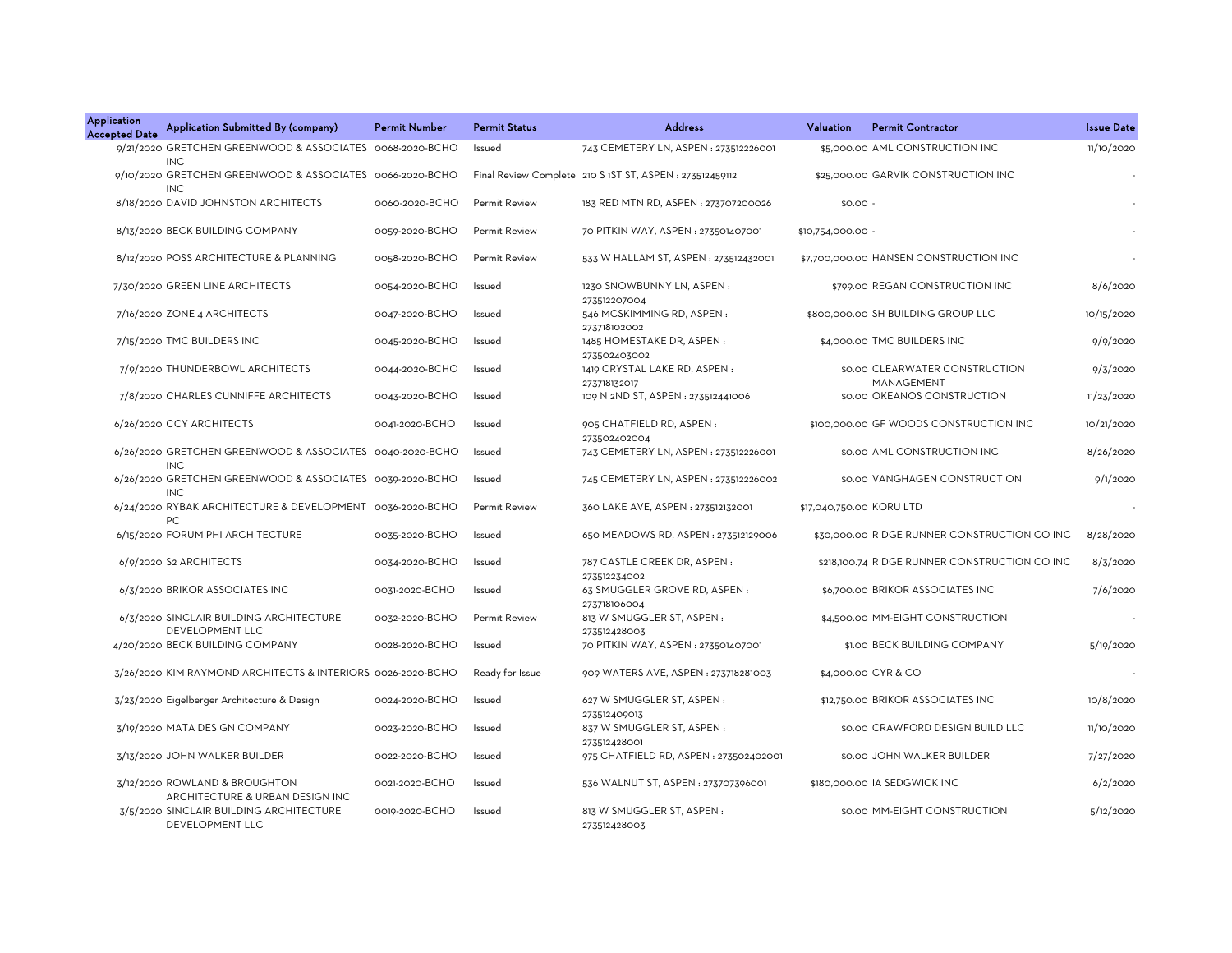| <b>Application</b><br><b>Accepted Date</b> | Application Submitted By (company)                              | <b>Permit Number</b> | <b>Permit Status</b> | <b>Address</b>                                            | Valuation | <b>Permit Contractor</b>                            | <b>Issue Date</b> |
|--------------------------------------------|-----------------------------------------------------------------|----------------------|----------------------|-----------------------------------------------------------|-----------|-----------------------------------------------------|-------------------|
|                                            | 2/24/2020 SAM BARNEY                                            | 0018-2020-BCHO       | Issued               | 211 COTTONWOOD LN, ASPEN:                                 |           | \$0.00 SAM BARNEY                                   | 5/6/2020          |
|                                            | 2/21/2020 JEFFREY BERKUS ARCHITECTS                             | 0017-2020-BCHO       | Issued               | 273707490211<br>100 E FRANCIS ST, ASPEN : 273512419851    |           | \$1,500,000.00 HARRIMAN CONSTRUCTION                | 7/14/2020         |
|                                            | 2/21/2020 JEFFREY BERKUS ARCHITECTS                             | 0016-2020-BCHO       | Issued               | 108 E FRANCIS ST, ASPEN : 273512419851                    |           | \$1,500,000.00 HARRIMAN CONSTRUCTION                | 6/12/2020         |
|                                            | 2/18/2020 THUNDERBOWL ARCHITECTS                                | 0013-2020-BCHO       | Issued               | 1320 MTN VIEW DR, ASPEN : 273501308005                    |           | \$0.00 STEEPLECHASE CONSTRUCTION INC                | 8/11/2020         |
|                                            | 2/7/2020 CCY ARCHITECTS                                         | 0012-2020-BCHO       | Issued               | 905 CHATFIELD RD, ASPEN:<br>273502402004                  |           | \$50,500.00 GF WOODS CONSTRUCTION INC               | 5/28/2020         |
|                                            | 2/3/2020 ROWLAND & BROUGHTON<br>ARCHITECTURE & URBAN DESIGN INC | 0009-2020-BCHO       | Issued               | 612 W FRANCIS ST, ASPEN : 273512409015                    |           | \$500,000.00 CYR & CO                               | 5/26/2020         |
|                                            | 1/29/2020 CONNECT ONE DESIGN                                    | 0007-2020-BCHO       | Issued               | 675 S ALPS RD, ASPEN : 273718256001                       |           | \$1.00 CORNERSTONE CONSTRUCTION ASPEN<br><b>LLC</b> | 4/28/2020         |
|                                            | 1/29/2020 LEA SISSON ARCHITECT                                  | 0008-2020-BCHO       | Issued               | 309 N 3RD ST, ASPEN : 273512424007                        |           | \$40,000.00 ELICE INC                               | 2/20/2020         |
|                                            | 1/28/2020 BECK BUILDING COMPANY                                 | 0006-2020-BCHO       | Issued               | 70 PITKIN WAY, ASPEN: 273501407001                        |           | \$1.00 BECK BUILDING COMPANY                        | 4/16/2020         |
|                                            | 1/24/2020 DAVID JOHNSTON ARCHITECTS                             | 0003-2020-BCHO       | Issued               | 23 S WILLOW CT, ASPEN : 273511309033                      |           | \$1.00 SHAEFFER HYDE CONSTRUCTION<br><b>COMPANY</b> | 6/12/2020         |
|                                            | 1/21/2020 DAVID JOHNSTON ARCHITECTS                             | 0002-2020-BCHO       | Issued               | 395 THUNDERBOWL LN, ASPEN:<br>273514310007                |           | \$15,000.00 STRUCTURAL ASSOCIATES COMPANY<br>INC.   | 5/4/2020          |
|                                            | 1/2/2020 GREEN LINE ARCHITECTS                                  | 0001-2020-BCHO       | Issued               | 1230 SNOWBUNNY LN, ASPEN:<br>273512207004                 |           | \$100,000.00 REGAN CONSTRUCTION INC                 | 4/7/2020          |
|                                            | Use of Building: Other (2 records)                              |                      |                      |                                                           |           |                                                     |                   |
|                                            | 10/29/2020 MATA DESIGN COMPANY                                  | 0082-2020-BCHO       | Permit Review        | 1322 SNOWBUNNY LN, ASPEN:                                 | $$0.00 -$ |                                                     |                   |
|                                            | 10/29/2020 MATA DESIGN COMPANY                                  | 0081-2020-BCHO       | Permit Review        | 273501311004<br>1320 SNOWBUNNY LN, ASPEN:<br>273501311004 | $$0.00 -$ |                                                     |                   |
| Type: Electrical (216 records)             |                                                                 |                      |                      |                                                           |           |                                                     |                   |
|                                            | Use of Building: Commercial (44 records)                        |                      |                      |                                                           |           |                                                     |                   |
|                                            | 12/16/2020 Kuulla Studio                                        | 0215-2020-ELEC       | Ready for Issue      | 210 S GALENA ST, ASPEN : 273718213800                     |           | \$500.00 5 ELEMENTS ELECTRIC LLC                    |                   |
|                                            | 12/15/2020 MTRICITY LTD                                         | 0212-2020-ELEC       | Issued               | 624 E COOPER AVE, ASPEN : 273718225005                    |           | \$6,400.00 MTRICITY LTD                             | 12/22/2020        |
|                                            | 12/11/2020 TARANAKI ELECTRIC INC                                | 0211-2020-ELEC       | Closed - Final       | 525 E COOPER AVE, ASPEN : 273718222002                    |           | \$32,000.00 TARANAKI ELECTRIC INC                   | 12/17/2020        |
|                                            | 12/7/2020 EC ELECTRIC INC                                       | 0207-2020-ELEC       | Closed - Final       | 401 CASTLE CREEK RD, ASPEN:                               |           | \$74,310.00 EC ELECTRIC INC                         | 12/11/2020        |
|                                            | 12/4/2020 LASSITER ELECTRIC INC                                 | 0205-2020-ELEC       | Closed - Final       | 273512307801<br>315 E DEAN ST, ASPEN : 273718285032       |           | \$32,000.00 LASSITER ELECTRIC INC                   | 12/8/2020         |
|                                            | 12/3/2020 R&A ENTERPRISES                                       | 0204-2020-ELEC       | Issued               | 535 E HYMAN AVE 201, ASPEN :                              |           | \$150,000.00 R&A ENTERPRISES                        | 12/14/2020        |
|                                            | 12/1/2020 DURGIN ELECTRIC LLC                                   | 0202-2020-ELEC       | Closed - Final       | 273718254011<br>540 E MAIN ST, ASPEN : 273707324005       |           | \$14,723.00 DURGIN ELECTRIC LLC                     | 12/9/2020         |
|                                            | 11/30/2020 BELTRI-ROC INC.                                      | 0201-2020-ELEC       | Issued               | 534 E COOPER AVE 001, ASPEN :<br>273718224008             |           | \$30,000.00 BELTRI-ROC INC.                         | 12/7/2020         |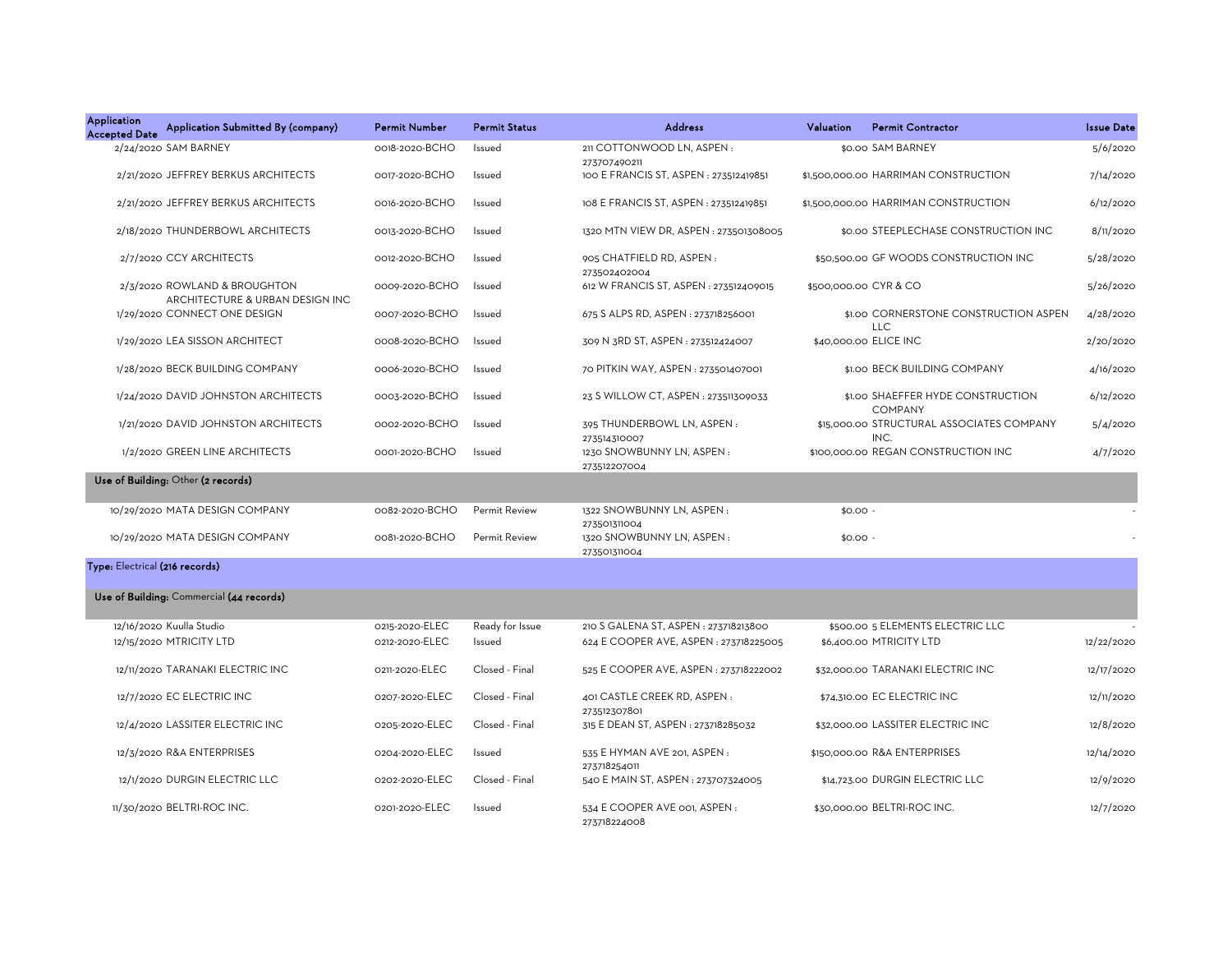| <b>Application</b><br><b>Accepted Date</b> | Application Submitted By (company)                        | <b>Permit Number</b> | <b>Permit Status</b> | <b>Address</b>                                  | Valuation     | <b>Permit Contractor</b>                                  | <b>Issue Date</b> |
|--------------------------------------------|-----------------------------------------------------------|----------------------|----------------------|-------------------------------------------------|---------------|-----------------------------------------------------------|-------------------|
|                                            | 11/20/2020 MILLER ELECTRICAL ASPEN LLC                    | 0198-2020-ELEC       | Permit Review        | 232 E MAIN ST, ASPEN : 273707320008             | \$94,000.00 - |                                                           |                   |
|                                            | 11/20/2020 5 ELEMENTS ELECTRIC LLC                        | 0199-2020-ELEC       | Permit Review        | 312 S HUNTER ST, ASPEN : 273718225023           | \$2,500.00 -  |                                                           |                   |
|                                            | 11/18/2020 Kuulla Studio                                  | 0196-2020-ELEC       | Issued               | 210 S GALENA ST, ASPEN : 273718213800           |               | \$500.00 5 ELEMENTS ELECTRIC LLC                          | 11/25/2020        |
|                                            | 11/10/2020 EC ELECTRIC INC                                | 0190-2020-ELEC       | Issued               | 401 CASTLE CREEK RD, ASPEN:<br>273512307801     |               | \$53,785.00 EC ELECTRIC INC                               | 12/8/2020         |
|                                            | 11/10/2020 5 ELEMENTS ELECTRIC LLC                        | 0191-2020-ELEC       | Closed - Final       | 400 E HOPKINS AVE, ASPEN:<br>273707330010       |               | \$7,000.00 5 ELEMENTS ELECTRIC LLC                        | 11/20/2020        |
|                                            | 10/27/2020 EMPOWER ELECTRIC & CONTROL<br><b>SOLUTIONS</b> | 0178-2020-ELEC       | Closed - Final       | 75 PROSPECTOR RD C8117, ASPEN:<br>273514213056  |               | \$5,700.00 EMPOWER ELECTRIC & CONTROL<br><b>SOLUTIONS</b> | 11/6/2020         |
|                                            | 10/22/2020 R&A ENTERPRISES                                | 0175-2020-ELEC       | Closed - Final       | 75 PROSPECTOR RD, ASPEN: 273514213132           |               | \$1,500.00 R&A ENTERPRISES                                | 10/28/2020        |
|                                            | 10/14/2020 ASPEN ART MUSEUM                               | 0171-2020-ELEC       | Issued               | 637 E HYMAN AVE, ASPEN : 273718225051           |               | \$3,000.00 RUSSELECTRIX COLORADO INC                      | 11/6/2020         |
|                                            | 10/9/2020 R&A ENTERPRISES                                 | 0167-2020-ELEC       | Closed - Final       | 861 MAROON CREEK RD, ASPEN:<br>273514200851     |               | \$15,000.00 R&A ENTERPRISES                               | 10/23/2020        |
|                                            | 10/8/2020 DURGIN ELECTRIC LLC                             | 0162-2020-ELEC       | Issued               | TO BE DETERMINED                                |               | \$1,000.00 DURGIN ELECTRIC LLC                            | 10/16/2020        |
|                                            | 10/8/2020 DURGIN ELECTRIC LLC                             | 0163-2020-ELEC       | Issued               | 620 GILLESPIE ST, ASPEN : 273512129809          |               | \$1,000.00 DURGIN ELECTRIC LLC                            | 10/16/2020        |
|                                            | 10/8/2020 DURGIN ELECTRIC LLC                             | 0165-2020-ELEC       | Issued               | 861 MAROON CREEK RD, ASPEN:<br>273514200851     |               | \$1,837.84 DURGIN ELECTRIC LLC                            | 10/19/2020        |
|                                            | 9/23/2020 DURGIN ELECTRIC LLC                             | 0153-2020-ELEC       | Issued               | TO BE DETERMINED                                |               | \$496,000.00 DURGIN ELECTRIC LLC                          | 11/13/2020        |
|                                            | 9/23/2020 DURGIN ELECTRIC LLC                             | 0154-2020-ELEC       | Issued               | 620 GILLESPIE ST, ASPEN : 273512129809          |               | \$546,073.94 DURGIN ELECTRIC LLC                          | 10/7/2020         |
|                                            | 9/14/2020 B & B ELECTRIC INC                              | 0145-2020-ELEC       | Closed - Final       | 601 E DURANT AVE, ASPEN : 273718250102          |               | \$21,000.00 B & B ELECTRIC INC                            | 9/16/2020         |
|                                            | 9/9/2020 R&A ENTERPRISES                                  | 0140-2020-ELEC       | Closed - Final       | 617 E COOPER AVE, ASPEN : 273718243008          |               | \$141,500.00 R&A ENTERPRISES                              | 9/17/2020         |
|                                            | 8/12/2020 DURGIN ELECTRIC LLC                             | 0125-2020-ELEC       | Issued               | 100 MAROLT PL, ASPEN: 273512363702              |               | \$17,665.98 DURGIN ELECTRIC LLC                           | 8/18/2020         |
|                                            | 7/28/2020 GRIZZLY ELECTRIC INC                            | 0122-2020-ELEC       | Issued               | 585 CEMETERY LN, ASPEN: 273511000000            |               | \$3,000.00 GRIZZLY ELECTRIC INC                           | 8/21/2020         |
|                                            | 7/20/2020 LASSITER ELECTRIC INC                           | 0120-2020-ELEC       | Closed - Final       | 520 E DURANT AVE, ASPEN: 273718222006           |               | \$27,050.00 LASSITER ELECTRIC INC                         | 7/23/2020         |
|                                            | 7/8/2020 LASSITER ELECTRIC INC                            | 0111-2020-ELEC       | Closed - Final       | 133 PROSPECTOR RD C4115, ASPEN:<br>273514213053 |               | \$24,000.00 LASSITER ELECTRIC INC                         | 7/17/2020         |
|                                            | 6/3/2020 LITTELL ELECTRIC INC                             | 0081-2020-ELEC       | Closed - Final       | 725 TIEHACK RD, ASPEN : 273511209060            |               | \$19.706.21 LITTELL ELECTRIC INC                          | 6/18/2020         |
|                                            | 6/3/2020 SUNWEST ELECTRIC                                 | 0085-2020-ELEC       | Closed - Final       | 117 S SPRING ST A, ASPEN : 273707332008         |               | \$18,000.00 SUNWEST ELECTRIC INC                          | 6/29/2020         |
|                                            | 6/3/2020 MTRICITY LTD                                     | 0084-2020-ELEC       | Closed - Final       | 516 E DURANT AVE, ASPEN : 273718222008          |               | \$22,500.00 MTRICITY LTD                                  | 6/18/2020         |
|                                            | 5/22/2020 LASSITER ELECTRIC INC                           | 0076-2020-ELEC       | Closed - Final       | 320 E HYMAN AVE, ASPEN : 273707338851           |               | \$36,000.00 LASSITER ELECTRIC INC                         | 6/17/2020         |
|                                            | 5/14/2020 HIGH POINT ELECTRIC                             | 0070-2020-ELEC       | Closed - Final       | 720 E DURANT AVE. ASPEN: 273718242802           |               | \$2,000,00 HIGH POINT ELECTRIC                            | 5/27/2020         |
|                                            | 5/14/2020 HIGH POINT ELECTRIC                             | 0069-2020-ELEC       | Closed - Final       | 710 E DURANT AVE, ASPEN : 273718242060          |               | \$2,000.00 HIGH POINT ELECTRIC                            | 5/27/2020         |
|                                            | 5/11/2020 B & B ELECTRIC INC                              | 0067-2020-ELEC       | Closed - Final       | 601 E DURANT AVE, ASPEN : 273718250102          |               | \$400,000.00 B & B ELECTRIC INC                           | 5/26/2020         |
|                                            | 5/1/2020 R&A ENTERPRISES                                  | 0062-2020-ELEC       | Closed - Final       | 711 E COOPER AVE, ASPEN : 273718242001          |               | \$15,000.00 R&A ENTERPRISES                               | 5/5/2020          |
|                                            | 4/3/2020 R&A ENTERPRISES                                  | 0053-2020-ELEC       | Closed - Final       | 200 E MAIN ST 1, ASPEN : 273707320009           |               | \$36,000.00 R&A ENTERPRISES                               | 4/20/2020         |
|                                            | 3/12/2020 Genesis Electric Inc.                           | 0045-2020-ELEC       | Closed - Final       | 845 MEADOWS RD, ASPEN: 273512231852             |               | \$3,500.00 GENESIS ELECTRIC INC                           | 4/2/2020          |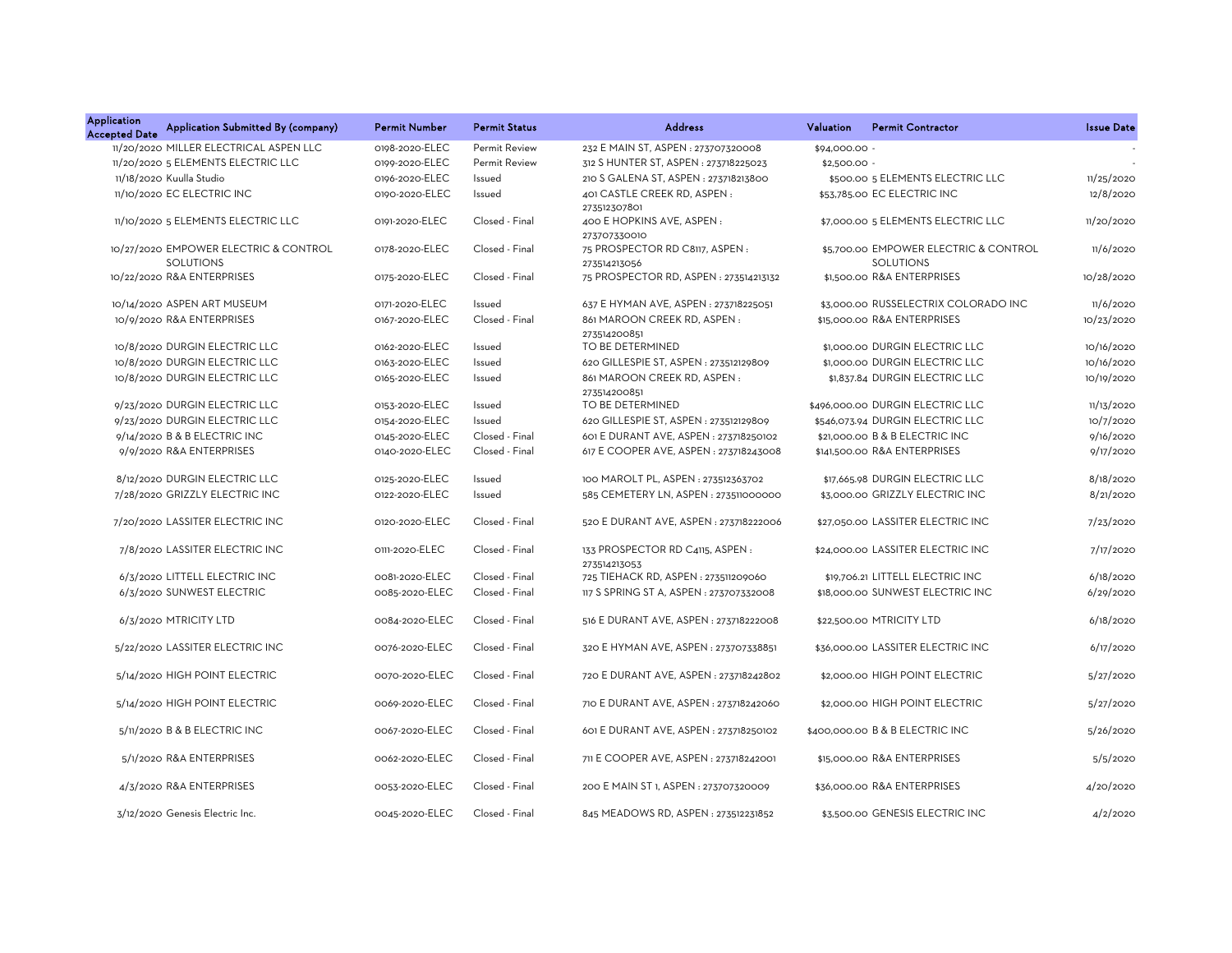| Application<br><b>Accepted Date</b> | Application Submitted By (company)        | <b>Permit Number</b> | <b>Permit Status</b> | <b>Address</b>                                | Valuation    | <b>Permit Contractor</b>                   | <b>Issue Date</b> |
|-------------------------------------|-------------------------------------------|----------------------|----------------------|-----------------------------------------------|--------------|--------------------------------------------|-------------------|
|                                     | 3/11/2020 REEVES & SONS ELECTRIC INC      | 0044-2020-ELEC       | Issued               | 300 S SPRING ST 301, ASPEN : 273718227108     |              | \$51,000,00 REEVES & SONS ELECTRIC INC     | 6/26/2020         |
|                                     | 1/31/2020 ELECTRICAL OUTFITTERS INC       | 0015-2020-ELEC       | Closed - Final       | 106 S MILL ST, ASPEN : 273707330002           |              | \$41,000.00 ELECTRICAL OUTFITTERS INC      | 2/13/2020         |
|                                     | 1/21/2020 BELTRI-ROC INC.                 | 0010-2020-ELEC       | Closed - Final       | 534 E COOPER AVE 001. ASPEN:<br>273718224008  |              | \$99,900.00 BELTRI-ROC INC                 | 4/6/2020          |
|                                     | 1/10/2020 LASSITER ELECTRIC INC           | 0006-2020-ELEC       | Expired              | 420 E HYMAN AVE 101, ASPEN:<br>273707339020   |              | \$1,200.00 LASSITER ELECTRIC INC           | 1/13/2020         |
|                                     | 1/10/2020 SCOTTY'S ELECTRIC INC           | 0007-2020-ELEC       | <b>Permit Review</b> | 430 S SPRING ST, ASPEN : 273718242002         | \$4,000.00 - |                                            |                   |
|                                     | 1/8/2020 PROSPECT ELECTRIC                | 0005-2020-ELEC       | Closed - Final       | 605 W MAIN ST 4, ASPEN : 273512451005         |              | \$8,537.00 PROSPECT ELECTRIC               | 1/10/2020         |
|                                     | Use of Building: Mixed-Use (19 records)   |                      |                      |                                               |              |                                            |                   |
|                                     | 12/15/2020 TARANAKI ELECTRIC INC          | 0214-2020-ELEC       | Issued               | 413 E HYMAN AVE, ASPEN : 273718216006         |              | \$5,000.00 TARANAKI ELECTRIC INC           | 12/21/2020        |
|                                     | 12/10/2020 GREEN ELECTRICAL SOLUTIONS LLC | 0210-2020-ELEC       | Issued               | 520 E COOPER AVE C7, ASPEN:<br>273718224023   |              | \$18,000.00 GREEN ELECTRICAL SOLUTIONS LLC | 12/22/2020        |
|                                     | 11/18/2020 MILLER ELECTRICAL ASPEN LLC    | 0194-2020-ELEC       | Issued               | 208 E MAIN ST, ASPEN : 273707399002           |              | \$75,000.00 MILLER ELECTRICAL ASPEN LLC    | 12/16/2020        |
|                                     | 11/3/2020 TARANAKI ELECTRIC INC           | 0184-2020-ELEC       | Closed - Final       | 205 S MILL ST 1, ASPEN : 273707338004         |              | \$6,000.00 TARANAKI ELECTRIC INC           | 11/16/2020        |
|                                     | 9/17/2020 B-ELECTRIC LLC                  | 0150-2020-ELEC       | Closed - Final       | 555 E DURANT AVE 4K, ASPEN:<br>273718249002   |              | \$2,600.00 B-ELECTRIC LLC                  | 9/24/2020         |
|                                     | 9/10/2020 Axion Dynamics LLC              | 0142-2020-ELEC       | Closed - Final       | 600 E MAIN ST 410, ASPEN : 273707325027       |              | \$15,000.00 Axion Dynamics LLC             | 9/17/2020         |
|                                     | 9/3/2020 B-ELECTRIC LLC                   | 0135-2020-ELEC       | Closed - Final       | 555 E DURANT AVE 3K, ASPEN:<br>273718249015   |              | \$3,000.00 B-ELECTRIC LLC                  | 9/11/2020         |
|                                     | 8/11/2020 TARANAKI ELECTRIC INC           | 0123-2020-ELEC       | Issued               | 205 S GALENA ST 15, ASPEN : 273707346015      |              | \$18,000,00 TARANAKI ELECTRIC INC          | 8/18/2020         |
|                                     | 7/14/2020 R&A ENTERPRISES                 | 0119-2020-ELEC       | Expired              | 300 E HYMAN AVE, ASPEN : 273707338009         |              | \$580,000.00 R&A ENTERPRISES               | 7/15/2020         |
|                                     | 7/8/2020 LASSITER ELECTRIC INC            | 0112-2020-ELEC       | Closed - Final       | 220 W MAIN ST 210, ASPEN: 273512440032        |              | \$18,000,00 LASSITER ELECTRIC INC          | 7/22/2020         |
|                                     | 7/6/2020 LASSITER ELECTRIC INC            | 0110-2020-ELEC       | Issued               | 230 E HOPKINS AVE. ASPEN:<br>273707328008     |              | \$560,000.00 LASSITER ELECTRIC INC         | 7/20/2020         |
|                                     | 5/29/2020 LASSITER ELECTRIC INC           | 0080-2020-ELEC       | Closed - Final       | 308 E HOPKINS AVE 301, ASPEN:<br>273707329016 |              | \$121,246.00 LASSITER ELECTRIC INC         | 6/8/2020          |
|                                     | 4/28/2020 SUNWEST ELECTRIC                | 0060-2020-ELEC       | Expired              | 1437 CRYSTAL LAKE RD, ASPEN:<br>273718131001  |              | \$20,000.00 SUNWEST ELECTRIC INC           | 5/27/2020         |
|                                     | 4/20/2020 MILLER ELECTRICAL ASPEN LLC     | 0055-2020-ELEC       | Closed - Final       | 232 E MAIN ST, ASPEN : 273707320008           |              | \$1,200.00 MILLER ELECTRICAL ASPEN LLC     | 4/28/2020         |
|                                     | 3/26/2020 SUNWEST ELECTRIC                | 0050-2020-ELEC       | Issued               | 611 S WEST END ST 3, ASPEN :<br>273718260004  |              | \$5,000.00 SUNWEST ELECTRIC INC            | 5/11/2020         |
|                                     | 3/17/2020 SUNWEST ELECTRIC                | 0048-2020-ELEC       | Expired              | 314 N RIVERSIDE AVE, ASPEN :<br>273718159800  |              | \$40,000.00 SUNWEST ELECTRIC INC           | 5/11/2020         |
|                                     | 3/2/2020 R&A ENTERPRISES                  | 0027-2020-ELEC       | Closed - Final       | 215 S MONARCH ST 301, ASPEN:<br>273707337032  |              | \$37,000.00 R&A ENTERPRISES                | 3/16/2020         |
|                                     | 1/21/2020 LASSITER ELECTRIC INC           | 0009-2020-ELEC       | Issued               | 420 E HYMAN AVE 101, ASPEN :<br>273707339020  |              | \$408,000.00 LASSITER ELECTRIC INC         | 3/23/2020         |
|                                     | 1/6/2020 MILLER ELECTRICAL ASPEN LLC      | 0003-2020-ELEC       | Expired              | 100 E MAIN ST 2, ASPEN : 273512401205         |              | \$2,500.00 MILLER ELECTRICAL ASPEN LLC     | 1/21/2020         |

Use of Building: Multi-Family (55 records)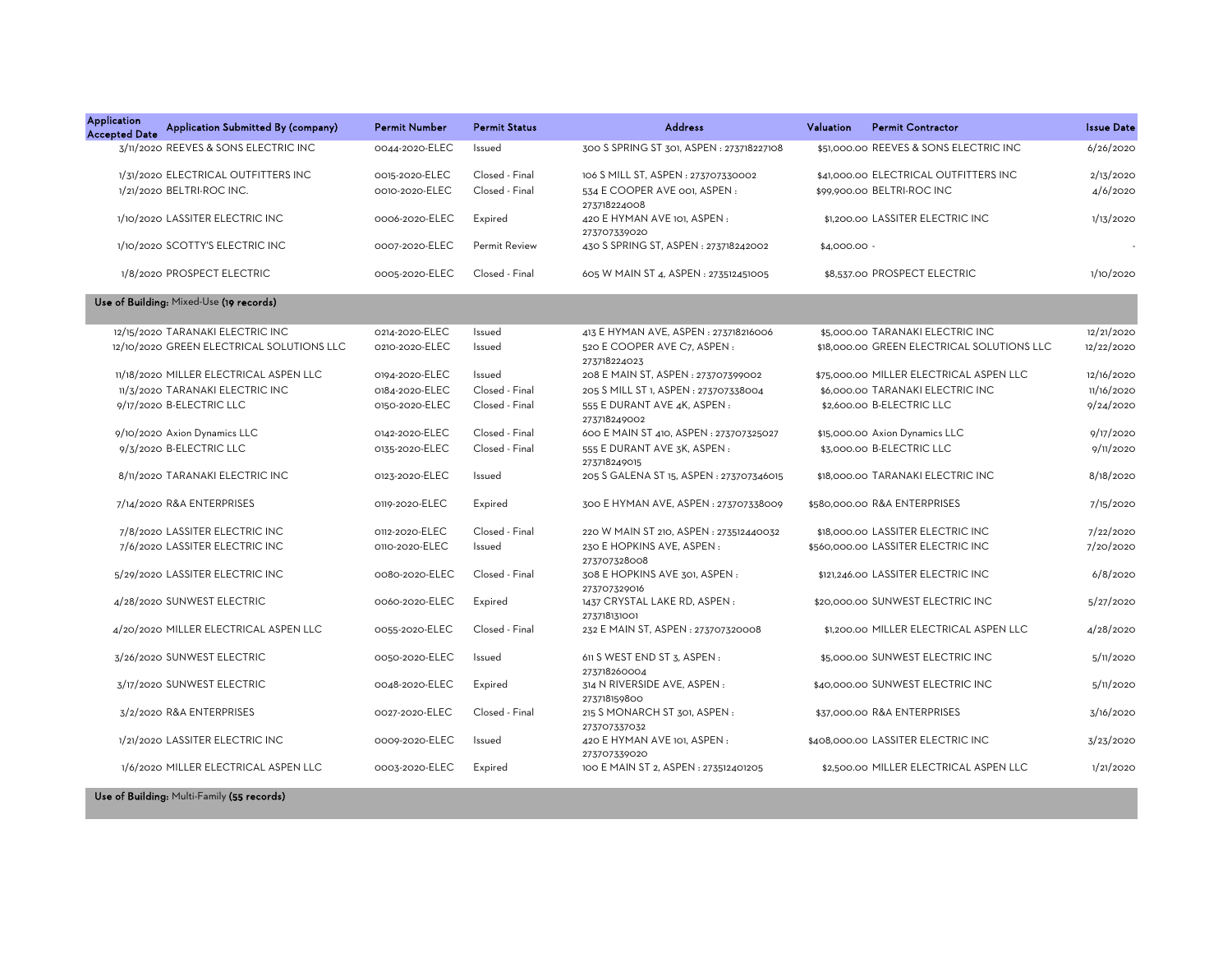| Application<br><b>Accepted Date</b> | Application Submitted By (company)                      | <b>Permit Number</b> | <b>Permit Status</b> | <b>Address</b>                                            | Valuation     | <b>Permit Contractor</b>                                | <b>Issue Date</b> |
|-------------------------------------|---------------------------------------------------------|----------------------|----------------------|-----------------------------------------------------------|---------------|---------------------------------------------------------|-------------------|
|                                     | 12/15/2020 CARLSON DESIGN AND DEVELOPMENT<br><b>LTD</b> | 0213-2020-ELEC       | Issued               | 734 E HOPKINS AVE, ASPEN : 273707361004                   |               | \$1,200.00 CARLSON DESIGN AND DEVELOPMENT<br><b>LTD</b> | 1/4/2021          |
|                                     | 11/24/2020 RB ELECTRIC INC                              | 0200-2020-ELEC       | Closed - Final       | 718 S GALENA ST 102A, ASPEN:<br>273718274008              |               | \$300.00 RB ELECTRIC INC                                | 12/17/2020        |
|                                     | 11/3/2020 Axion Dynamics LLC                            | 0183-2020-ELEC       | Closed - Final       | 1020 E DURANT AVE 301, ASPEN :<br>273718234013            |               | \$800.00 Axion Dynamics LLC                             | 12/1/2020         |
|                                     | 10/29/2020 JM ELECTRIC LLC                              | 0180-2020-ELEC       | Closed - Final       | 800 E HOPKINS AVE A2, ASPEN:<br>273718288010              |               | \$18,000,00 JM ELECTRIC LLC                             | 11/2/2020         |
|                                     | 10/28/2020 LASSITER ELECTRIC INC                        | 0179-2020-ELEC       | Closed - Final       | 834 W HALLAM ST, ASPEN: 273512304002                      |               | \$1,200.00 LASSITER ELECTRIC INC                        | 11/2/2020         |
|                                     | 10/23/2020 REEVES & SONS ELECTRIC INC                   | 0176-2020-ELEC       | Issued               | 501 W MAIN ST A101, ASPEN: 273512449003                   |               | \$15,000.00 REEVES & SONS ELECTRIC INC                  | 10/27/2020        |
|                                     | 10/21/2020 R&A ENTERPRISES                              | 0174-2020-ELEC       | Issued               | 815 OREGON TRL, ASPEN : 273511303015                      |               | \$4,000.00 R&A ENTERPRISES                              | 11/19/2020        |
|                                     | 10/8/2020 LITTELL ELECTRIC INC                          | 0160-2020-ELEC       | Issued               | 725 CEMETERY LN, ASPEN : 273512291001                     |               | \$206,468.93 LITTELL ELECTRIC INC                       | 11/2/2020         |
|                                     | 10/8/2020 LITTELL ELECTRIC INC                          | 0161-2020-ELEC       | Issued               | 727 CEMETERY LN, ASPEN : 273512291001                     |               | \$192,866.31 LITTELL ELECTRIC INC                       | 11/13/2020        |
|                                     | 10/7/2020 REEVES & SONS ELECTRIC INC                    | 0159-2020-ELEC       | Issued               | 929 E DURANT AVE, ASPEN : 273718235004                    |               | \$28,000.00 REEVES & SONS ELECTRIC INC                  | 10/15/2020        |
|                                     | 10/2/2020 BELTRI-ROC INC.                               | 0156-2020-ELEC       | Closed - Final       | 800 S MILL ST 2, ASPEN : 273718276021                     |               | \$12,000.00 BELTRI-ROC INC                              | 10/26/2020        |
|                                     | 9/21/2020 TIM DYER ELECTRIC INC                         | 0151-2020-ELEC       | Closed - Final       | 700 S MONARCH ST 203, ASPEN :<br>273513111003             |               | \$1,000,00 TIM DYER ELECTRIC INC                        | 10/26/2020        |
|                                     | 9/16/2020 RGH INC                                       | 0146-2020-ELEC       | Closed - Final       | 805 E COOPER AVE 6, ASPEN :<br>273718238004               |               | \$13,298.00 RGH INC                                     | 9/25/2020         |
|                                     | 9/11/2020 GREEN ELECTRICAL SOLUTIONS LLC                | 0144-2020-ELEC       | Closed - Final       | TO BE DETERMINED                                          |               | \$2,400.00 GREEN ELECTRICAL SOLUTIONS LLC               | 9/24/2020         |
|                                     | 9/2/2020 BELTRI-ROC INC.                                | 0134-2020-ELEC       | Issued               | 24 MCSKIMMING RD A, ASPEN:<br>273718100054                |               | \$30,000.00 BELTRI-ROC INC                              | 9/14/2020         |
|                                     | 8/31/2020 REEVES & SONS ELECTRIC INC                    | 0132-2020-ELEC       | Issued               | 1022 E HYMAN AVE 2, ASPEN : 273718110002                  |               | \$20,000,00 REEVES & SONS ELECTRIC INC                  | 9/10/2020         |
|                                     | 8/24/2020 TIM DYER ELECTRIC INC                         | 0128-2020-ELEC       | Closed - Final       | 814 W BLEEKER ST E6, ASPEN:<br>273512311004               |               | \$5,000.00 TIM DYER ELECTRIC INC                        | 8/28/2020         |
|                                     | 7/10/2020 5 ELEMENTS ELECTRIC LLC                       | 0117-2020-ELEC       | Issued               | 1400 VINE ST, ASPEN : 273707366800                        |               | \$4,000.00 5 ELEMENTS ELECTRIC LLC                      | 7/22/2020         |
|                                     | 7/9/2020 RUSSELECTRIX COLORADO INC                      | 0116-2020-ELEC       | Issued               | 650 S MONARCH ST 7, ASPEN :                               |               | \$15,000.00 RUSSELECTRIX COLORADO INC                   | 7/22/2020         |
|                                     | 6/29/2020 AJAX MOUNTAIN ELECTRIC INC                    | 0106-2020-ELEC       | Closed - Final       | 273718292005<br>940 WATERS AVE 205, ASPEN:                |               | \$2,000.00 AJAX ELECTRIC INC                            | 7/17/2020         |
|                                     | 6/29/2020 AJAX MOUNTAIN ELECTRIC INC                    | 0108-2020-ELEC       | Closed - Final       | 273718261031<br>940 WATERS AVE 307, ASPEN:                |               | \$2,000.00 AJAX ELECTRIC INC                            | 7/17/2020         |
|                                     | 6/29/2020 AJAX MOUNTAIN ELECTRIC INC                    | 0107-2020-ELEC       | Closed - Final       | 273718261016<br>940 WATERS AVE 107, ASPEN: 273718261021   |               | \$2,500.00 AJAX ELECTRIC INC                            | 7/17/2020         |
|                                     | 6/19/2020 R&A ENTERPRISES                               | 0103-2020-ELEC       | Issued               | 747 S GALENA ST 310, ASPEN :                              |               | \$1,000.00 R&A ENTERPRISES                              | 7/15/2020         |
|                                     | 6/19/2020 R&A ENTERPRISES                               | 0102-2020-ELEC       | Issued               | 273718278002<br>747 S GALENA ST 210, ASPEN : 273718278017 |               | \$1,000.00 R&A ENTERPRISES                              | 7/15/2020         |
|                                     | 6/16/2020 EURO ELECTRIC LLC                             | 0097-2020-ELEC       | Closed - Final       | 555 E DURANT AVE 3K, ASPEN :                              |               | \$25,500.00 EURO ELECTRIC LLC                           | 6/22/2020         |
|                                     | 6/11/2020 PINNACLE ELECTRIC LIMITED                     | 0093-2020-ELEC       | Closed - Final       | 273718249015<br>942 VINE ST, ASPEN : 273707366123         |               | \$2,100.00 PINNACLE ELECTRIC LIMITED                    | 6/18/2020         |
|                                     | 6/8/2020 KUBED FIRE SUPPRESSION                         | 0088-2020-ELEC       | Cancelled            | 210 W MAIN ST, ASPEN : 273512440009                       | \$16,135.00 - |                                                         |                   |
|                                     | 6/7/2020 GRIZZLY ELECTRIC INC                           | 0087-2020-ELEC       | Expired              | 205 E DURANT AVE 3F, ASPEN:<br>273513109006               |               | \$400.00 GRIZZLY ELECTRIC INC                           | 6/23/2020         |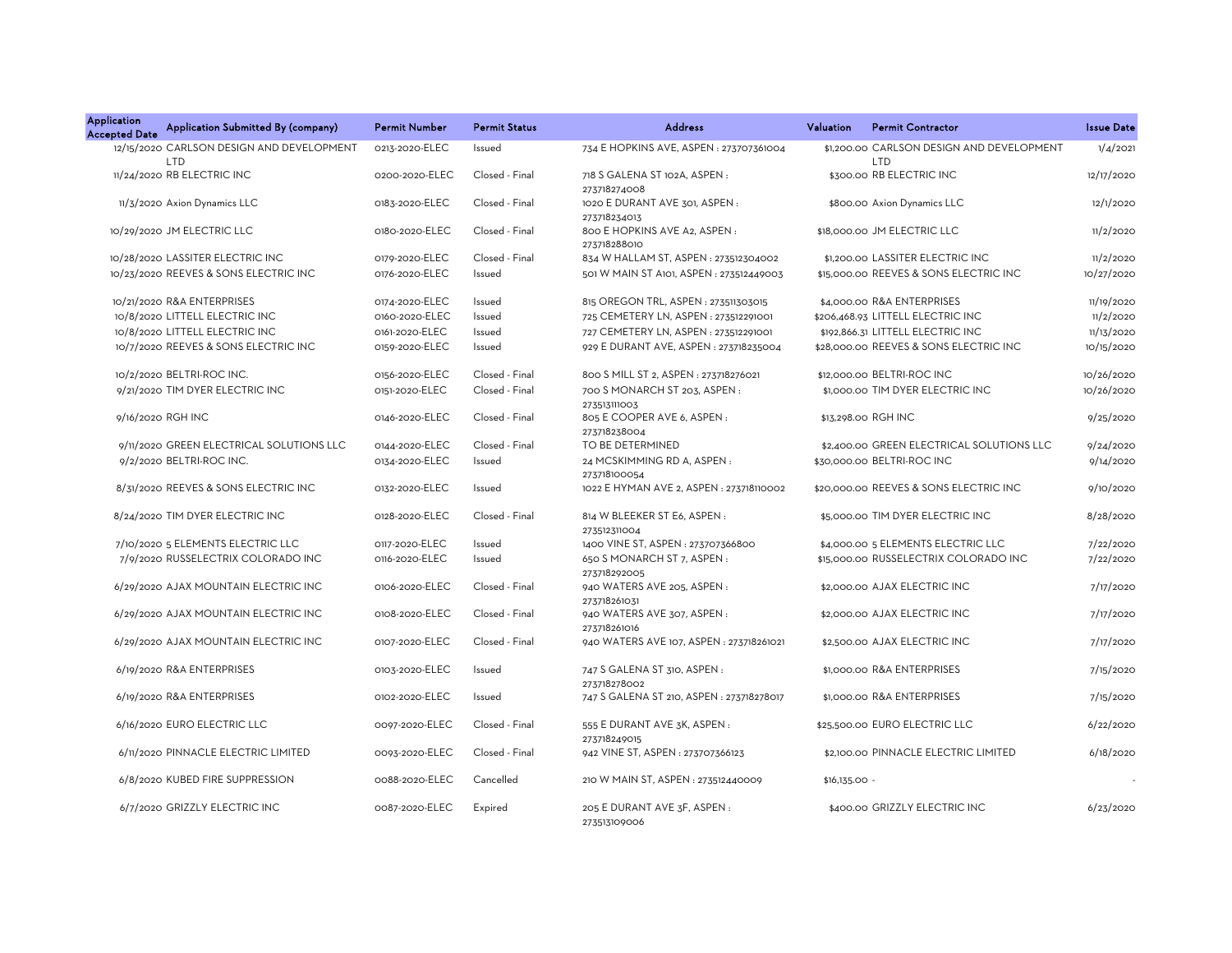| <b>Application</b><br>Application Submitted By (company)<br><b>Accepted Date</b> | <b>Permit Number</b> | <b>Permit Status</b> | <b>Address</b>                                 | <b>Permit Contractor</b><br>Valuation   | <b>Issue Date</b> |
|----------------------------------------------------------------------------------|----------------------|----------------------|------------------------------------------------|-----------------------------------------|-------------------|
| 6/3/2020 LIGHTSPEED DIGITAL                                                      | 0082-2020-ELEC       | Expired              | 520 S ORIGINAL ST, ASPEN: 273718258033         | \$5,000.00 LIGHTSPEED DIGITAL           | 6/22/2020         |
| 5/22/2020 DIVISION 6.4 LLC                                                       | 0075-2020-ELEC       | Ready for Closure    | 104 W COOPER AVE 3, ASPEN:<br>273512469010     | \$250.00 ROARING FORK ELECTRIC          | 6/3/2020          |
| 5/22/2020 DIVISION 6.4 LLC                                                       | 0078-2020-ELEC       | Closed - Final       | 104 W COOPER AVE 4, ASPEN:<br>273512469011     | \$400.00 ROARING FORK ELECTRIC          | 6/3/2020          |
| 5/21/2020 REEVES & SONS ELECTRIC INC                                             | 0074-2020-ELEC       | Issued               | 700 to 800 E MAIN ST                           | \$202,000,00 REEVES & SONS ELECTRIC INC | 6/15/2020         |
| 5/19/2020 AJAX MOUNTAIN ELECTRIC INC                                             | 0073-2020-ELEC       | Expired              | 940 WATERS AVE 309, ASPEN :<br>273718261027    | \$2,000.00 AJAX ELECTRIC INC            | 5/27/2020         |
| 5/7/2020 MTRICITY LTD                                                            | 0064-2020-ELEC       | Issued               | 1039 E COOPER AVE 20A, ASPEN :<br>273707342040 | \$8,000.01 MTRICITY LTD                 | 5/27/2020         |
| 4/28/2020 LITTELL ELECTRIC INC                                                   | 0059-2020-ELEC       | Issued               | 809 S ASPEN ST, ASPEN : 273513124009           | \$30,000.00 LITTELL ELECTRIC INC        | 6/2/2020          |
| 4/16/2020 PINE MOUNTAIN ELECTRIC INC                                             | 0054-2020-ELEC       | Issued               | 210 S WEST END ST, ASPEN : 273718206004        | \$264,000.00 PINE MOUNTAIN ELECTRIC INC | 4/22/2020         |
| 3/26/2020 HIGH POINT ELECTRIC                                                    | 0051-2020-ELEC       | Closed - Final       | 1001 E COOPER AVE, ASPEN : 273718233801        | \$9,000,00 HIGH POINT ELECTRIC          | 4/6/2020          |
| 3/26/2020 SUNWEST ELECTRIC                                                       | 0049-2020-ELEC       | Cancelled            | 1437 CRYSTAL LAKE RD, ASPEN:<br>273718131001   | \$8,000.00 -                            |                   |
| 3/10/2020 GRIZZLY ELECTRIC INC                                                   | 0038-2020-ELEC       | Closed - Final       | 790 W HALLAM ST 7, ASPEN : 273512429007        | \$500.00 GRIZZLY ELECTRIC INC           | 3/12/2020         |
| 3/10/2020 GRIZZLY ELECTRIC INC                                                   | 0040-2020-ELEC       | Closed - Final       | 790 W HALLAM ST 4, ASPEN : 273512429004        | \$500.00 GRIZZLY ELECTRIC INC           | 3/12/2020         |
| 3/10/2020 GRIZZLY ELECTRIC INC                                                   | 0041-2020-ELEC       | Closed - Final       | 790 W HALLAM ST 2, ASPEN : 273512429002        | \$500.00 GRIZZLY ELECTRIC INC           | 3/12/2020         |
| 3/10/2020 GRIZZLY ELECTRIC INC                                                   | 0042-2020-ELEC       | Closed - Final       | 790 W HALLAM ST 1, ASPEN : 273512429001        | \$500.00 GRIZZLY ELECTRIC INC           | 3/12/2020         |
| 3/10/2020 GRIZZLY ELECTRIC INC                                                   | 0039-2020-ELEC       | Closed - Final       | 790 W HALLAM ST 6, ASPEN : 273512429006        | \$500.00 GRIZZLY ELECTRIC INC           | 3/12/2020         |
| 3/10/2020 5 ELEMENTS ELECTRIC LLC                                                | 0037-2020-ELEC       | Closed - Final       | 155 LONE PINE RD A10, ASPEN:<br>273707354710   | \$15,000.00 5 ELEMENTS ELECTRIC LLC     | 3/17/2020         |
| 3/4/2020 ALWAYS ON ELECTRIC INC                                                  | 0032-2020-ELEC       | Closed - Final       | 50 HARMONY PL, ASPEN : 273503100006            | \$10,000,00 ALWAYS ON ELECTRIC INC      | 3/11/2020         |
| 3/4/2020 ALWAYS ON ELECTRIC INC                                                  | 0033-2020-ELEC       | Closed - Final       | 50 HARMONY PL, ASPEN: 273503100006             | \$10,000,00 ALWAYS ON ELECTRIC INC      | 3/11/2020         |
| 3/4/2020 ALWAYS ON ELECTRIC INC                                                  | 0034-2020-ELEC       | Closed - Final       | 50 HARMONY PL, ASPEN : 273503100006            | \$10,000.00 ALWAYS ON ELECTRIC INC      | 3/11/2020         |
| 3/4/2020 ALWAYS ON ELECTRIC INC                                                  | 0035-2020-ELEC       | Closed - Final       | 50 HARMONY PL, ASPEN : 273503100006            | \$10,000.00 ALWAYS ON ELECTRIC INC      | 3/11/2020         |
| 3/4/2020 LASSITER ELECTRIC INC                                                   | 0031-2020-ELEC       | Closed - Final       | 210 W MAIN ST, ASPEN : 273512440009            | \$146,000.00 LASSITER ELECTRIC INC      | 6/2/2020          |
| 3/2/2020 UNO AV SOLUTIONS                                                        | 0024-2020-ELEC       | Expired              | 1322 SNOWBUNNY LN, ASPEN:<br>273501311004      | \$8,900.00 UNO AV SOLUTIONS LLC         | 3/11/2020         |
| 3/2/2020 UNO AV SOLUTIONS                                                        | 0026-2020-ELEC       | Expired              | 1320 SNOWBUNNY LN, ASPEN:<br>273501311004      | \$8,900.00 UNO AV SOLUTIONS LLC         | 3/12/2020         |
| 2/11/2020 R&A ENTERPRISES                                                        | 0020-2020-ELEC       | Expired              | 406 S ASPEN ST, ASPEN : 273718219005           | \$200,000,00 R&A ENTERPRISES            | 2/12/2020         |
| 2/10/2020 ECO ELECTRIC LLC                                                       | 0019-2020-ELEC       | Closed - Final       | 1312 VINE ST, ASPEN : 273707366229             | \$2,500.00 ECO ELECTRIC LLC             | 2/12/2020         |
| 2/7/2020 AJAX MOUNTAIN ELECTRIC INC                                              | 0017-2020-ELEC       | Expired              | 560 SPRUCE ST, ASPEN: 273707418001             | \$5,000,00 AJAX ELECTRIC INC            | 2/18/2020         |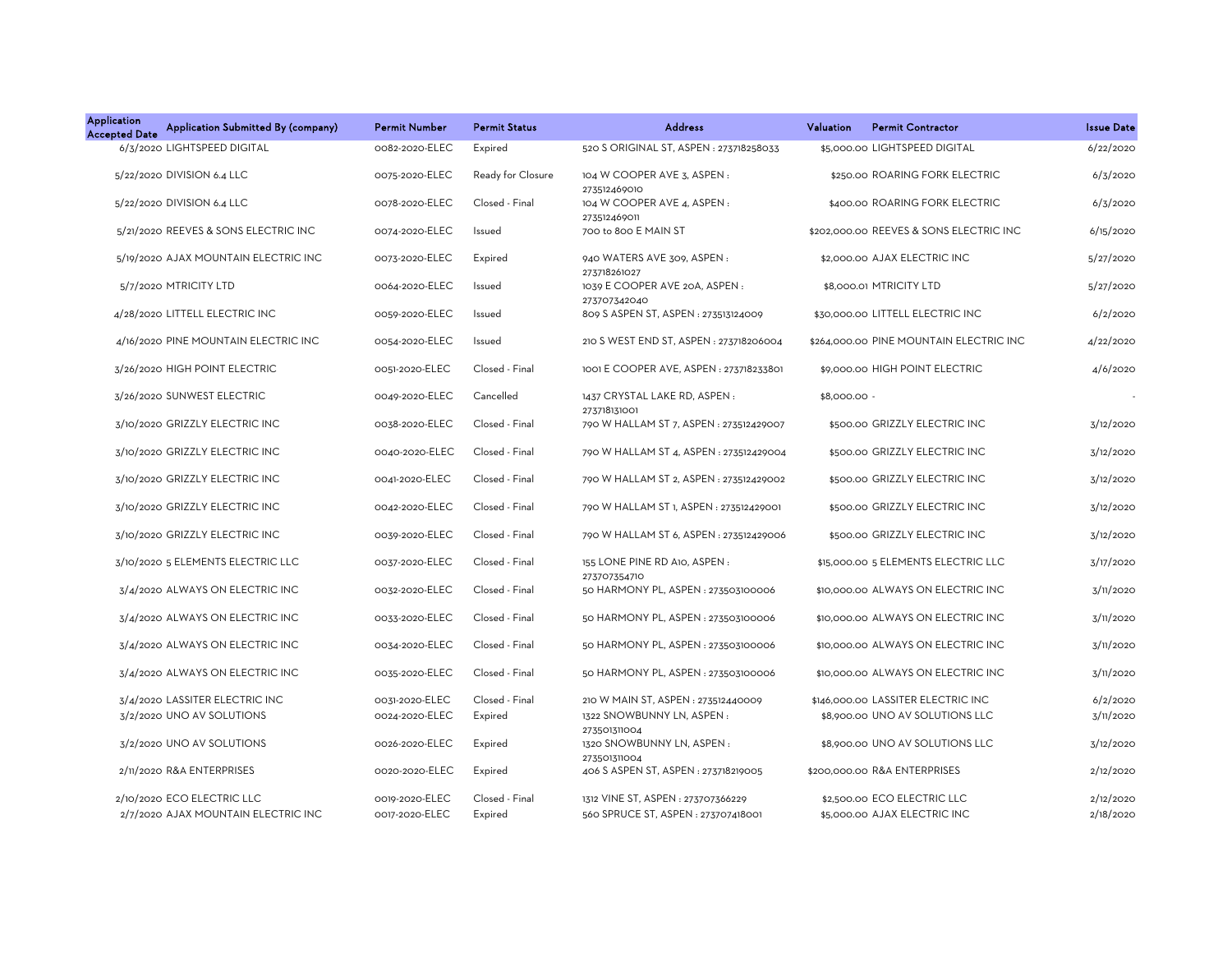| <b>Application</b><br>Application Submitted By (company)<br><b>Accepted Date</b> | <b>Permit Number</b> | <b>Permit Status</b> | <b>Address</b>                                   | Valuation<br><b>Permit Contractor</b>  | <b>Issue Date</b> |
|----------------------------------------------------------------------------------|----------------------|----------------------|--------------------------------------------------|----------------------------------------|-------------------|
| 1/23/2020 R&A ENTERPRISES                                                        | 0011-2020-ELEC       | Expired              | 935 E HOPKINS AVE 2, ASPEN :<br>273718206025     | \$400.00 R&A ENTERPRISES               | 1/24/2020         |
| Use of Building: Single Family (88 records)                                      |                      |                      |                                                  |                                        |                   |
| 12/21/2020 AJAX MOUNTAIN ELECTRIC INC                                            | 0216-2020-ELEC       | Issued               | 312 MCSKIMMING RD, ASPEN : 273718103012          | \$81,000.00 AJAX MOUNTAIN ELECTRIC INC | 1/15/2021         |
| 12/10/2020 R&A ENTERPRISES                                                       | 0209-2020-ELEC       | Issued               | 1010 E HYMAN AVE, ASPEN : 273718147002           | \$72,000.00 R&A ENTERPRISES            | 12/22/2020        |
| 12/7/2020 SUNSENSE INC                                                           | 0206-2020-ELEC       | Issued               | 110 COACH RD, ASPEN : 273502303007               | \$81,480.00 SUNSENSE INC               | 1/19/2021         |
| 11/20/2020 BIG DOG RENEWABLE ENERGY                                              | 0197-2020-ELEC       | Permit Review        | 14 BUS BARN LN, ASPEN : 273511402028             | $$19,552.00 -$                         |                   |
| 11/18/2020 LUX ELECTRIC                                                          | 0195-2020-ELEC       | Closed - Final       | 610 S WEST END ST D102, ASPEN:<br>273718267012   | \$12,500.00 LUX ELECTRIC               | 11/20/2020        |
| 11/16/2020 MM & SONS ELECTRIC INC                                                | 0193-2020-ELEC       | Issued               | 125 S GARMISCH ST, ASPEN : 273512455006          | \$7,000.00 MM & SONS ELECTRIC INC      | 11/24/2020        |
| 11/13/2020 Licos Electric LLC                                                    | 0192-2020-ELEC       | Issued               | 42 MINING STOCK PKWY 107, ASPEN:<br>273502312012 | \$1,500.00 Licos Electric LLC          | 12/8/2020         |
| 11/9/2020 RUSSELECTRIX COLORADO INC                                              | 0189-2020-ELEC       | Issued               | 930 S MILL ST, ASPEN : 273718202204              | \$4,000.00 RUSSELECTRIX COLORADO INC   | 11/20/2020        |
| 11/6/2020 LITTELL ELECTRIC INC                                                   | 0187-2020-ELEC       | Issued               | 105 E HALLAM ST, ASPEN : 273512437002            | \$2,500.00 LITTELL ELECTRIC INC        | 11/13/2020        |
| 11/5/2020 LT ELECTRICAL SERVICES LLC                                             | 0186-2020-ELEC       | Closed - Final       | 610 S WEST END ST E204, ASPEN:<br>273718267037   | \$4,008.00 LT ELECTRICAL SERVICES LLC  | 11/16/2020        |
| 11/3/2020 CONUNDRUM TECHNOLOGIES                                                 | 0185-2020-ELEC       | Issued               | 1098 CEMETERY LN, ASPEN : 273501319002           | \$21,300.00 CONUNDRUM TECHNOLOGIES     | 11/20/2020        |
| 11/2/2020 R&A ENTERPRISES                                                        | 0182-2020-ELEC       | Closed - Final       | 1140 RIVER DR, ASPEN : 273501307005              | \$250.00 R&A ENTERPRISES               | 11/6/2020         |
| 10/29/2020 BELTRI-ROC INC.                                                       | 0181-2020-ELEC       | Issued               | 345 PARK AVE, ASPEN : 273707481002               | \$15,000.00 BELTRI-ROC INC.            | 11/10/2020        |
| 10/27/2020 LITTELL ELECTRIC INC                                                  | 0177-2020-ELEC       | Closed - Final       | 725 CEMETERY LN, ASPEN : 273512291001            | \$2,500.00 LITTELL ELECTRIC INC        | 11/2/2020         |
| 10/16/2020 SOLID WIRE INC                                                        | 0173-2020-ELEC       | Issued               | 190 PFISTER DR, ASPEN : 273511309029             | \$6,500.00 SOLID WIRE INC              | 10/26/2020        |
| 10/15/2020 5 ELEMENTS ELECTRIC LLC                                               | 0172-2020-ELEC       | Issued               | 1008 E HOPKINS AVE, ASPEN : 273718125001         | \$30,000.00 5 ELEMENTS ELECTRIC LLC    | 11/4/2020         |
| 10/14/2020 LUX ELECTRIC                                                          | 0170-2020-ELEC       | Closed - Final       | 617 E COOPER AVE 101, ASPEN:<br>273718243046     | \$20,900.00 LUX ELECTRIC LLC           | 10/30/2020        |
| 10/14/2020 R&A ENTERPRISES                                                       | 0169-2020-ELEC       | Issued               | 135 E COOPER AVE, ASPEN : 273513104003           | \$1,000.00 R&A ENTERPRISES             | 10/27/2020        |
| 10/12/2020 ELECTRICAL CONCEPTS INC                                               | 0168-2020-ELEC       | Issued               | 244 EASTWOOD DR, ASPEN: 273718120011             | \$1,500.00 ELECTRICAL CONCEPTS INC     | 10/26/2020        |
| 10/6/2020 INDEPENDENT ELECTRIC INC                                               | 0158-2020-ELEC       | Issued               | 1235 RED BUTTE DR, ASPEN : 273501306002          | \$3,000.00 INDEPENDENT ELECTRIC INC    | 10/16/2020        |
| 10/5/2020 RGH INC                                                                | 0157-2020-ELEC       | Issued               | 920 E HYMAN AVE, ASPEN : 273718206005            | \$69,300.00 RGH INC                    | 1/6/2021          |
| 9/30/2020 LASSITER ELECTRIC INC                                                  | 0155-2020-ELEC       | Issued               | 419 E HYMAN AVE 7A, ASPEN : 273718216201         | \$165,490.77 LASSITER ELECTRIC INC     | 10/16/2020        |
| 9/17/2020 XEN TECHNOLOGY GROUP LLC                                               | 0149-2020-ELEC       | Issued               | 1322 SNOWBUNNY LN, ASPEN:<br>273501311004        | \$9,600.00 XEN TECHNOLOGY GROUP LLC    | 9/22/2020         |
| 9/16/2020 PINE MOUNTAIN ELECTRIC INC                                             | 0147-2020-ELEC       | Closed - Final       | 117 THUNDERBOWL LN, ASPEN:<br>273514212001       | \$6,000.00 PINE MOUNTAIN ELECTRIC INC  | 11/6/2020         |
| 9/10/2020 SKYLINE SOLAR                                                          | 0143-2020-ELEC       | Closed - Final       | 824 BONITA DR, ASPEN: 273512287001               | \$17,573.00 SKYLINE SOLAR              | 9/25/2020         |
| 9/9/2020 ELECTRICAL OUTFITTERS INC                                               | 0141-2020-ELEC       | Cancelled            | 725 W SMUGGLER ST, ASPEN:<br>273512408006        | \$324,000.00 -                         |                   |
| 9/8/2020 ASPEN SOLAR                                                             | 0139-2020-ELEC       | Issued               | 1320 SNOWBUNNY LN, ASPEN:<br>273501311004        | \$20,000.00 ASPEN SOLAR INC            | 9/14/2020         |
| 9/4/2020 PINE MOUNTAIN ELECTRIC INC                                              | 0138-2020-ELEC       | Closed - Final       | 430 W HALLAM ST, ASPEN : 273512424006            | \$900.00 PINE MOUNTAIN ELECTRIC INC    | 9/10/2020         |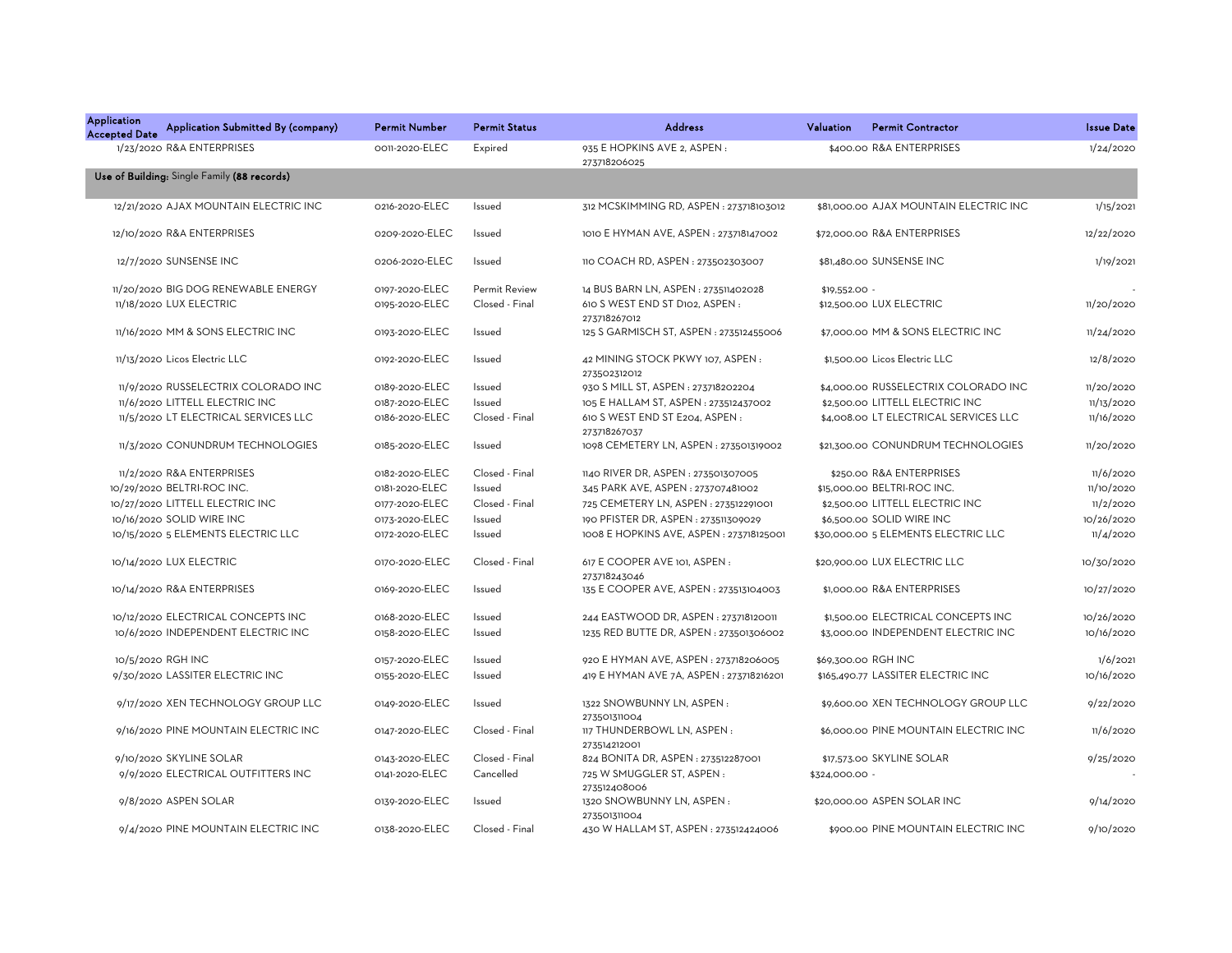| <b>Application</b><br><b>Accepted Date</b> | Application Submitted By (company)      | <b>Permit Number</b> | <b>Permit Status</b> | <b>Address</b>                               | Valuation<br><b>Permit Contractor</b>       | <b>Issue Date</b> |
|--------------------------------------------|-----------------------------------------|----------------------|----------------------|----------------------------------------------|---------------------------------------------|-------------------|
|                                            | 9/4/2020 SUNWEST ELECTRIC               | 0137-2020-ELEC       | Issued               | 855 GIBSON AVE, ASPEN : 273707379001         | \$10,000,00 SUNWEST ELECTRIC INC            | 10/19/2020        |
|                                            | 9/3/2020 CRAWFORD BROTHERS ELECTRIC INC | 0136-2020-ELEC       | Issued               | 1265 MTN VIEW DR, ASPEN : 273501309017       | \$120,000.00 CRAWFORD BROTHERS ELECTRIC INC | 9/14/2020         |
|                                            | 9/2/2020 ELECTRICAL OUTFITTERS INC      | 0133-2020-ELEC       | Issued               | 725 W SMUGGLER ST, ASPEN:<br>273512408006    | \$324,000.00 ELECTRICAL OUTFITTERS INC      | 9/18/2020         |
|                                            | 8/31/2020 BELTRI-ROC INC.               | 0131-2020-ELEC       | Issued               | 1465 RED BUTTE DR, ASPEN : 273501330003      | \$3,500.00 BELTRI-ROC INC                   | 9/14/2020         |
|                                            | 8/31/2020 REEVES & SONS ELECTRIC INC    | 0130-2020-ELEC       | Issued               | 909 WATERS AVE, ASPEN : 273718281003         | \$280,000.00 REEVES & SONS ELECTRIC INC     | 9/10/2020         |
|                                            | 8/28/2020 REEVES & SONS ELECTRIC INC    | 0129-2020-ELEC       | Issued               | 709 W HALLAM ST, ASPEN: 273512430003         | \$152,000.00 REEVES & SONS ELECTRIC INC     | 9/4/2020          |
|                                            | 8/19/2020 LUX ELECTRIC                  | 0127-2020-ELEC       | Closed - Final       | 617 W BLEEKER ST, ASPEN : 273512444002       | \$1,400.00 LUX ELECTRIC LLC                 | 9/1/2020          |
|                                            | 8/14/2020 SUNSENSE INC                  | 0126-2020-ELEC       | Closed - Final       | 395 THUNDERBOWL LN, ASPEN:<br>273514310007   | \$49,530.00 SUNSENSE INC                    | 8/18/2020         |
|                                            | 8/11/2020 R&A ENTERPRISES               | 0124-2020-ELEC       | Issued               | 431 W HALLAM ST, ASPEN : 273512433001        | \$205,180.00 R&A ENTERPRISES                | 11/6/2020         |
|                                            | 7/20/2020 LASSITER ELECTRIC INC         | 0121-2020-ELEC       | Closed - Final       | 815 OREGON TRL, ASPEN : 273511303015         | \$1,600.00 LASSITER ELECTRIC INC            | 7/23/2020         |
|                                            | 7/14/2020 ASPEN SOLAR                   | 0118-2020-ELEC       | Issued               | 1411 CRYSTAL LAKE RD, ASPEN:<br>273718100018 | \$16,000.00 ASPEN SOLAR INC                 | 8/3/2020          |
|                                            | 7/6/2020 SUNSENSE INC                   | 0109-2020-ELEC       | Closed - Final       | 211 COTTONWOOD LN, ASPEN:<br>273707490211    | \$18,380.00 SUNSENSE INC                    | 7/24/2020         |
|                                            | 6/29/2020 MILLER ELECTRICAL ASPEN LLC   | 0105-2020-ELEC       | Issued               | 1015 WATERS AVE, ASPEN : 273718282002        | \$151,000.00 MILLER ELECTRICAL ASPEN LLC    | 7/20/2020         |
|                                            | 6/23/2020 BELTRI-ROC INC.               | 0104-2020-ELEC       | Closed - Final       | 1001 UTE AVE, ASPEN : 273718201013           | \$8,000.00 BELTRI-ROC INC                   | 7/6/2020          |
|                                            | 6/18/2020 DURGIN ELECTRIC LLC           | 0098-2020-ELEC       | Expired              | 309 PARK AVE, ASPEN: 273718138002            | \$4.800.00 DURGIN ELECTRIC LLC              | 7/15/2020         |
|                                            | 6/18/2020 R&A ENTERPRISES               | 0099-2020-ELEC       | Closed - Final       | 431 W HALLAM ST, ASPEN : 273512433001        | \$500.00 R&A ENTERPRISES                    | 7/10/2020         |
|                                            | 6/18/2020 CARTER ELECTRIC COLORADO INC  | 0100-2020-ELEC       | Issued               | 285 PFISTER DR, ASPEN : 273511309027         | \$120,000.00 CARTER ELECTRIC COLORADO INC   | 7/30/2020         |
|                                            | 6/18/2020 TREVOR EVERETT                | 0101-2020-ELEC       | Expired              | 813 W SMUGGLER ST, ASPEN:<br>273512428003    | \$80,000.00 MM-EIGHT CONSTRUCTION           | 7/22/2020         |
|                                            | 6/16/2020 TREVOR EVERETT                | 0096-2020-ELEC       | Closed - Final       | 813 W SMUGGLER ST, ASPEN:<br>273512428003    | \$2,500.00 MM-EIGHT CONSTRUCTION            | 6/22/2020         |
|                                            | 6/15/2020 Licos Electric LLC            | 0094-2020-ELEC       | Closed - Final       | 1322 SNOWBUNNY LN, ASPEN:<br>273501311004    | \$50,000.00 LICOS ELECTRIC LLC              | 6/18/2020         |
|                                            | 6/15/2020 Licos Electric LLC            | 0095-2020-ELEC       | Issued               | 1320 SNOWBUNNY LN, ASPEN:<br>273501311004    | \$55,000.00 LICOS ELECTRIC LLC              | 6/18/2020         |
|                                            | 6/11/2020 ROARING FORK ELECTRIC         | 0092-2020-ELEC       | Expired              | 1485 HOMESTAKE DR, ASPEN:<br>273502403002    | \$3,000.00 ROARING FORK ELECTRIC            | 6/22/2020         |
|                                            | 6/10/2020 GRIZZLY ELECTRIC INC          | 0091-2020-ELEC       | Closed - Final       | 1357 MTN VIEW DR, ASPEN : 273501309011       | \$2,000.00 GRIZZLY ELECTRIC INC             | 6/18/2020         |
|                                            | 6/9/2020 ELECTRICAL CONCEPTS INC        | 0089-2020-ELEC       | Expired              | 728 W BLEEKER ST, ASPEN : 273512496002       | \$5,000.00 ELECTRICAL CONCEPTS INC          | 6/30/2020         |
|                                            | 6/9/2020 SUNSENSE INC                   | 0090-2020-ELEC       | Closed - Final       | 1230 SNOWBUNNY LN, ASPEN:<br>273512207004    | \$34,850.00 SUNSENSE INC                    | 6/22/2020         |
|                                            | 6/4/2020 BELTRI-ROC INC.                | 0086-2020-ELEC       | Expired              | 1011 UTE AVE, ASPEN : 273718201014           | \$10,000.00 BELTRI-ROC INC                  | 6/26/2020         |
|                                            | 6/3/2020 TPE-TWIN PEAKS ELECTRIC INC    | 0083-2020-ELEC       | Closed - Final       | 115 MINERS TRL RD, ASPEN : 273707323006      | \$24,000.00 TWIN PEAKS ELECTRIC INC         | 6/24/2020         |
|                                            | 5/27/2020 R&A ENTERPRISES               | 0079-2020-ELEC       | Closed - Final       | 559 RACE ST, ASPEN : 273707392003            | \$1,000.00 R&A ENTERPRISES                  | 6/2/2020          |
|                                            | 5/22/2020 LASSITER ELECTRIC INC         | 0077-2020-ELEC       | Closed - Final       | 555 E DURANT AVE 2H, ASPEN:<br>273718249012  | \$12,525.00 LASSITER ELECTRIC INC           | 6/3/2020          |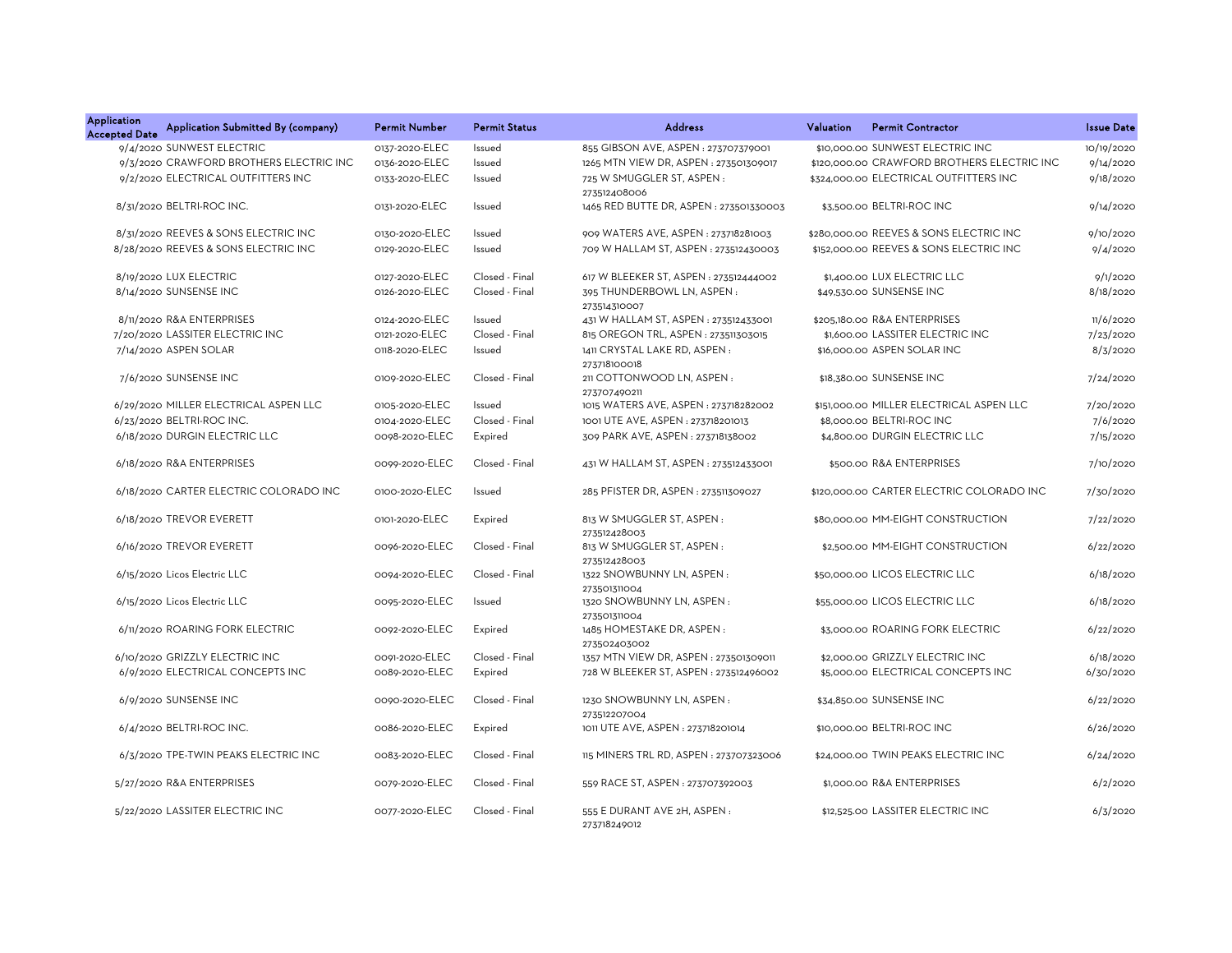| <b>Application</b><br><b>Accepted Date</b> | Application Submitted By (company)              | Permit Number  | <b>Permit Status</b> | <b>Address</b>                                              | Valuation     | <b>Permit Contractor</b>                      | <b>Issue Date</b> |
|--------------------------------------------|-------------------------------------------------|----------------|----------------------|-------------------------------------------------------------|---------------|-----------------------------------------------|-------------------|
|                                            | 5/18/2020 R&A ENTERPRISES                       | 0072-2020-ELEC | Closed - Final       | 1140 RIVER DR, ASPEN : 273501307005                         |               | \$1,500.00 R&A ENTERPRISES                    | 6/16/2020         |
|                                            | 5/15/2020 AJAX MOUNTAIN ELECTRIC INC            | 0071-2020-ELEC | Expired              | 1215 SNOWBUNNY LN A, ASPEN:<br>273512236001                 |               | \$3,000.00 AJAX ELECTRIC INC                  | 5/27/2020         |
|                                            | 5/12/2020 MM & SONS ELECTRIC INC                | 0068-2020-ELEC | Closed - Final       | 222 W HOPKINS AVE 3, ASPEN :<br>273512454020                |               | \$4,000.00 MM & SONS ELECTRIC INC             | 6/2/2020          |
|                                            | 5/11/2020 GREEN ELECTRICAL SOLUTIONS LLC        | 0066-2020-ELEC | Cancelled            | 210 S WEST END ST, ASPEN : 273718206004                     | \$25,900.00 - |                                               |                   |
|                                            | 5/7/2020 MOUNTAINEER ELECTRIC (Josh Nye)        | 0065-2020-ELEC | Issued               | 150 ROARING FORK DR, ASPEN:<br>273718120031                 |               | \$150,000.00 MOUNTAINEER ELECTRIC INC         | 6/9/2020          |
|                                            | 5/4/2020 LITTELL ELECTRIC INC                   | 0063-2020-ELEC | Closed - Final       | 820 E DURANT AVE, ASPEN : 273718238036                      |               | \$285.00 LITTELL ELECTRIC INC                 | 6/3/2020          |
|                                            | 4/29/2020 DURGIN ELECTRIC LLC                   | 0061-2020-ELEC | Closed - Final       | 926 S MILL ST, ASPEN : 273718202203                         |               | \$7,500.00 DURGIN ELECTRIC LLC                | 5/5/2020          |
|                                            | 4/27/2020 R&A ENTERPRISES                       | 0058-2020-ELEC | Closed - Final       | 702 E COOPER AVE, ASPEN : 273718227801                      |               | \$5,500.00 R&A ENTERPRISES                    | 5/5/2020          |
|                                            | 4/23/2020 MACKIE ELECTRONIC SYSTEMS             | 0057-2020-ELEC | Issued               | 1411 CRYSTAL LAKE RD, ASPEN:<br>273718100018                |               | \$1,000.00 MACKIE ELECTRONIC SYSTEMS          | 5/20/2020         |
|                                            | 4/22/2020 R&A ENTERPRISES                       | 0056-2020-ELEC | Expired              | 209 E BLEEKER ST, ASPEN : 273707320002                      |               | \$89,000.00 R&A ENTERPRISES                   | 5/18/2020         |
|                                            | 4/1/2020 GREEN ELECTRICAL SOLUTIONS LLC         | 0052-2020-ELEC | Issued               | 546 MCSKIMMING RD, ASPEN:<br>273718102002                   |               | \$3,850.00 GREEN ELECTRICAL SOLUTIONS LLC     | 4/22/2020         |
|                                            | 3/17/2020 TIM DYER ELECTRIC INC                 | 0047-2020-ELEC | Closed - Final       | 600 E MAIN ST 409, ASPEN : 273707325031                     |               | \$9,500.00 TIM DYER ELECTRIC INC              | 3/23/2020         |
|                                            | 3/16/2020 SUNSENSE INC                          | 0046-2020-ELEC | Issued               | 1320 MTN VIEW DR, ASPEN : 273501308005                      |               | \$52,710.00 SUNSENSE INC                      | 6/22/2020         |
|                                            | 3/10/2020 GREEN ELECTRICAL SOLUTIONS LLC        | 0043-2020-ELEC | Closed - Final       | 546 MCSKIMMING RD, ASPEN:<br>273718102002                   |               | \$110,000.00 GREEN ELECTRICAL SOLUTIONS LLC   | 3/11/2020         |
|                                            | 3/6/2020 R&A ENTERPRISES                        | 0036-2020-ELEC | Issued               | TO BE DETERMINED                                            |               | \$153,000.00 R&A ENTERPRISES                  | 4/20/2020         |
|                                            | 3/3/2020 ASPEN SOLAR                            | 0030-2020-ELEC | Closed - Final       | 905 CHATFIELD RD, ASPEN:<br>273502402004                    |               | \$20,500.00 ASPEN SOLAR INC                   | 4/6/2020          |
|                                            | 3/2/2020 COLORADO ENERGY SYSTEMS                | 0025-2020-ELEC | Issued               | 310 EASTWOOD DR, ASPEN: 273718120003                        |               | \$18,000.00 COLORADO ENERGY SYSTEMS LLC       | 3/16/2020         |
|                                            | 3/2/2020 Licos Electric LLC                     | 0029-2020-ELEC | Issued               | 837 W SMUGGLER ST, ASPEN:<br>273512428001                   |               | \$4,000.00 LICOS ELECTRIC LLC                 | 4/28/2020         |
|                                            | 3/2/2020 Licos Electric LLC                     | 0028-2020-ELEC | Issued               | 825 W SMUGGLER ST, ASPEN:<br>273512428002                   |               | \$4,000.00 LICOS ELECTRIC LLC                 | 4/28/2020         |
|                                            | 2/21/2020 AJAX MOUNTAIN ELECTRIC INC            | 0023-2020-ELEC | Closed - Final       | 704 E HYMAN AVE, ASPEN : 273718211034                       |               | \$30,000.00 AJAX ELECTRIC INC                 | 3/4/2020          |
|                                            | 2/14/2020 CARLSON DESIGN AND DEVELOPMENT<br>LTD | 0022-2020-ELEC | Issued               | 210 S 1ST ST, ASPEN : 273512459112                          |               | \$85,647.07 CARLSON DESIGN AND DEVELOPING LTD | 3/5/2020          |
|                                            | 2/13/2020 W2 ELECTRIC                           | 0021-2020-ELEC | Expired              | 650 MEADOWS RD, ASPEN : 273512129006                        |               | \$30,000.00 W2 ELECTRIC LLC                   | 2/24/2020         |
|                                            | 2/7/2020 W2 ELECTRIC                            | 0016-2020-ELEC | Closed - Final       | 787 CASTLE CREEK DR, ASPEN:                                 |               | \$60,000.00 W2 ELECTRIC LLC                   | 2/24/2020         |
|                                            | 2/7/2020 GREEN ELECTRICAL SOLUTIONS LLC         | 0018-2020-ELEC | Issued               | 273512234002<br>490 S RIVERSIDE AVE, ASPEN:<br>273718100026 |               | \$48,000.00 GREEN ELECTRICAL SOLUTIONS LLC    | 2/18/2020         |
|                                            | 1/29/2020 EURO ELECTRIC LLC                     | 0013-2020-ELEC | Issued               | 743 CEMETERY LN, ASPEN : 273512226001                       |               | \$67,500.00 EURO ELECTRIC LLC                 | 3/20/2020         |
|                                            | 1/29/2020 ELECTRICAL CONCEPTS INC               | 0014-2020-ELEC | Expired              | 728 W BLEEKER ST, ASPEN : 273512496002                      |               | \$45,000.00 ELECTRICAL CONCEPTS INC           | 2/18/2020         |
|                                            | 1/24/2020 GRIZZLY ELECTRIC INC                  | 0012-2020-ELEC | Issued               | 183 RED MOUNTAIN RD, ASPEN:<br>273707200026                 |               | \$152,940.00 GRIZZLY ELECTRIC INC             | 1/27/2020         |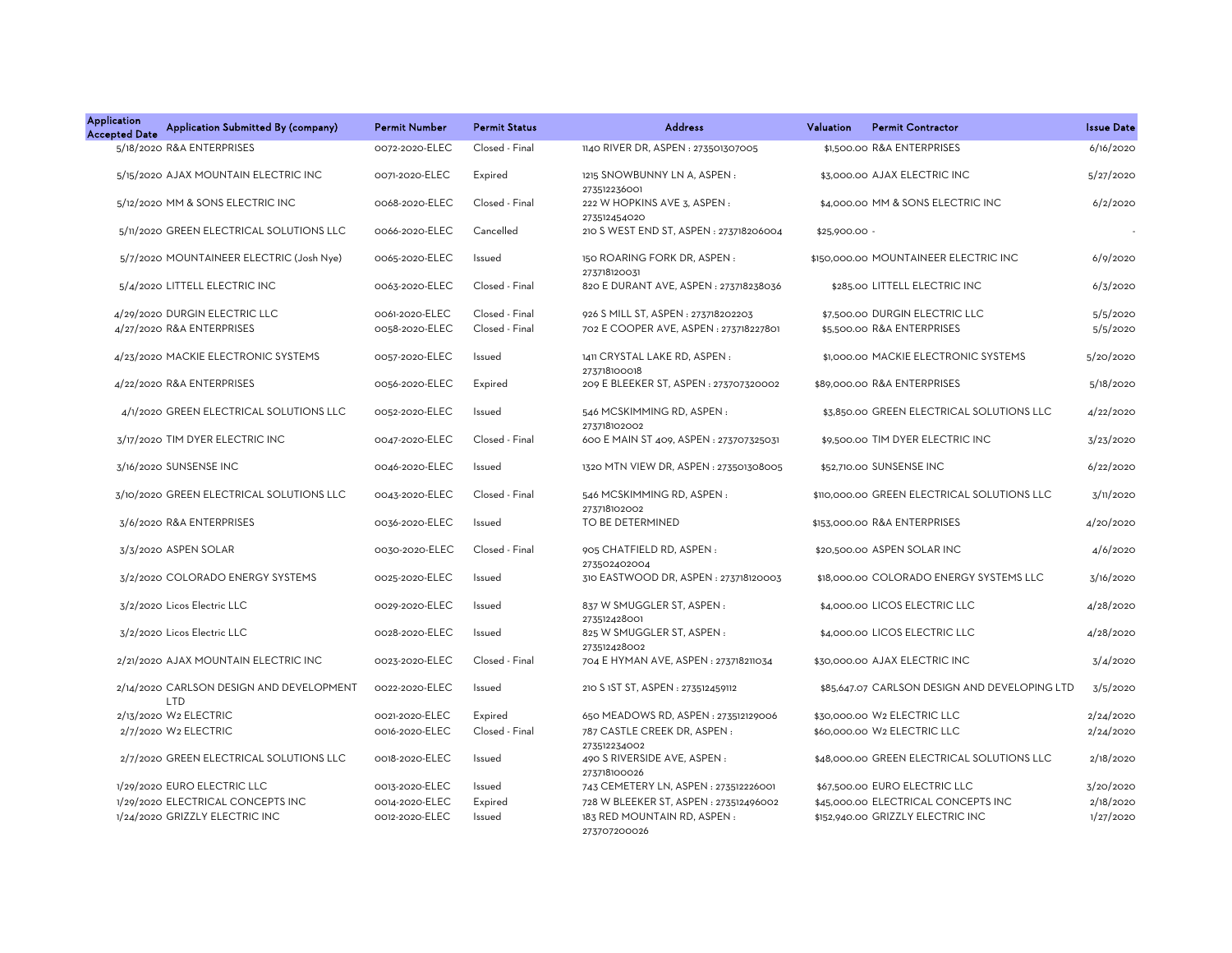| <b>Application</b><br>Application Submitted By (company)<br><b>Accepted Date</b> | <b>Permit Number</b> | <b>Permit Status</b> | <b>Address</b>                                            | Valuation    | <b>Permit Contractor</b>                   | <b>Issue Date</b> |
|----------------------------------------------------------------------------------|----------------------|----------------------|-----------------------------------------------------------|--------------|--------------------------------------------|-------------------|
| 1/16/2020 R&A ENTERPRISES                                                        | 0008-2020-ELEC       | Closed - Final       | 800 S MILL ST 102C, ASPEN : 273718276006                  |              | \$5,000.00 R&A ENTERPRISES                 | 1/22/2020         |
| 1/7/2020 ELECTRICAL OUTFITTERS INC                                               | 0004-2020-ELEC       | Closed - Final       | 309 N 3RD ST, ASPEN : 273512424007                        |              | \$198,000.00 ELECTRICAL OUTFITTERS INC     | 1/10/2020         |
| 1/6/2020 SCHWENER ELECTRIC INC                                                   | 0001-2020-ELEC       | Closed - Final       | 134 MAPLE LN, ASPEN : 273707490134                        |              | \$10,000.00 SCHWENER ELECTRIC INC          | 1/14/2020         |
| 1/6/2020 R&A ENTERPRISES                                                         | 0002-2020-ELEC       | Closed - Final       | 70 PITKIN WAY, ASPEN: 273501407001                        |              | \$9,500,00 R & A ENTERPRISES OF CARBONDALE | 1/14/2020         |
| Use of Building: Other (10 records)                                              |                      |                      |                                                           |              |                                            |                   |
| 12/9/2020 ELECTRICAL OUTFITTERS INC                                              | 0208-2020-ELEC       | Issued               | 373 RELAY RD, ASPEN : 273502303001                        |              | \$38,000.00 ELECTRICAL OUTFITTERS INC      | 12/16/2020        |
| 12/2/2020 ASPEN SKIING COMPANY                                                   | 0203-2020-ELEC       | Issued               | RIO GRANDE PARK 435 RIO GRANDE PL,<br>ASPEN: 273707306851 |              | \$500.00 ASPEN SKIING COMPANY              | 12/3/2020         |
| 11/9/2020 DURGIN ELECTRIC LLC                                                    | 0188-2020-ELEC       | Issued               | 735 CEMETERY LN, ASPEN : 273512232800                     |              | \$5,000.00 DURGIN ELECTRIC LLC             | 12/9/2020         |
| 10/8/2020 DURGIN ELECTRIC LLC                                                    | 0164-2020-ELEC       | Closed - Final       | 299 FORGE RD, ASPEN : 273502318801                        |              | \$1,037.00 DURGIN ELECTRIC LLC             | 10/19/2020        |
| 10/8/2020 DURGIN ELECTRIC LLC                                                    | 0166-2020-ELEC       | Issued               | , ASPEN: 273718200801                                     |              | \$1,183.00 DURGIN ELECTRIC LLC             | 10/19/2020        |
| 9/23/2020 DURGIN ELECTRIC LLC                                                    | 0152-2020-ELEC       | Closed - Final       | 410 LACET LN, ASPEN : 273718148006                        |              | \$2,000.00 DURGIN ELECTRIC LLC             | 9/30/2020         |
| 9/16/2020 LITTELL ELECTRIC INC                                                   | 0148-2020-ELEC       | Closed - Final       | 725 CEMETERY LN, ASPEN: 273512291001                      |              | \$2,500.00 LITTELL ELECTRIC INC            | 9/25/2020         |
| 7/8/2020 SGM INC                                                                 | 0113-2020-ELEC       | Permit Review        | 895 MAROON CREEK RD, ASPEN:<br>273514200851               |              | \$5,000.00 SGM INC                         |                   |
| 7/8/2020 SGM INC                                                                 | 0114-2020-ELEC       | Permit Review        | , ASPEN : 273718200801                                    | \$5,000.00 - |                                            |                   |
| 7/8/2020 SGM INC                                                                 | 0115-2020-ELEC       | Permit Review        | 47 FORGE RD, ASPEN : 273502311008                         | \$5,000.00 - |                                            |                   |
| Type: Mechanical (276 records)                                                   |                      |                      |                                                           |              |                                            |                   |
| Use of Building: - (35 records)                                                  |                      |                      |                                                           |              |                                            |                   |
| 12/16/2020 CHENEY PLUMBING AND HEATING                                           | 0265-2020-MECH       | Issued               | 458 THUNDERBOWL LN, ASPEN:                                |              | \$54,000.00 CHENEY PLUMBING AND HEATING    | 12/23/2020        |
| 12/16/2020 CHENEY PLUMBING AND HEATING                                           | 0266-2020-MECH       | Issued               | 273514310002<br>723 CEMETERY LN, ASPEN: 273512291002      |              | \$84,000.00 CHENEY PLUMBING AND HEATING    | 12/23/2020        |
| 12/16/2020 CHENEY PLUMBING AND HEATING                                           | 0264-2020-MECH       | Issued               | 727 CEMETERY LN, ASPEN : 273512291001                     |              | \$84,000.00 CHENEY PLUMBING AND HEATING    | 12/23/2020        |
| 12/15/2020 SMITTYS AIR                                                           | 0263-2020-MECH       | Closed - Final       | 525 E COOPER AVE, ASPEN : 273718222002                    |              | \$1,400.00 SMITTYS AIR                     | 12/18/2020        |
| 12/15/2020 GARRETT HANSEN PLUMBING INC                                           | 0262-2020-MECH       | Issued               | 743 CEMETERY LN, ASPEN : 273512226001                     |              | \$12,000.00 GARRETT HANSEN PLUMBING INC    | 12/18/2020        |
| 11/20/2020 MC PLUMBING                                                           | 0252-2020-MECH       | Issued               | 411 E MAIN ST A, ASPEN : 273707330002                     |              | \$300.00 MC PLUMBING                       | 12/18/2020        |
| 11/11/2020 R & H MECHANICAL LLC                                                  | 0241-2020-MECH       | Issued               | 208 E MAIN ST, ASPEN : 273707399002                       |              | \$1,196.00 R & H MECHANICAL LLC            | 11/16/2020        |
| 11/9/2020 TRUE NORTH HEARTH AND HOME INC                                         | 0237-2020-MECH       | Closed - Final       | 395 THUNDERBOWL LN, ASPEN:                                |              | \$5,134.50 TRUE NORTH HEARTH AND HOME INC  | 11/12/2020        |
| 11/9/2020 R & H MECHANICAL LLC                                                   | 0236-2020-MECH       | Closed - Final       | 273514310007<br>200 W BLEEKER ST, ASPEN : 273512435006    |              | \$54,125.00 R & H MECHANICAL LLC           | 11/12/2020        |
| 10/26/2020 TRUE NORTH HEARTH AND HOME INC                                        | 0224-2020-MECH       | Issued               | 501 W MAIN ST A101, ASPEN: 273512449003                   |              | \$6,894.65 TRUE NORTH HEARTH AND HOME INC  | 10/28/2020        |
| 10/23/2020 IRONFYRE INC                                                          | 0223-2020-MECH       | Issued               | 993 MOORE DR, ASPEN : 273514111107                        |              | \$39,685,00 IRONFYRE INC                   | 11/17/2020        |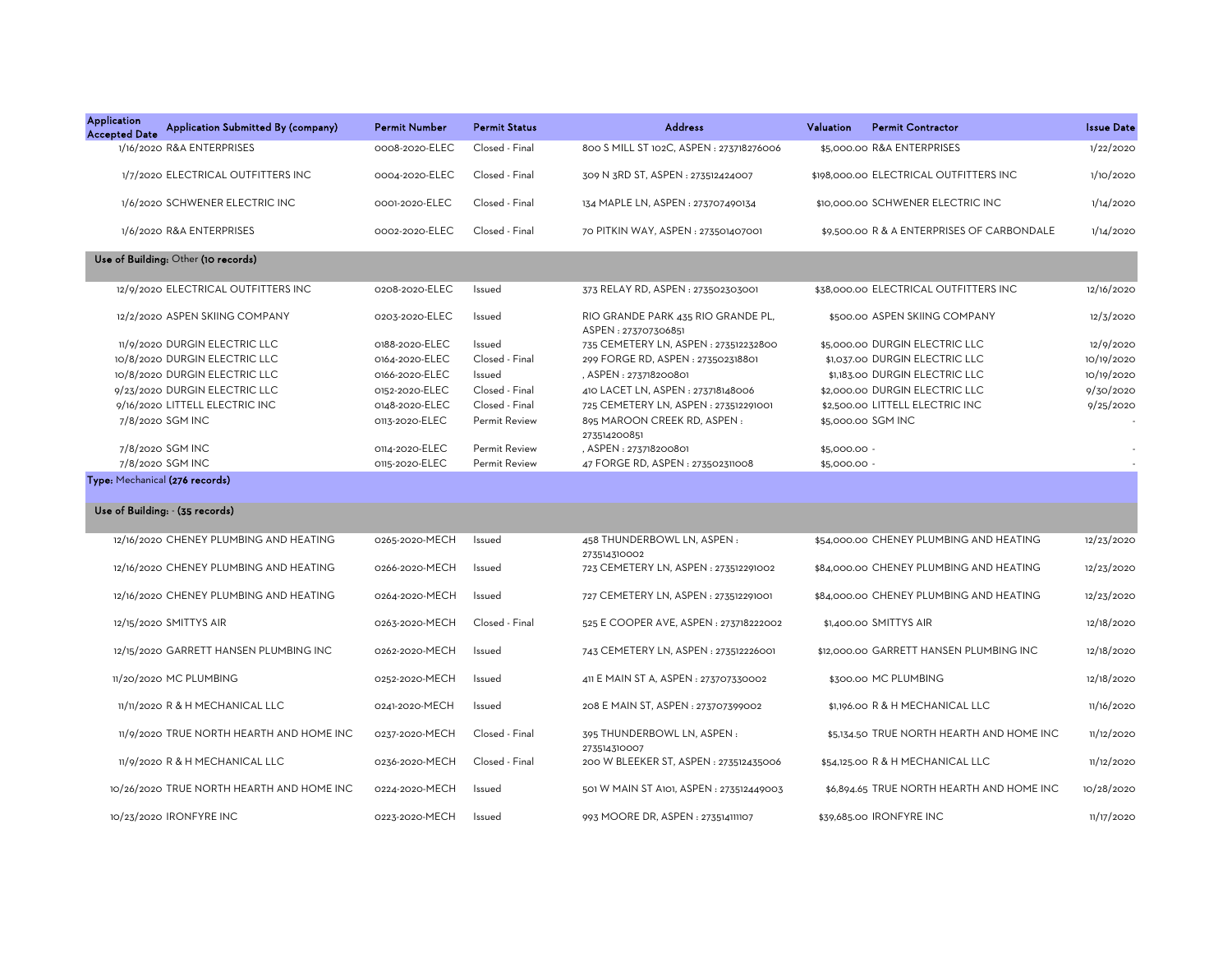| Application<br><b>Accepted Date</b> | Application Submitted By (company)        | <b>Permit Number</b> | <b>Permit Status</b> | <b>Address</b>                                | Valuation | <b>Permit Contractor</b>                    | <b>Issue Date</b> |
|-------------------------------------|-------------------------------------------|----------------------|----------------------|-----------------------------------------------|-----------|---------------------------------------------|-------------------|
|                                     | 10/22/2020 MOUNTAIN AIR MECHANICAL INC    | 0221-2020-MECH       | Closed - Final       | 617 E COOPER AVE 101, ASPEN:<br>273718243046  |           | \$1,100.00 MOUNTAIN AIR MECHANICAL INC      | 10/27/2020        |
|                                     | 10/13/2020 R & H MECHANICAL LLC           | 0211-2020-MECH       | Closed - Final       | 117 S SPRING ST A, ASPEN : 273707332008       |           | \$2,500.00 R & H MECHANICAL LLC             | 10/14/2020        |
|                                     | 10/8/2020 R & H MECHANICAL LLC            | 0209-2020-MECH       | Issued               | 202 LONE PINE RD 2, ASPEN:                    |           | \$6,875.00 R & H MECHANICAL LLC             | 10/13/2020        |
|                                     |                                           |                      |                      | 273707384002                                  |           |                                             |                   |
|                                     | 10/6/2020 SKYLINE MECHANICAL INC          | 0206-2020-MECH       | Issued               | 52 PITKIN WAY, ASPEN : 273501000000           |           | \$2,030.00 SKYLINE MECHANICAL INC           | 11/6/2020         |
|                                     | 10/2/2020 FIREPLACE WAREHOUSE ETC LLC     | 0199-2020-MECH       | Closed - Final       | 865 MOORE DR, ASPEN : 273514111106            |           | \$92,430.18 FIREPLACE WAREHOUSE ETC LLC     | 10/26/2020        |
|                                     | 9/17/2020 TRUE NORTH HEARTH AND HOME INC  | 0192-2020-MECH       | Issued               | 855 GIBSON AVE, ASPEN : 273707379001          |           | \$14,358.72 TRUE NORTH HEARTH AND HOME INC  | 9/21/2020         |
|                                     | 9/16/2020 TRUE NORTH HEARTH AND HOME INC  | 0190-2020-MECH       | Closed - Final       | 600 E MAIN ST 410, ASPEN : 273707325027       |           | \$2,926.70 TRUE NORTH HEARTH AND HOME INC   | 9/22/2020         |
|                                     | 9/4/2020 SKYLINE MECHANICAL INC           | 0173-2020-MECH       | Issued               | 695 S ASPEN ST, ASPEN : 273513139004          |           | \$78,000.00 SKYLINE MECHANICAL INC          | 9/10/2020         |
|                                     | 8/14/2020 SUPERIOR PLUMBING & HEATING     | 0164-2020-MECH       | Issued               | 202 LONE PINE RD 2, ASPEN:<br>273707384002    |           | \$8,000.00 SUPERIOR PLUMBING & HEATING      | 8/21/2020         |
|                                     | 7/22/2020 R & H MECHANICAL LLC            | 0144-2020-MECH       | Expired              | 611 S WEST END ST 3, ASPEN :<br>273718260004  |           | \$2,125.00 R & H MECHANICAL LLC             | 7/24/2020         |
|                                     | 6/3/2020 TRUE NORTH HEARTH AND HOME INC   | 0110-2020-MECH       | Issued               | 1322 SNOWBUNNY LN, ASPEN:<br>273501311004     |           | \$30,157.62 TRUE NORTH HEARTH AND HOME INC  | 6/8/2020          |
|                                     | 5/28/2020 R & H MECHANICAL LLC            | 0107-2020-MECH       | Expired              | 39 BOOMERANG RD C8115, ASPEN:<br>273514213055 |           | \$51,000.00 R & H MECHANICAL LLC            | 5/29/2020         |
|                                     | 5/27/2020 R & H MECHANICAL LLC            | 0102-2020-MECH       | Expired              | 1434 CRYSTAL LAKE RD, ASPEN:<br>273718131009  |           | \$4,500.00 R & H MECHANICAL LLC             | 5/29/2020         |
|                                     | 5/26/2020 R & H MECHANICAL LLC            | 0100-2020-MECH       | Issued               | 208 E MAIN ST, ASPEN : 273707399002           |           | \$54,937.50 R & H MECHANICAL LLC            | 5/27/2020         |
|                                     | 5/18/2020 THE FIREPLACE COMPANY           | 0096-2020-MECH       | Expired              | 311 PARK AVE, ASPEN : 273718100049            |           | \$4,400.00 THE FIREPLACE COMPANY            | 5/19/2020         |
|                                     | 5/11/2020 R & H MECHANICAL LLC            | 0093-2020-MECH       | Expired              | 800 S MONARCH ST, ASPEN : 273513128012        |           | \$18,750.00 R & H MECHANICAL LLC            | 5/15/2020         |
|                                     | 5/8/2020 R & H MECHANICAL LLC             | 0090-2020-MECH       | Closed - Final       | 1434 CRYSTAL LAKE RD, ASPEN:<br>273718131009  |           | \$13,937.00 R & H MECHANICAL LLC            | 5/11/2020         |
|                                     | 4/23/2020 R & H MECHANICAL LLC            | 0081-2020-MECH       | Issued               | 250 S ORIGINAL ST F, ASPEN:<br>273718208022   |           | \$3,712.50 R & H MECHANICAL LLC             | 4/29/2020         |
|                                     | 3/26/2020 R & H MECHANICAL LLC            | 0069-2020-MECH       | Expired              | 155 LONE PINE RD 10, ASPEN : 273707371010     |           | \$8,875.00 R & H MECHANICAL LLC             | 3/27/2020         |
|                                     | 3/16/2020 TRUE NORTH HEARTH AND HOME INC  | 0065-2020-MECH       | Closed - Final       | 905 CHATFIELD RD, ASPEN:<br>273502402004      |           | \$28,201.81 TRUE NORTH HEARTH AND HOME INC  | 3/18/2020         |
|                                     | 2/13/2020 TRUE NORTH HEARTH AND HOME INC  | 0043-2020-MECH       | Closed - Final       | 1419 CRYSTAL LAKE RD, ASPEN:<br>273718132017  |           | \$48,279.77 TRUE NORTH HEARTH AND HOME INC  | 2/14/2020         |
|                                     | 1/27/2020 TRUE NORTH HEARTH AND HOME INC  | 0027-2020-MECH       | Closed - Final       | 534 E COOPER AVE 001, ASPEN :<br>273718224008 |           | \$33,028.11 TRUE NORTH HEARTH AND HOME INC  | 4/28/2020         |
|                                     | 1/16/2020 ELEVATED PLUMBING & HEATING LLC | 0018-2020-MECH       | Expired              | 420 E HYMAN AVE 101, ASPEN:<br>273707339020   |           | \$92,625.00 ELEVATED PLUMBING & HEATING LLC | 6/16/2020         |
|                                     | 1/16/2020 SILVERLEAF AND INSIDE AND OUT   | 0020-2020-MECH       | Closed - Final       | 301 E HOPKINS AVE 001, ASPEN:<br>273707382001 |           | \$12,688.00 Inside and Out Fireplace        | 1/22/2020         |
|                                     | Use of Building: Commercial (43 records)  |                      |                      |                                               |           |                                             |                   |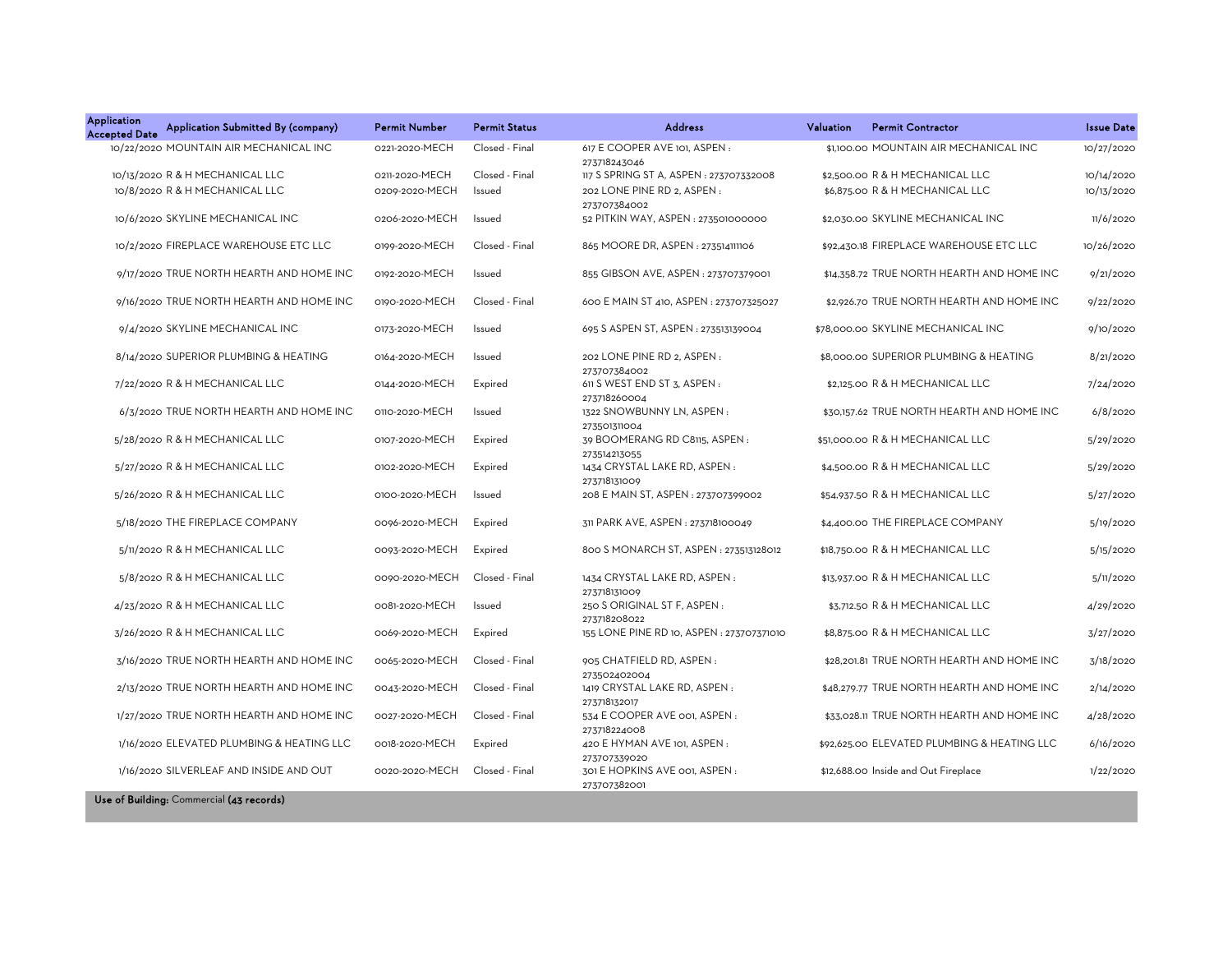| <b>Application</b><br><b>Accepted Date</b> | Application Submitted By (company)                        | Permit Number  | <b>Permit Status</b> | <b>Address</b>                                              | Valuation         | <b>Permit Contractor</b>                                  | <b>Issue Date</b> |
|--------------------------------------------|-----------------------------------------------------------|----------------|----------------------|-------------------------------------------------------------|-------------------|-----------------------------------------------------------|-------------------|
|                                            | 12/17/2020 NEW YORK PIZZA                                 | 0269-2020-MECH | <b>Permit Review</b> | 409 E HYMAN AVE, ASPEN: 273718216004                        |                   | \$30,000.00 CYR & CO                                      |                   |
|                                            | 12/17/2020 PERDUE HEATING & COOLING INC                   | 0270-2020-MECH | Issued               | 534 E COOPER AVE 001, ASPEN:<br>273718224008                |                   | \$49,000.00 PERDUE HEATING & COOLING INC                  | 12/22/2020        |
|                                            | 12/15/2020 MC PLUMBING                                    | 0261-2020-MECH | Issued               | 411 E MAIN ST A, ASPEN : 273707330002                       |                   | \$700.00 MC PLUMBING                                      | 12/18/2020        |
|                                            | 12/10/2020 R & H MECHANICAL LLC                           | 0260-2020-MECH | Issued               | 520 E COOPER AVE C7, ASPEN :                                |                   | \$17,562.00 R & H MECHANICAL LLC                          | 12/15/2020        |
|                                            | 11/23/2020 MTECH MECHANICAL TECHNOLOGIES<br><b>GROUP</b>  | 0253-2020-MECH | Closed - Final       | 273718224023<br>401 CASTLE CREEK RD, ASPEN:<br>273512307801 |                   | \$31,508.00 MTECH MECHANICAL TECHNOLOGIES<br><b>GROUP</b> | 12/2/2020         |
|                                            | 11/20/2020 MTECH MECHANICAL TECHNOLOGIES<br><b>GROUP</b>  | 0251-2020-MECH | Issued               | 401 CASTLE CREEK RD, ASPEN:                                 |                   | \$40,468.00 MTECH MECHANICAL TECHNOLOGIES<br><b>GROUP</b> | 11/24/2020        |
|                                            | 11/19/2020 SMITTYS AIR                                    | 0249-2020-MECH | Closed - Final       | 273512307801<br>205 S MILL ST 1, ASPEN : 273707338004       |                   | \$9,500.00 SMITTYS AIR                                    | 11/24/2020        |
|                                            | 11/17/2020 TOM & ELLEN MARSHALL ENTERPRISES<br><b>INC</b> | 0245-2020-MECH | Issued               | 300 S SPRING ST 301, ASPEN : 273718227108                   |                   | \$1,000.00 TOM & ELLEN MARSHALL ENTERPRISES<br><b>INC</b> | 11/20/2020        |
|                                            | 11/3/2020 RESORT MOUNTAIN ENTERPRISES INC                 | 0231-2020-MECH | Closed - Final       | 75 PROSPECTOR RD, ASPEN: 273514213132                       |                   | \$24,000.00 RESORT MOUNTAIN ENTERPRISES INC               | 11/11/2020        |
|                                            | 10/21/2020 HOME & HEARTH OUTFITTERS INC                   | 0220-2020-MECH | Closed - Final       | 617 E COOPER AVE, ASPEN : 273718243008                      |                   | \$29,388.00 HOME & HEARTH OUTFITTERS                      | 10/26/2020        |
| 10/15/2020 ESCO                            |                                                           | 0215-2020-MECH | Closed - Final       | 75 PROSPECTOR RD 2205, ASPEN:                               | \$500,000.00 ESCO |                                                           | 11/3/2020         |
|                                            | 10/5/2020 CLIMATE CONTROL COMPANY LLC                     | 0203-2020-MECH | Issued               | 273514213803<br>620 GILLESPIE ST, ASPEN: 273512129809       |                   | \$102,270.00 CLIMATE CONTROL COMPANY OF GWS               | 10/6/2020         |
|                                            | 10/2/2020 R & H MECHANICAL LLC                            | 0202-2020-MECH | Issued               | 355 S MONARCH ST, ASPEN : 273707342048                      |                   | \$83,750.00 R & H MECHANICAL LLC                          | 10/5/2020         |
|                                            | 10/2/2020 MOUNTAIN AIR MECHANICAL INC                     | 0200-2020-MECH | Closed - Final       | 805 E COOPER AVE 6, ASPEN :<br>273718238004                 |                   | \$500.00 MOUNTAIN AIR MECHANICAL INC                      | 10/6/2020         |
|                                            | 9/16/2020 PACIFIC SHEET METAL INC                         | 0191-2020-MECH | Cancelled            | 301 E HOPKINS AVE 001, ASPEN:<br>273707382003               | \$150,000.00 -    |                                                           |                   |
|                                            | 9/2/2020 ALL VALLEY MAINTENANCE &<br>MECHANICAL INC       | 0171-2020-MECH | Closed - Final       | 516 E DURANT AVE, ASPEN : 273718222008                      |                   | \$2,700.00 ALL VALLEY MAINTENANCE &<br>MECHANICAL INC     | 9/10/2020         |
|                                            | 8/31/2020 TOM & ELLEN MARSHALL ENTERPRISES<br><b>INC</b>  | 0170-2020-MECH | Closed - Final       | 601 E DURANT AVE, ASPEN : 273718250102                      |                   | \$4,000.00 TOM & ELLEN MARSHALL ENTERPRISES<br><b>INC</b> | 9/2/2020          |
|                                            | 8/21/2020 GRAND MESA MECHANICAL INC                       | 0168-2020-MECH | Issued               | 427 RIO GRANDE PL, ASPEN:<br>273707306852                   |                   | \$1,000,000.00 GRAND MESA MECHANICAL INC                  | 9/2/2020          |
|                                            | 7/10/2020 ALL VALLEY MAINTENANCE &<br>MECHANICAL INC      | 0137-2020-MECH | Expired              | 320 E HYMAN AVE, ASPEN : 273707338851                       |                   | \$1,000.00 ALL VALLEY MAINTENANCE &<br>MECHANICAL INC     |                   |
|                                            | 7/6/2020 ALL VALLEY MAINTENANCE &<br>MECHANICAL INC       | 0134-2020-MECH | Closed - Final       | 320 E HYMAN AVE, ASPEN : 273707338851                       |                   | \$30,000.00 ALL VALLEY MAINTENANCE &<br>MECHANICAL INC    | 7/8/2020          |
|                                            | 7/1/2020 PACIFIC SHEET METAL INC                          | 0131-2020-MECH | Closed - Final       | 200 S ASPEN ST, ASPEN : 273707337001                        |                   | \$3,000.00 PACIFIC SHEET METAL INC                        | 9/22/2020         |
|                                            | 6/26/2020 MOUNTAIN AIR MECHANICAL INC                     | 0130-2020-MECH | Closed - Final       | 133 PROSPECTOR RD C4109, ASPEN :<br>273514213051            |                   | \$1,500.00 MOUNTAIN AIR MECHANICAL INC                    | 6/29/2020         |
|                                            | 6/22/2020 A*OK PLUMBING & HEATING INC                     | 0125-2020-MECH | Expired              | 109 N 2ND ST, ASPEN : 273512441006                          |                   | \$74,000.00 A*OK PLUMBING & HEATING INC                   | 6/24/2020         |
|                                            | 6/22/2020 SOPRIS PLUMBING HEATING LLC                     | 0127-2020-MECH | Closed - Final       | 725 E DURANT AVE, ASPEN : 273718270800                      |                   | \$1,000.00 SOPRIS PLUMBING & HEATING LLC                  | 7/6/2020          |
|                                            | 6/22/2020 FALCON PLUMBING & HEATING                       | 0124-2020-MECH | Closed - Final       | 601 E DURANT AVE, ASPEN : 273718250102                      |                   | \$77,600.00 FALCON PLUMBING & HEATING                     | 6/23/2020         |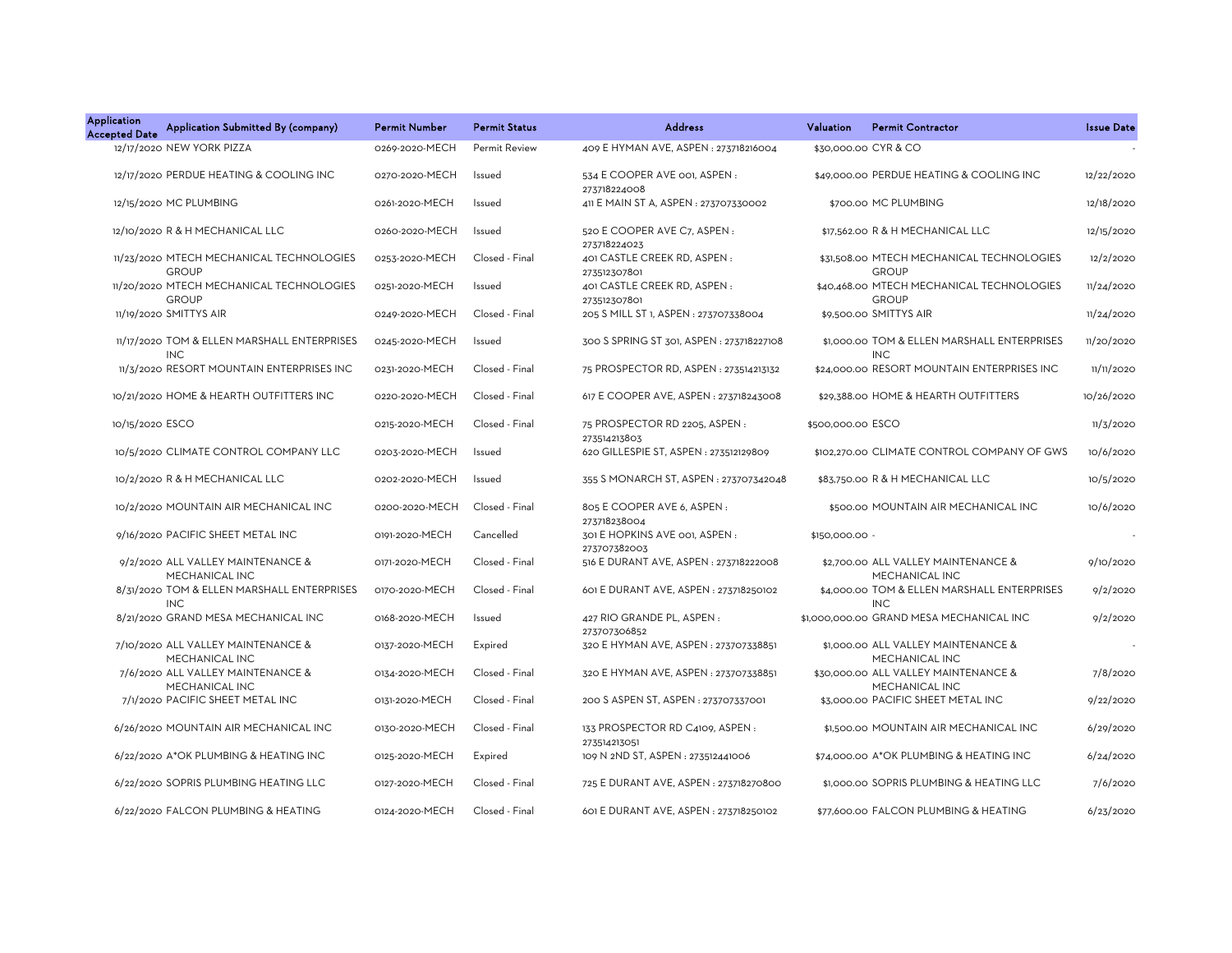| <b>Application</b><br><b>Accepted Date</b> | Application Submitted By (company)                       | <b>Permit Number</b> | <b>Permit Status</b> | <b>Address</b>                                | <b>Valuation</b> | <b>Permit Contractor</b>                                    | <b>Issue Date</b> |
|--------------------------------------------|----------------------------------------------------------|----------------------|----------------------|-----------------------------------------------|------------------|-------------------------------------------------------------|-------------------|
|                                            | 6/19/2020 TOM & ELLEN MARSHALL ENTERPRISES<br><b>INC</b> | 0123-2020-MECH       | Issued               | 300 S SPRING ST 301, ASPEN : 273718227108     |                  | \$94,000,00 TOM & ELLEN MARSHALL ENTERPRISES<br><b>INC</b>  | 9/25/2020         |
|                                            | 6/18/2020 MOUNTAIN AIR MECHANICAL INC                    | 0122-2020-MECH       | Closed - Final       | 200 E MAIN ST 1, ASPEN : 273707320009         |                  | \$11,000.00 MOUNTAIN AIR MECHANICAL INC                     | 6/30/2020         |
|                                            | 6/16/2020 PACIFIC SHEET METAL INC                        | 0118-2020-MECH       | Expired              | 230 E HOPKINS AVE. ASPEN:<br>273707328008     |                  | \$400,000,00 PACIFIC SHEET METAL INC                        | 6/23/2020         |
|                                            | 6/7/2020 U.S. BOILER & PLUMBING CO                       | 0112-2020-MECH       | Closed - Final       | 1400 VINE ST, ASPEN: 273707366800             |                  | \$98,400.00 US BOILER & PLUMBING COMPANY                    | 6/15/2020         |
|                                            | 6/3/2020 TOM & ELLEN MARSHALL ENTERPRISES<br><b>INC</b>  | 0111-2020-MECH       | Closed - Final       | 215 S MONARCH ST 301, ASPEN:<br>273707337032  |                  | \$16,759.00 TOM & ELLEN MARSHALL ENTERPRISES<br><b>INC</b>  | 6/8/2020          |
|                                            | 5/28/2020 ALL VALLEY MAINTENANCE &<br>MECHANICAL INC     | 0106-2020-MECH       | Closed - Final       | 301 E HOPKINS AVE 301, ASPEN:<br>273707382014 |                  | \$20,000,00 ALL VALLEY MAINTENANCE &<br>MECHANICAL INC      | 5/29/2020         |
|                                            | 5/13/2020 PACIFIC SHEET METAL INC                        | 0094-2020-MECH       | Closed - Final       | 320 E HYMAN AVE, ASPEN : 273707338851         |                  | \$24,000.00 PACIFIC SHEET METAL INC                         | 5/14/2020         |
|                                            | 5/1/2020 TOM & ELLEN MARSHALL ENTERPRISES<br><b>INC</b>  | 0085-2020-MECH       | Closed - Final       | 534 E COOPER AVE 001, ASPEN:<br>273718224008  |                  | \$120,000.00 TOM & ELLEN MARSHALL ENTERPRISES<br><b>INC</b> | 5/4/2020          |
|                                            | 4/14/2020 FALCON PLUMBING & HEATING                      | 0075-2020-MECH       | Issued               | 427 RIO GRANDE PL, ASPEN :<br>273707306852    |                  | \$942,788.00 FALCON PLUMBING & HEATING                      | 4/15/2020         |
|                                            | 4/8/2020 TOLIN MECHANICAL SYSTEMS CO                     | 0074-2020-MECH       | Closed - Final       | 637 E HYMAN AVE, ASPEN : 273718225051         |                  | \$36,000.00 TOLIN MECHANICAL SYSTEMS CO                     | 4/9/2020          |
|                                            | 3/27/2020 PACIFIC SHEET METAL INC                        | 0070-2020-MECH       | Expired              | 301 E HOPKINS AVE 001, ASPEN:<br>273707382001 |                  | \$11,000.00 PACIFIC SHEET METAL INC                         | 4/3/2020          |
|                                            | 3/2/2020 SMITTYS AIR                                     | 0053-2020-MECH       | Closed - Final       | 301 E HOPKINS AVE 001, ASPEN:<br>273707382001 |                  | \$12,000.00 SMITTYS AIR                                     | 3/10/2020         |
|                                            | 3/2/2020 ALL VALLEY MAINTENANCE &<br>MECHANICAL INC      | 0056-2020-MECH       | Expired              | 319 E HOPKINS AVE, ASPEN: 273707338004        |                  | \$4,000.00 ALL VALLEY MAINTENANCE &<br>MECHANICAL INC       | 3/5/2020          |
|                                            | 2/7/2020 GRAND MESA MECHANICAL INC                       | 0036-2020-MECH       | Expired              | 427 RIO GRANDE PL. ASPEN:<br>273707306852     |                  | \$85,000.00 GRAND MESA MECHANICAL INC                       | 3/2/2020          |
|                                            | 1/13/2020 TOM & ELLEN MARSHALL ENTERPRISES<br><b>INC</b> | 0015-2020-MECH       | Cancelled            | 106 S MILL ST, ASPEN : 273707330002           |                  | \$41,000.00 T & E MARSHALL ENTERPRISES INC                  | 1/21/2020         |
|                                            | 1/8/2020 TOM & ELLEN MARSHALL ENTERPRISES<br><b>INC</b>  | 0011-2020-MECH       | Closed - Final       | 106 S MILL ST, ASPEN : 273707330002           |                  | \$41,000.00 TOM & ELLEN MARSHALL ENTERPRISES<br><b>INC</b>  | 1/10/2020         |
|                                            | 1/6/2020 TOM & ELLEN MARSHALL ENTERPRISES<br><b>INC</b>  | 0006-2020-MECH       | Closed - Final       | 301 E HOPKINS AVE 001, ASPEN:<br>273707382001 |                  | \$500.00 T & E MARSHALL ENTERPRISES INC                     | 1/10/2020         |
|                                            | 1/2/2020 WILEY MECHANICAL LLC                            | 0002-2020-MECH       | Closed - Final       | 420 E HOPKINS AVE, ASPEN : 273707330851       |                  | \$110,000,00 WILEY MECHANICAL LLC                           | 1/13/2020         |

## Use of Building: Mixed-Use (9 records)

| 12/30/2020 TOM & ELLEN MARSHALL ENTERPRISES | 0276-2020-MECH | Issued         | 535 E HYMAN AVE 201, ASPEN:              | \$29,500.00 TOM & ELLEN MARSHALL ENTERPRISES | 1/25/2021  |
|---------------------------------------------|----------------|----------------|------------------------------------------|----------------------------------------------|------------|
| <b>INC</b>                                  |                |                | 273718254011                             | <b>INC</b>                                   |            |
| 10/26/2020 HOME & HEARTH OUTFITTERS INC     | 0226-2020-MECH | Issued         | 230 E HOPKINS AVE, ASPEN:                | \$42,241.00 HOME & HEARTH OUTFITTERS         | 10/27/2020 |
|                                             |                |                | 273707328008                             |                                              |            |
| 10/7/2020 SMITTYS AIR                       | 0207-2020-MECH | Issued         | 205 S GALENA ST 15, ASPEN : 273707346015 | \$8,500.00 SMITTYS AIR                       | 11/24/2020 |
|                                             |                |                |                                          |                                              |            |
| 9/11/2020 TOM & ELLEN MARSHALL ENTERPRISES  | 0175-2020-MECH | Closed - Final | 555 E DURANT AVE 3K, ASPEN:              | \$25,000.00 TOM & ELLEN MARSHALL ENTERPRISES | 10/6/2020  |
| <b>INC</b>                                  |                |                | 273718249015                             | INC.                                         |            |
| 9/3/2020 MOUNTAIN AIR MECHANICAL INC        | 0172-2020-MECH | Closed - Final | 600 E MAIN ST 410, ASPEN : 273707325027  | \$14,500.00 MOUNTAIN AIR MECHANICAL INC      | 10/5/2020  |
|                                             |                |                |                                          |                                              |            |
| 4/15/2020 A*OK PLUMBING & HEATING INC       | 0076-2020-MECH | Closed - Final | 401 E COOPER AVE, ASPEN : 273718221002   | \$30,000.00 A*OK PLUMBING & HEATING INC      | 5/15/2020  |
|                                             |                |                |                                          |                                              |            |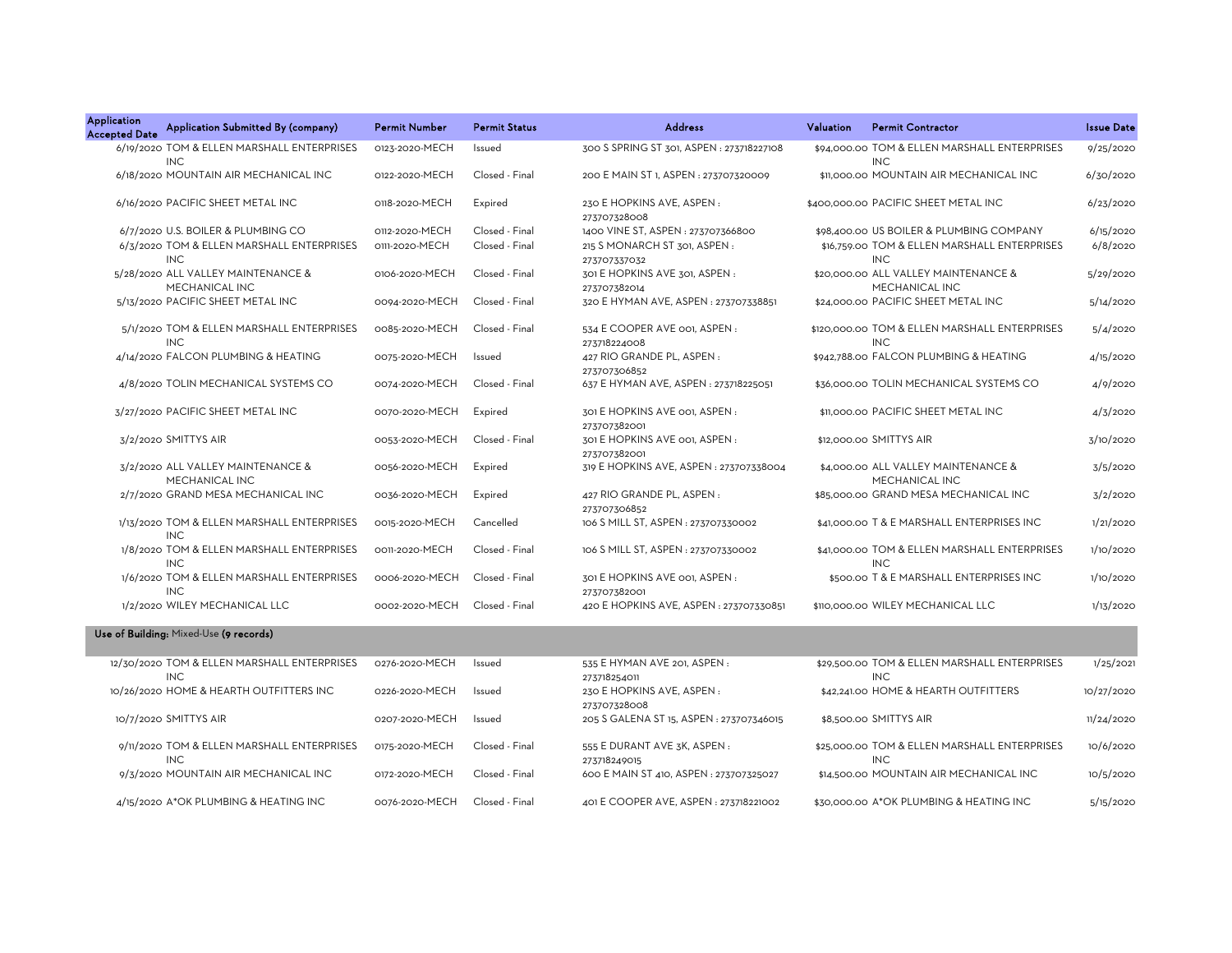| <b>Application</b><br><b>Accepted Date</b> | Application Submitted By (company)                      | <b>Permit Number</b> | <b>Permit Status</b> | <b>Address</b>                                | Valuation         | <b>Permit Contractor</b>                                     | <b>Issue Date</b> |
|--------------------------------------------|---------------------------------------------------------|----------------------|----------------------|-----------------------------------------------|-------------------|--------------------------------------------------------------|-------------------|
|                                            | 4/7/2020 TOM & ELLEN MARSHALL ENTERPRISES<br><b>INC</b> | 0073-2020-MECH       | Expired              | 406 S ASPEN ST, ASPEN : 273718219005          |                   | \$48,000.00 TOM & ELLEN MARSHALL ENTERPRISES<br><b>INC</b>   | 4/7/2020          |
|                                            | 3/24/2020 PACIFIC SHEET METAL INC                       | 0068-2020-MECH       | Closed - Final       | 923 E DURANT AVE, ASPEN : 273718235001        |                   | \$23,530.00 PACIFIC SHEET METAL INC                          | 4/7/2020          |
|                                            | 3/3/2020 SOPRIS MECHANICAL                              | 0058-2020-MECH       | Issued               | 230 E HOPKINS AVE, ASPEN:<br>273707328008     |                   | \$202,841.00 SOPRIS MECHANICAL                               | 5/19/2020         |
|                                            | Use of Building: Multi-Family (43 records)              |                      |                      |                                               |                   |                                                              |                   |
|                                            | 11/11/2020 ALL VALLEY MAINTENANCE &<br>MECHANICAL INC   | 0240-2020-MECH       | Issued               | 214 LAKE AVE, ASPEN : 273512488002            |                   | \$12,000.00 ALL VALLEY MAINTENANCE &<br>MECHANICAL INC       | 12/21/2020        |
|                                            | 11/5/2020 VALLEY HEATING SERVICE INC                    | 0233-2020-MECH       | Issued               | 1437 CRYSTAL LAKE RD, ASPEN:<br>273718131001  |                   | \$25,000.00 VALLEY HEATING SERVICE INC                       | 11/18/2020        |
|                                            | 11/4/2020 ALL VALLEY MAINTENANCE &<br>MECHANICAL INC    | 0232-2020-MECH       | Issued               | 616 W MAIN ST, ASPEN : 273512444010           |                   | \$3,500.00 ALL VALLEY MAINTENANCE &<br>MECHANICAL INC        | 11/13/2020        |
|                                            | 10/26/2020 SOPRIS PLUMBING HEATING LLC                  | 0225-2020-MECH       | Issued               | 802 E COOPER AVE 3, ASPEN :<br>273718228032   |                   | \$15,000.00 SOPRIS PLUMBING & HEATING LLC                    | 10/29/2020        |
|                                            | 10/16/2020 THE FIREPLACE COMPANY                        | 0217-2020-MECH       | Issued               | 202 LONE PINE RD 2, ASPEN :<br>273707384002   |                   | \$21,850.00 THE FIREPLACE COMPANY                            | 10/19/2020        |
|                                            | 10/7/2020 UTE CITY FIREPLACES LLC                       | 0208-2020-MECH       | Issued               | 929 E DURANT AVE, ASPEN : 273718235004        |                   | \$20,490.00 UTE CITY FIREPLACES LLC                          | 10/13/2020        |
| 10/6/2020 JTB CO                           |                                                         | 0205-2020-MECH       | Issued               | 929 E DURANT AVE, ASPEN : 273718235004        | \$8,009.00 JTB CO |                                                              | 10/8/2020         |
|                                            | 10/5/2020 YOUNG SERVICES LLC                            | 0204-2020-MECH       | Closed - Final       | 617 E COOPER AVE 101, ASPEN:<br>273718243046  |                   | \$3,450.00 YOUNG SERVICES LLC                                | 10/7/2020         |
| 10/2/2020 JTB CO                           |                                                         | 0201-2020-MECH       | Issued               | 1039 E COOPER AVE 20A, ASPEN:<br>273707342040 |                   | \$6,325.00 JTB CO                                            | 10/13/2020        |
|                                            | 9/21/2020 RJM PLUMBING AND HEATING INC                  | 0193-2020-MECH       | Issued               | 1485 HOMESTAKE DR, ASPEN:<br>273502403800     |                   | \$2,000.00 RJM PLUMBING & HEATING INC                        | 9/23/2020         |
|                                            | 9/9/2020 UTE CITY FIREPLACES LLC                        | 0174-2020-MECH       | Issued               | 611 S WEST END ST 3, ASPEN:<br>273718260004   |                   | \$8,795.00 UTE CITY FIREPLACES LLC                           | 9/10/2020         |
|                                            | 7/30/2020 CLIMATE CONTROL COMPANY LLC                   | 0147-2020-MECH       | Closed - Final       | 960 E DURANT AVE 5, ASPEN :<br>273718234205   |                   | \$18,857.00 CLIMATE CONTROL COMPANY OF GWS                   | 8/5/2020          |
|                                            | 7/16/2020 CRYSTAL VALLEY PLUMBING AND<br><b>HEATING</b> | 0143-2020-MECH       | Issued               | 100 N SPRING ST, ASPEN : 273707326012         |                   | \$300,000.00 CRYSTAL VALLEY PLUMBING & HEATING<br><b>INC</b> | 7/20/2020         |
|                                            | 7/13/2020 CLIMATE CONTROL COMPANY LLC                   | 0138-2020-MECH       | Hold                 | 1039 E COOPER AVE 4A, ASPEN:<br>273707342035  | \$14,305.00 -     |                                                              |                   |
|                                            | 7/9/2020 MOUNTAIN AIR MECHANICAL INC                    | 0135-2020-MECH       | Expired              | 520 S ORIGINAL ST, ASPEN : 273718258033       |                   | \$15,000.00 MOUNTAIN AIR MECHANICAL INC                      | 7/13/2020         |
|                                            | 7/2/2020 THE FIREPLACE COMPANY                          | 0133-2020-MECH       | Closed - Final       | 555 E DURANT AVE 3K, ASPEN:<br>273718249015   |                   | \$6,365.00 THE FIREPLACE COMPANY                             | 7/15/2020         |
|                                            | 6/16/2020 CLIMATE CONTROL COMPANY LLC                   | 0120-2020-MECH       | Closed - Final       | 940 WATERS AVE 205, ASPEN:<br>273718261031    |                   | \$14,126.00 CLIMATE CONTROL COMPANY OF GWS                   | 6/22/2020         |
|                                            | 6/16/2020 CLIMATE CONTROL COMPANY LLC                   | 0119-2020-MECH       | Closed - Final       | 940 WATERS AVE 307, ASPEN:<br>273718261016    |                   | \$13,273.00 CLIMATE CONTROL COMPANY OF GWS                   | 6/19/2020         |
|                                            | 6/16/2020 CLIMATE CONTROL COMPANY LLC                   | 0121-2020-MECH       | Closed - Final       | 940 WATERS AVE 107, ASPEN : 273718261021      |                   | \$19,006.00 CLIMATE CONTROL COMPANY OF GWS                   | 6/22/2020         |
|                                            | 6/10/2020 ALL VALLEY MAINTENANCE &<br>MECHANICAL INC    | 0115-2020-MECH       | Expired              | 600 E MAIN ST 302, ASPEN : 273707325017       |                   | \$3,600.00 ALL VALLEY MAINTENANCE &<br>MECHANICAL INC        | 6/15/2020         |
|                                            | 6/8/2020 TOM & ELLEN MARSHALL ENTERPRISES<br><b>INC</b> | 0113-2020-MECH       | Issued               | 210 S WEST END ST, ASPEN : 273718206004       |                   | \$279,000.00 TOM & ELLEN MARSHALL ENTERPRISES<br><b>INC</b>  | 6/15/2020         |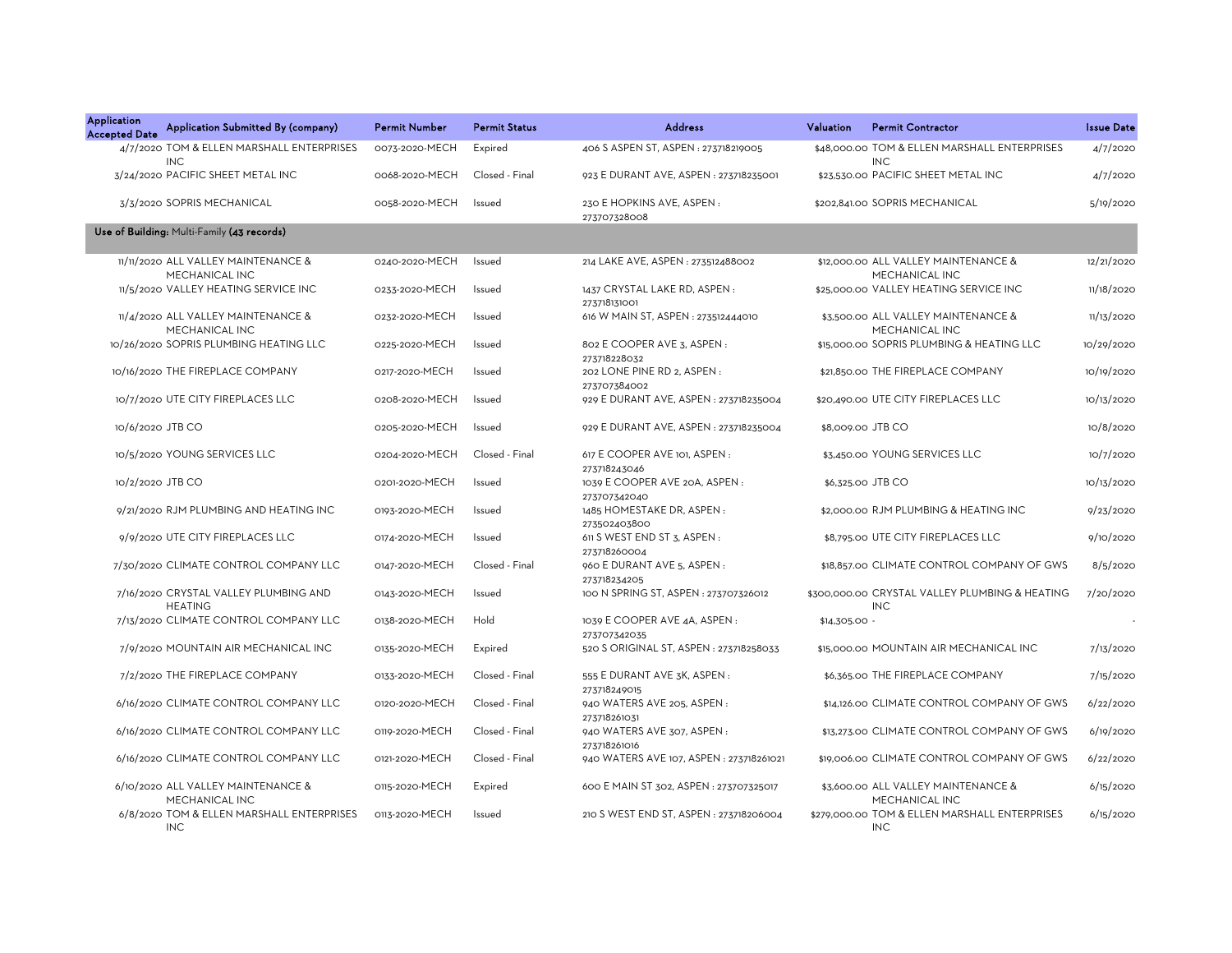| <b>Application</b><br><b>Accepted Date</b> | Application Submitted By (company)                       | <b>Permit Number</b> | <b>Permit Status</b> | <b>Address</b>                               | Valuation | <b>Permit Contractor</b>                                    | <b>Issue Date</b> |
|--------------------------------------------|----------------------------------------------------------|----------------------|----------------------|----------------------------------------------|-----------|-------------------------------------------------------------|-------------------|
|                                            | 5/27/2020 CLIMATE CONTROL COMPANY LLC                    | 0105-2020-MECH       | Closed - Final       | 747 S GALENA ST 310, ASPEN :<br>273718278002 |           | \$14,591.00 CLIMATE CONTROL COMPANY OF GWS                  | 6/3/2020          |
|                                            | 5/27/2020 CLIMATE CONTROL COMPANY LLC                    | 0104-2020-MECH       | Closed - Final       | 747 S GALENA ST 210, ASPEN : 273718278017    |           | \$7,230.00 CLIMATE CONTROL COMPANY OF GWS                   | 6/5/2020          |
|                                            | 5/26/2020 HIGH MARK MECHANICAL LLC                       | 0101-2020-MECH       | Expired              | 74 PFISTER DR 311, ASPEN : 273511301311      |           | \$1,000.00 HIGH MARK MECHANICAL LLC                         | 5/29/2020         |
|                                            | 5/20/2020 MCCLAIN INC                                    | 0099-2020-MECH       | Closed - Final       | 210 W MAIN ST, ASPEN: 273512440009           |           | \$50,000.00 MCCLAIN INC                                     | 7/8/2020          |
|                                            | 5/14/2020 PACIFIC SHEET METAL INC                        | 0095-2020-MECH       | Expired              | 100 N SPRING ST, ASPEN : 273707326012        |           | \$65,000.00 PACIFIC SHEET METAL INC                         | 5/18/2020         |
|                                            | 5/5/2020 O'NEIL HEATING AND PLUMBING LLC                 | 0088-2020-MECH       | Closed - Final       | 1432 CRYSTAL LAKE RD, ASPEN:<br>273718131017 |           | \$25,000.00 O'NEILL HEATING & PLUMBING LLC                  | 5/28/2020         |
|                                            | 4/28/2020 THE FIREPLACE COMPANY                          | 0083-2020-MECH       | Closed - Final       | 520 E HYMAN AVE 3AB, ASPEN:<br>273718251014  |           | \$59,231.00 THE FIREPLACE COMPANY                           | 5/4/2020          |
|                                            | 4/23/2020 MOUNTAIN AIR MECHANICAL INC                    | 0082-2020-MECH       | Expired              | 205 E DURANT AVE 3F, ASPEN :<br>273513109006 |           | \$8,000.00 MOUNTAIN AIR MECHANICAL INC                      | 4/28/2020         |
|                                            | 4/21/2020 MOUNTAIN AIR MECHANICAL INC                    | 0078-2020-MECH       | Expired              | 1437 CRYSTAL LAKE RD, ASPEN:<br>273718131001 |           | \$37,000.00 MOUNTAIN AIR MECHANICAL INC                     | 5/14/2020         |
|                                            | 4/21/2020 CLIMATE CONTROL COMPANY LLC                    | 0079-2020-MECH       | Closed - Final       | 940 WATERS AVE 309, ASPEN:<br>273718261027   |           | \$13,362.00 CLIMATE CONTROL COMPANY OF GWS                  | 4/23/2020         |
|                                            | 3/23/2020 TOM & ELLEN MARSHALL ENTERPRISES<br><b>INC</b> | 0067-2020-MECH       | Closed - Final       | 503 W MAIN ST B102, ASPEN: 273512449014      |           | \$21,390.00 TOM & ELLEN MARSHALL ENTERPRISES<br><b>INC</b>  | 3/25/2020         |
|                                            | 3/20/2020 TOM & ELLEN MARSHALL ENTERPRISES<br><b>INC</b> | 0066-2020-MECH       | Closed - Final       | 210 W MAIN ST, ASPEN : 273512440009          |           | \$132,000.00 TOM & ELLEN MARSHALL ENTERPRISES<br><b>INC</b> | 3/25/2020         |
|                                            | 3/9/2020 PEAK DESIGN GROUP LLC                           | 0061-2020-MECH       | Closed - Final       | 488 CASTLE CREEK RD, ASPEN:<br>273512309034  |           | \$160,000.00 PEAK DESIGN GROUP LLC                          | 3/11/2020         |
|                                            | 3/9/2020 PEAK DESIGN GROUP LLC                           | 0060-2020-MECH       | Closed - Final       | 517 PARK CIR, ASPEN : 273707401016           |           | \$60,000.00 PEAK DESIGN GROUP LLC                           | 3/11/2020         |
|                                            | 2/21/2020 ALL VALLEY MAINTENANCE &<br>MECHANICAL INC     | 0046-2020-MECH       | Closed - Final       | 330 LAKE AVE, ASPEN : 273512128001           |           | \$50,000.00 ALL VALLEY MAINTENANCE &<br>MECHANICAL INC      | 2/24/2020         |
|                                            | 2/20/2020 GRAND VALLEY HVAC LLC                          | 0045-2020-MECH       | Expired              | 745 CEMETERY LN, ASPEN : 273512226002        |           | \$81,400.00 GRAND VALLEY HVAC LLC                           | 2/26/2020         |
|                                            | 2/12/2020 SUPERIOR PLUMBING & HEATING                    | 0042-2020-MECH       | Expired              | 1312 VINE ST, ASPEN : 273707366229           |           | \$1,500.00 SUPERIOR PLUMBING & HEATING                      | 3/3/2020          |
| 2/7/2020 JTB CO                            |                                                          | 0038-2020-MECH       | Closed - Final       | 814 W BLEEKER ST E6, ASPEN:<br>273512311004  |           | \$14,454.59 JTB CO                                          | 2/11/2020         |
|                                            | 2/6/2020 MOUNTAIN AIR MECHANICAL INC                     | 0034-2020-MECH       | Closed - Final       | 717 S ASPEN ST, ASPEN : 273513139004         |           | \$300.00 MOUNTAIN AIR MECHANICAL INC                        | 2/7/2020          |
|                                            | 1/8/2020 MOUNTAIN AIR MECHANICAL INC                     | 0012-2020-MECH       | Expired              | 834 E DURANT AVE, ASPEN : 273718238039       |           | \$7,500.00 MOUNTAIN AIR MECHANICAL INC                      | 4/27/2020         |
|                                            | 1/6/2020 PACIFIC SHEET METAL INC                         | 0007-2020-MECH       | Expired              | 695 S ASPEN ST, ASPEN : 273513139004         |           | \$60,000.00 PACIFIC SHEET METAL INC                         | 1/10/2020         |
|                                            | 1/2/2020 PACIFIC SHEET METAL INC                         | 0001-2020-MECH       | Expired              | 728 W BLEEKER ST, ASPEN : 273512496002       |           | \$80,000.00 PACIFIC SHEET METAL INC                         | 1/10/2020         |
|                                            | Use of Building: Single Family (142 records)             |                      |                      |                                              |           |                                                             |                   |

| 12/30/2020 TOM & ELLEN MARSHALL ENTERPRISES | 0275-2020-MECH Issued |                | 314 N RIVERSIDE AVE. ASPEN :            | \$23,740.00 TOM & ELLEN MARSHALL ENTERPRISES | 1/19/2021  |
|---------------------------------------------|-----------------------|----------------|-----------------------------------------|----------------------------------------------|------------|
| <b>INC</b>                                  |                       |                | 273718159002                            | INC.                                         |            |
| 12/28/2020 R & H MECHANICAL LLC             | 0274-2020-MECH        | Closed - Final | 125 S GARMISCH ST. ASPEN : 273512455006 | \$6.300.00 R & H MECHANICAL LLC              | 12/30/2020 |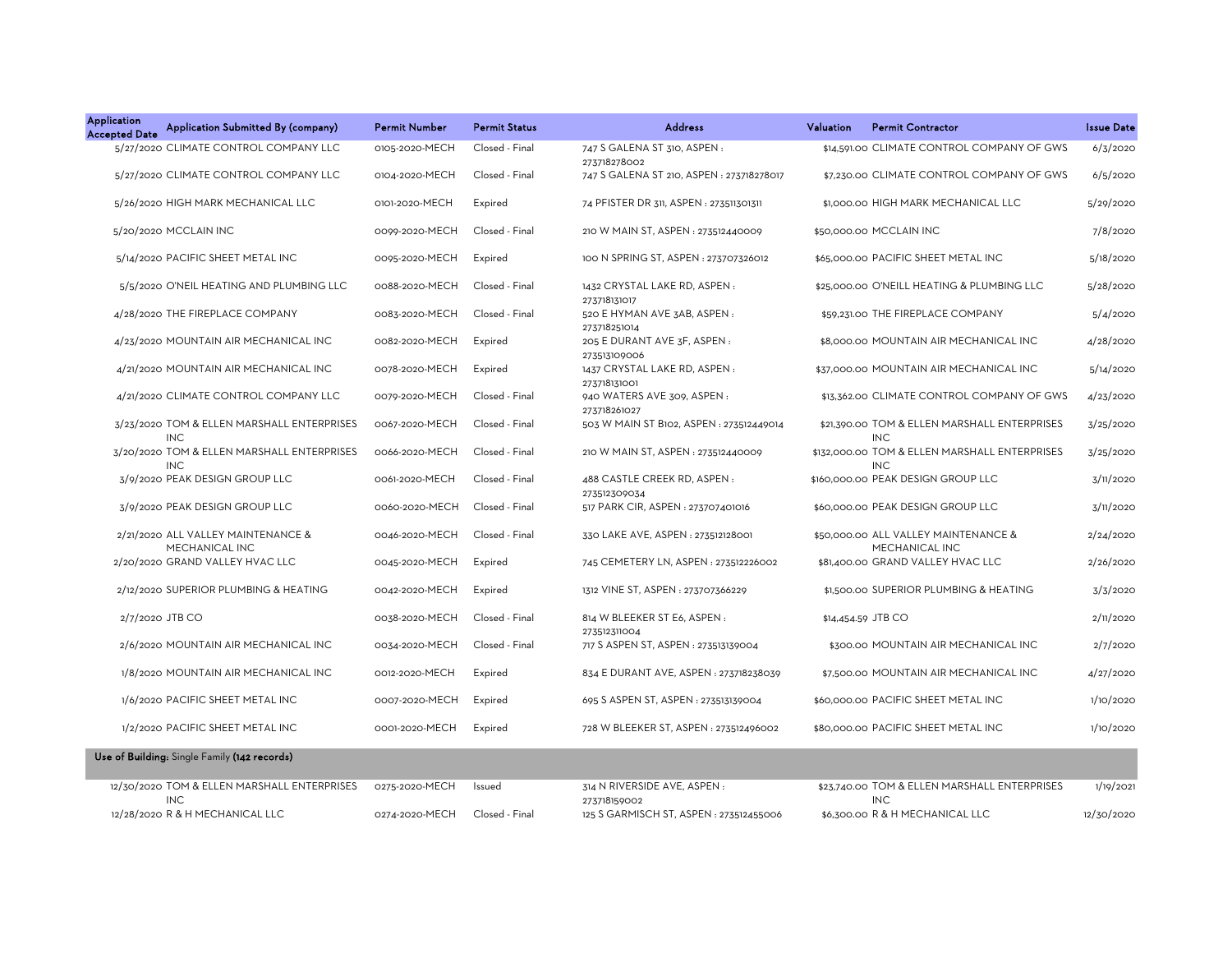| <b>Application</b><br>Application Submitted By (company)<br><b>Accepted Date</b> | <b>Permit Number</b> | <b>Permit Status</b> | <b>Address</b>                                           | Valuation<br><b>Permit Contractor</b>                       | <b>Issue Date</b> |
|----------------------------------------------------------------------------------|----------------------|----------------------|----------------------------------------------------------|-------------------------------------------------------------|-------------------|
| 12/22/2020 CLIMATE CONTROL COMPANY LLC                                           | 0273-2020-MECH       | Issued               | 332 W SMUGGLER ST, ASPEN : 273512415001                  | \$21,000,00 CLIMATE CONTROL COMPANY LLC                     | 1/4/2021          |
| 12/22/2020 THE FIREPLACE COMPANY                                                 | 0272-2020-MECH       | Issued               | 121 E HYMAN AVE, ASPEN : 273512471002                    | \$13,800.00 THE FIREPLACE COMPANY                           | 1/4/2021          |
| 12/21/2020 GRAND VALLEY HVAC LLC                                                 | 0271-2020-MECH       | Issued               | 312 MCSKIMMING RD, ASPEN: 273718103012                   | \$113,400.00 GRAND VALLEY HVAC LLC                          | 1/12/2021         |
| 12/17/2020 PACIFIC SHEET METAL INC                                               | 0268-2020-MECH       | Ready for Issue      | 813 W SMUGGLER ST, ASPEN:                                | \$129,600.00 PACIFIC SHEET METAL INC                        |                   |
| 12/16/2020 PACIFIC SHEET METAL INC                                               | 0267-2020-MECH       | Issued               | 273512428003<br>1010 E HYMAN AVE, ASPEN : 273718147002   | \$95,300.00 PACIFIC SHEET METAL INC                         | 12/21/2020        |
| 12/9/2020 CLIMATE CONTROL COMPANY LLC                                            | 0259-2020-MECH       | Issued               | 205 N 6TH ST, ASPEN: 273512430008                        | \$9,776.00 CLIMATE CONTROL COMPANY LLC                      | 12/10/2020        |
| 12/8/2020 R & H MECHANICAL LLC                                                   | 0258-2020-MECH       | Issued               | 1465 RED BUTTE DR, ASPEN : 273501330003                  | \$3,075.00 R & H MECHANICAL LLC                             | 12/10/2020        |
| 12/7/2020 YOUNG SERVICES LLC                                                     | 0256-2020-MECH       | Issued               | 617 W BLEEKER ST, ASPEN : 273512444002                   | \$241,700.00 -                                              | 12/9/2020         |
| 12/7/2020 PACIFIC SHEET METAL INC                                                | 0257-2020-MECH       | Closed - Final       | 370 EXHIBITION LN, ASPEN : 273514316005                  | \$50,000.00 PACIFIC SHEET METAL INC                         | 12/10/2020        |
| 12/2/2020 THE FIREPLACE COMPANY                                                  | 0255-2020-MECH       | Issued               | 210 S WEST END ST, ASPEN : 273718206004                  | \$47,450.00 THE FIREPLACE COMPANY                           | 12/3/2020         |
| 11/30/2020 ASPEN PLUMBING & MECHANICAL                                           | 0254-2020-MECH       | Issued               | 373 RELAY RD, ASPEN : 273502303001                       | \$51,000.00 ASPEN PLUMBING & MECHANICAL                     | 12/7/2020         |
| 11/20/2020 UTE CITY FIREPLACES LLC                                               | 0250-2020-MECH       | Issued               | 220 W COOPER AVE, ASPEN:                                 | \$5,695.00 UTE CITY FIREPLACES LLC                          | 11/24/2020        |
| 11/18/2020 PACIFIC SHEET METAL INC                                               | 0246-2020-MECH       | Issued               | 273512468002<br>285 PFISTER DR, ASPEN : 273511309027     | \$35,000.00 PACIFIC SHEET METAL INC                         | 11/20/2020        |
| 11/18/2020 CLIMATE CONTROL COMPANY LLC                                           | 0248-2020-MECH       | Issued               | 1555 SILVER KING DR, ASPEN:<br>273502401018              | \$4,898.00 CLIMATE CONTROL COMPANY LLC                      | 1/4/2021          |
| 11/18/2020 THE FIREPLACE COMPANY                                                 | 0247-2020-MECH       | Issued               | 205 S GALENA ST, ASPEN : 273707346015                    | \$16,475.00 THE FIREPLACE COMPANY                           | 11/20/2020        |
| 11/16/2020 PEAK PLUMBING & HEATING LLC                                           | 0244-2020-MECH       | Issued               | 244 EASTWOOD DR, ASPEN : 273718120011                    | \$102,910.00 PEAK PLUMBING & HEATING LLC                    | 1/12/2021         |
| 11/12/2020 PACIFIC SHEET METAL INC                                               | 0243-2020-MECH       | Issued               | 431 W HALLAM ST, ASPEN : 273512433001                    | \$160,000.00 PACIFIC SHEET METAL INC                        | 11/17/2020        |
| 11/12/2020 PACIFIC SHEET METAL INC                                               | 0242-2020-MECH       | Issued               | 183 RED MTN RD, ASPEN: 273707200026                      | \$390,300.00 PACIFIC SHEET METAL INC                        | 11/18/2020        |
| 11/10/2020 ASPEN PLUMBING & MECHANICAL                                           | 0238-2020-MECH       | Issued               | 42 MINING STOCK PKWY 107, ASPEN:                         | \$1,200.00 ASPEN PLUMBING & MECHANICAL                      | 11/16/2020        |
| 11/10/2020 SOPRIS PLUMBING HEATING LLC                                           | 0239-2020-MECH       | Issued               | 273502312012<br>314 N RIVERSIDE AVE, ASPEN :             | \$20,000.00 SOPRIS PLUMBING HEATING LLC                     | 11/17/2020        |
| 11/6/2020 R & H MECHANICAL LLC                                                   | 0235-2020-MECH       | Closed - Final       | 273718159800<br>101 E BLEEKER ST G, ASPEN : 273512438022 | \$59,062.00 R & H MECHANICAL LLC                            | 11/11/2020        |
| 11/5/2020 AUSSIE PLUMBING AND HEATING                                            | 0234-2020-MECH       | Issued               | 345 PARK AVE, ASPEN : 273707481002                       | \$29,500.00 AUSSIE PLUMBING AND HEATING                     | 11/11/2020        |
| 11/2/2020 CLIMATE CONTROL COMPANY LLC                                            | 0230-2020-MECH       | Issued               | 332 W SMUGGLER ST, ASPEN : 273512415001                  | \$23,417.00 CLIMATE CONTROL COMPANY OF GWS                  | 12/17/2020        |
| 10/29/2020 TOM & ELLEN MARSHALL ENTERPRISES<br><b>INC</b>                        | 0229-2020-MECH       | Issued               | 70 PITKIN WAY, ASPEN : 273501407001                      | \$327,000.00 TOM & ELLEN MARSHALL ENTERPRISES<br><b>INC</b> | 11/5/2020         |
| 10/28/2020 SMITTYS AIR                                                           | 0228-2020-MECH       | <b>Issued</b>        | 105 E HOPKINS AVE, ASPEN : 273512458001                  | \$2,500.00 SMITTYS AIR                                      | 11/24/2020        |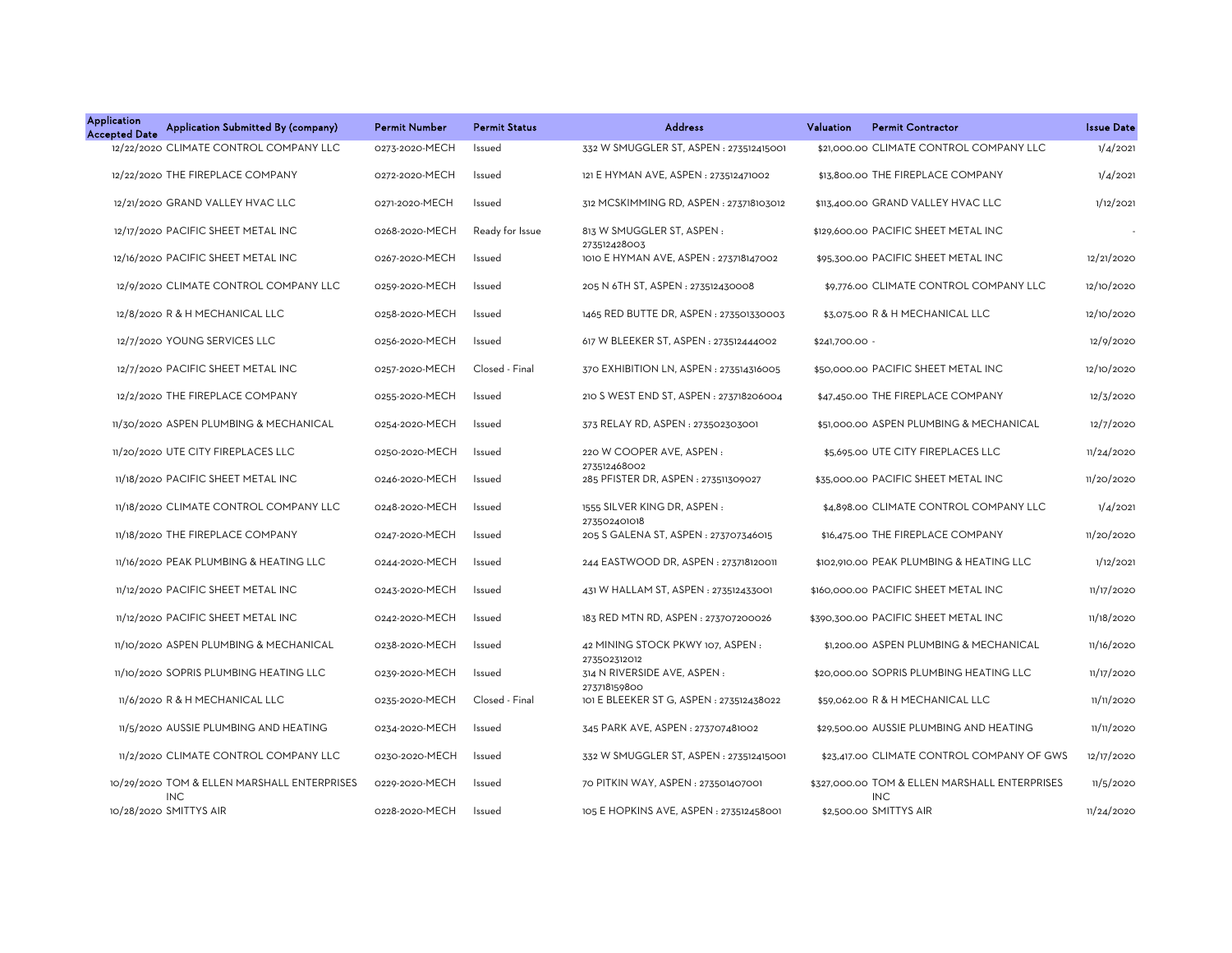| <b>Application</b><br>Application Submitted By (company)<br><b>Accepted Date</b> | <b>Permit Number</b> | <b>Permit Status</b> | <b>Address</b>                                           | Valuation | <b>Permit Contractor</b>                                     | <b>Issue Date</b> |
|----------------------------------------------------------------------------------|----------------------|----------------------|----------------------------------------------------------|-----------|--------------------------------------------------------------|-------------------|
| 10/28/2020 R & H MECHANICAL LLC                                                  | 0227-2020-MECH       | Issued               | 1008 E HOPKINS AVE, ASPEN : 273718125001                 |           | \$48,563.00 R & H MECHANICAL LLC                             | 11/2/2020         |
| 10/23/2020 HAPS INC                                                              | 0222-2020-MECH       | Issued               | 190 PFISTER DR, ASPEN : 273511309029                     |           | \$1,800.00 HAPS INC                                          | 10/27/2020        |
| 10/21/2020 SOPRIS PLUMBING HEATING LLC                                           | 0219-2020-MECH       | Issued               | 1265 MTN VIEW DR, ASPEN : 273501309017                   |           | \$30,000.00 SOPRIS PLUMBING & HEATING LLC                    | 10/29/2020        |
| 10/20/2020 THE FIREPLACE COMPANY                                                 | 0218-2020-MECH       | Issued               | 1437 CRYSTAL LAKE RD, ASPEN:                             |           | \$23,850.00 THE FIREPLACE COMPANY                            | 11/18/2020        |
| 10/16/2020 THE FIREPLACE COMPANY                                                 | 0216-2020-MECH       | Issued               | 273718131001<br>728 W BLEEKER ST, ASPEN : 273512496002   |           | \$33,375.00 THE FIREPLACE COMPANY                            | 10/19/2020        |
| 10/15/2020 CONDITIONED AIR                                                       | 0214-2020-MECH       | Issued               | 800 S MILL ST 2A, ASPEN : 273718276021                   |           | \$2,000.00 CONDITIONED AIR LLC                               | 11/10/2020        |
| 10/15/2020 MAULDIN PLUMBING & HEATING INC                                        | 0213-2020-MECH       | Issued               | 285 PFISTER DR, ASPEN : 273511309027                     |           | \$5,000.00 MAULDIN PLUMBING & HEATING INC                    | 10/19/2020        |
| 10/14/2020 O'NEIL HEATING AND PLUMBING LLC                                       | 0212-2020-MECH       | Issued               | 183 RED MTN RD, ASPEN: 273707200026                      |           | \$120,000.00 O'NEILL HEATING & PLUMBING LLC                  | 10/23/2020        |
| 10/9/2020 ASPEN PLUMBING & MECHANICAL                                            | 0210-2020-MECH       | Issued               | 222 CLEVELAND ST, ASPEN : 273718204004                   |           | \$10,000.00 ASPEN PLUMBING & MECHANICAL INC                  | 10/13/2020        |
| 10/2/2020 MC PLUMBING                                                            | 0198-2020-MECH       | Ready for Issue      | 117 N MONARCH ST, ASPEN: 273707376800                    |           | \$500.00 MC PLUMBING                                         |                   |
| 9/30/2020 CRYSTAL VALLEY PLUMBING AND<br><b>HEATING</b>                          | 0197-2020-MECH       | Issued               | 431 W HALLAM ST, ASPEN : 273512433001                    |           | \$150,000.00 CRYSTAL VALLEY PLUMBING & HEATING<br><b>INC</b> | 10/5/2020         |
| 9/29/2020 O'NEIL HEATING AND PLUMBING LLC                                        | 0196-2020-MECH       | Issued               | 709 W HALLAM ST, ASPEN: 273512430003                     |           | \$80,000.00 O'NEILL HEATING & PLUMBING LLC                   | 10/6/2020         |
| 9/28/2020 RESORT MOUNTAIN ENTERPRISES INC                                        | 0195-2020-MECH       | Issued               | 183 RED MTN RD, ASPEN: 273707200026                      |           | \$50,000.00 RESORT MOUNTAIN ENTERPRISES INC                  | 9/30/2020         |
| 9/21/2020 RESORT MOUNTAIN ENTERPRISES INC                                        | 0194-2020-MECH       | Issued               | 1130 BLACK BIRCH DR, ASPEN:                              |           | \$90,000.00 RESORT MOUNTAIN ENTERPRISES INC                  | 9/22/2020         |
| 9/14/2020 R & H MECHANICAL LLC                                                   | 0189-2020-MECH       | Hold                 | 273501307009<br>1008 E HOPKINS AVE, ASPEN : 273718125001 |           | \$26,062.00 R & H MECHANICAL LLC                             |                   |
| 9/11/2020 PACIFIC SHEET METAL INC                                                | 0184-2020-MECH       | Issued               | 809 S ASPEN ST 13, ASPEN : 273513124004                  |           | \$2,942.00 PACIFIC SHEET METAL INC                           | 9/22/2020         |
| 9/11/2020 PACIFIC SHEET METAL INC                                                | 0185-2020-MECH       | Issued               | 809 S ASPEN ST 12, ASPEN : 273513124006                  |           | \$2,403.00 PACIFIC SHEET METAL INC                           | 9/22/2020         |
| 9/11/2020 PACIFIC SHEET METAL INC                                                | 0188-2020-MECH       | Issued               | 809 S ASPEN ST 10, ASPEN : 273513124008                  |           | \$2,403.00 PACIFIC SHEET METAL INC                           | 9/22/2020         |
| 9/11/2020 PACIFIC SHEET METAL INC                                                | 0180-2020-MECH       | Issued               | 809 S ASPEN ST 3, ASPEN : 273513124012                   |           | \$2,403.00 PACIFIC SHEET METAL INC                           | 9/22/2020         |
| 9/11/2020 PACIFIC SHEET METAL INC                                                | 0183-2020-MECH       | Issued               | 809 S ASPEN ST 7, ASPEN : 273513124014                   |           | \$2,403.00 PACIFIC SHEET METAL INC                           | 9/22/2020         |
| 9/11/2020 PACIFIC SHEET METAL INC                                                | 0177-2020-MECH       | Issued               | 809 S ASPEN ST 19, ASPEN : 273513124016                  |           | \$2,403.00 PACIFIC SHEET METAL INC                           | 9/22/2020         |
| 9/11/2020 PACIFIC SHEET METAL INC                                                | 0186-2020-MECH       | Issued               | 809 S ASPEN ST 18, ASPEN : 273513124019                  |           | \$2,403.00 PACIFIC SHEET METAL INC                           | 9/22/2020         |
| 9/11/2020 PACIFIC SHEET METAL INC                                                | 0178-2020-MECH       | Issued               | 809 S ASPEN ST 17, ASPEN : 273513124021                  |           | \$2,403.00 PACIFIC SHEET METAL INC                           | 9/22/2020         |
| 9/11/2020 PACIFIC SHEET METAL INC                                                | 0187-2020-MECH       | Issued               | 809 S ASPEN ST 14, ASPEN : 273513124005                  |           | \$2,403.00 PACIFIC SHEET METAL INC                           | 9/22/2020         |
| 9/11/2020 PACIFIC SHEET METAL INC                                                | 0179-2020-MECH       | Issued               | 809 S ASPEN ST 21, ASPEN : 273513124007                  |           | \$2.403.00 PACIFIC SHEET METAL INC                           | 9/22/2020         |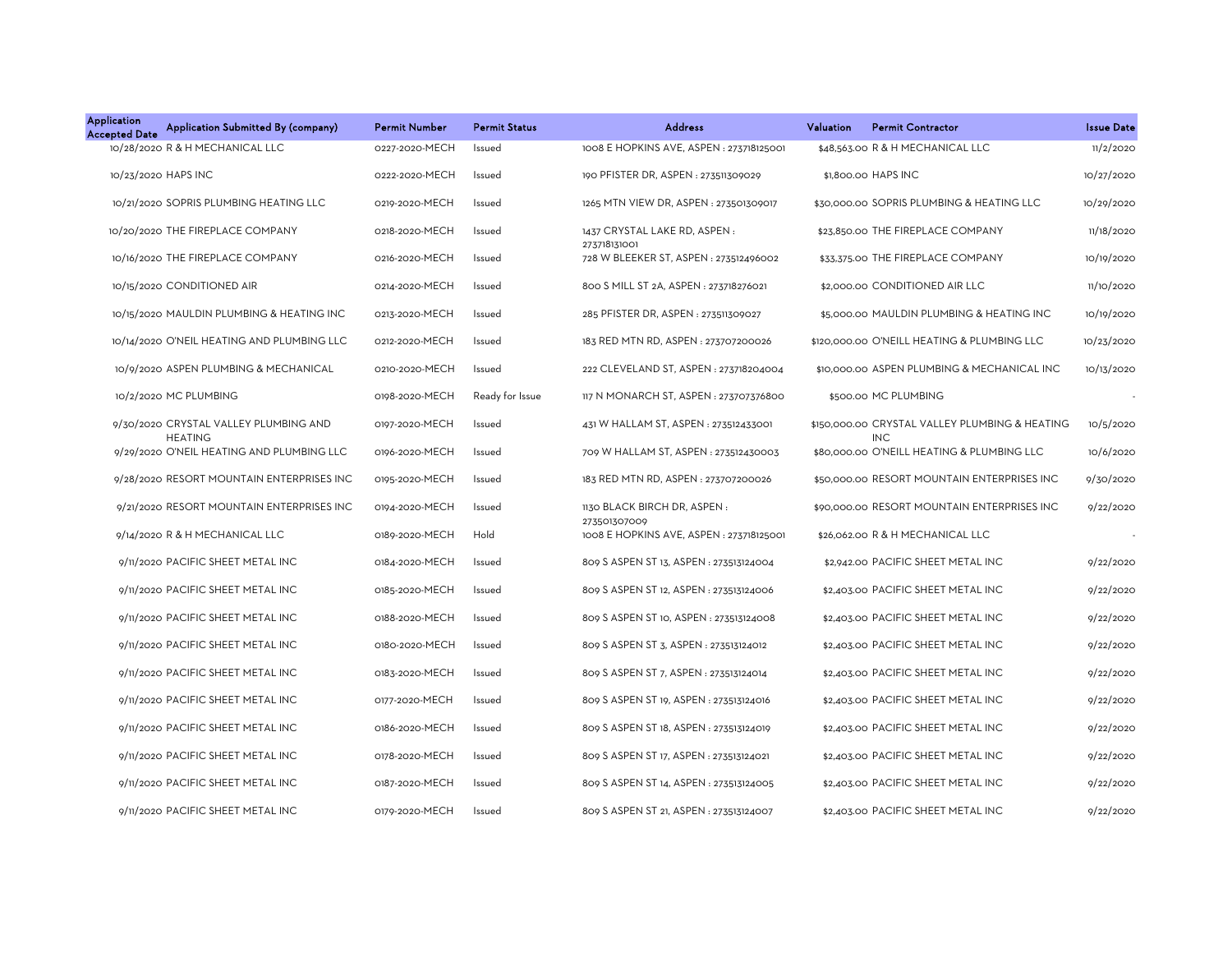| Application<br><b>Accepted Date</b> | Application Submitted By (company)                       | <b>Permit Number</b> | <b>Permit Status</b> | <b>Address</b>                                        | Valuation     | <b>Permit Contractor</b>                                  | <b>Issue Date</b> |
|-------------------------------------|----------------------------------------------------------|----------------------|----------------------|-------------------------------------------------------|---------------|-----------------------------------------------------------|-------------------|
|                                     | 9/11/2020 PACIFIC SHEET METAL INC                        | 0181-2020-MECH       | Issued               | 809 S ASPEN ST 4, ASPEN : 273513124010                |               | \$2,403.00 PACIFIC SHEET METAL INC                        | 9/22/2020         |
|                                     | 9/11/2020 PACIFIC SHEET METAL INC                        | 0182-2020-MECH       | Issued               | 809 S ASPEN ST 2, ASPEN : 273513124002                |               | \$2,942.00 PACIFIC SHEET METAL INC                        | 9/22/2020         |
|                                     | 9/11/2020 PACIFIC SHEET METAL INC                        | 0176-2020-MECH       | Issued               | 809 S ASPEN ST 1, ASPEN : 273513124009                |               | \$4,765.00 PACIFIC SHEET METAL INC                        | 9/22/2020         |
|                                     | 8/31/2020 CLIMATE CONTROL COMPANY LLC                    | 0169-2020-MECH       | Closed - Final       | 62 UTE PL, ASPEN : 273718265016                       |               | \$4,042.00 CLIMATE CONTROL COMPANY OF GWS                 | 9/2/2020          |
|                                     | 8/18/2020 SOPRIS MECHANICAL                              | 0166-2020-MECH       | Issued               | 70 PITKIN WAY, ASPEN : 273501407001                   |               | \$450,000.00 SOPRIS MECHANICAL                            | 8/21/2020         |
|                                     | 8/18/2020 RAPID CREEK MECHANICAL COMPANY<br><b>LLC</b>   | 0167-2020-MECH       | Closed - Final       | 1419 CRYSTAL LAKE RD, ASPEN:<br>273718132017          |               | \$11,700.00 RAPID CREEK MECHANICAL COMPANY<br><b>LLC</b>  | 8/24/2020         |
|                                     | 8/14/2020 ASPEN PLUMBING & MECHANICAL                    | 0165-2020-MECH       | Issued               | 705 SPRUCE ST, ASPEN : 273707105001                   |               | \$62,000.00 ASPEN PLUMBING & MECHANICAL INC               | 8/19/2020         |
|                                     | 8/14/2020 ASPEN PLUMBING & MECHANICAL                    | 0163-2020-MECH       | Issued               | 705 SPRUCE ST, ASPEN : 273707105001                   |               | \$40,000.00 ASPEN PLUMBING & MECHANICAL INC               | 8/19/2020         |
|                                     | 8/11/2020 CLIMATE CONTROL COMPANY LLC                    | 0160-2020-MECH       | Issued               | 926 E COOPER AVE, ASPEN : 273718231041                |               | \$5,611,00 CLIMATE CONTROL COMPANY OF GWS                 | 9/10/2020         |
|                                     | 8/11/2020 THE FIREPLACE COMPANY                          | 0161-2020-MECH       | Closed - Final       | 837 W SMUGGLER ST, ASPEN:<br>273512428001             |               | \$32,375.00 THE FIREPLACE COMPANY                         | 8/18/2020         |
|                                     | 8/11/2020 THE FIREPLACE COMPANY                          | 0159-2020-MECH       | Closed - Final       | 211 COTTONWOOD LN, ASPEN:                             |               | \$6,900.00 THE FIREPLACE COMPANY                          | 8/17/2020         |
|                                     | 8/11/2020 THE FIREPLACE COMPANY                          | 0162-2020-MECH       | Closed - Final       | 273707490211<br>825 W SMUGGLER ST, ASPEN:             |               | \$32,375.00 THE FIREPLACE COMPANY                         | 8/18/2020         |
|                                     | 8/6/2020 R & R HVAC LLC                                  | 0154-2020-MECH       | Closed - Final       | 273512428002<br>704 E HYMAN AVE, ASPEN : 273718211034 |               | \$8,500.00 R & R HVAC LLC                                 | 10/13/2020        |
|                                     | 8/6/2020 CHENEY PLUMBING AND HEATING                     | 0157-2020-MECH       | Cancelled            | 1130 BLACK BIRCH DR, ASPEN:                           | \$67,946.00 - |                                                           |                   |
|                                     | 8/6/2020 CHENEY PLUMBING AND HEATING                     | 0156-2020-MECH       | Issued               | 273501307009<br>909 WATERS AVE, ASPEN : 273718281003  |               | \$70,450.00 CHENEY PLUMBING AND HEATING                   | 8/12/2020         |
|                                     | 8/6/2020 CLIMATE CONTROL COMPANY LLC                     | 0158-2020-MECH       | Issued               | 107 STEIN WAY, ASPEN : 273514314004                   |               | \$3,364.00 CLIMATE CONTROL COMPANY OF GWS                 | 8/28/2020         |
|                                     | 8/6/2020 THE FIREPLACE EXPERT                            | 0155-2020-MECH       | Issued               | 743 CEMETERY LN, ASPEN : 273512226001                 |               | \$42,000.00 THE FIREPLACE EXPERT                          | 8/7/2020          |
|                                     | 8/6/2020 THE FIREPLACE EXPERT                            | 0153-2020-MECH       | Expired              | 745 CEMETERY LN, ASPEN : 273512226002                 |               | \$11,550.00 THE FIREPLACE EXPERT                          | 8/7/2020          |
|                                     | 8/4/2020 RAK PLUMBING AND HEATING                        | 0152-2020-MECH       | Issued               | 975 CHATFIELD RD, ASPEN: 273502402001                 |               | \$2,000.00 RAK PLUMBING AND HEATING                       | 8/6/2020          |
|                                     | 8/3/2020 10TH MOUNTAIN PLUMBING SERVICE                  | 0151-2020-MECH       | Closed - Final       | 117 THUNDERBOWL LN, ASPEN:                            |               | \$5.00 10TH MOUNTAIN PLUMBING SERVICE                     | 8/18/2020         |
|                                     | 7/30/2020 SUPERIOR PLUMBING & HEATING                    | 0149-2020-MECH       | Issued               | 273514212001<br>1180 BLACK BIRCH DR, ASPEN:           |               | \$1,200.00 SUPERIOR PLUMBING & HEATING                    | 8/4/2020          |
|                                     | 7/30/2020 PACIFIC SHEET METAL INC                        | 0148-2020-MECH       | Closed - Final       | 273501307003<br>387 SILVERLODE DR, ASPEN :            |               | \$5,500.00 PACIFIC SHEET METAL INC                        | 8/3/2020          |
|                                     | 7/30/2020 MAULDIN PLUMBING & HEATING INC                 | 0150-2020-MECH       | Issued               | 273707430004<br>190 FALCON RD, ASPEN : 273514111111   |               | \$60,000.00 MAULDIN PLUMBING & HEATING INC                | 8/3/2020          |
|                                     | 7/29/2020 TRUE NORTH HEARTH AND HOME INC                 | 0146-2020-MECH       | Closed - Final       | 311 PARK AVE, ASPEN : 273718100049                    |               | \$13,000.00 TRUE NORTH HEARTH AND HOME INC                | 8/5/2020          |
|                                     | 7/24/2020 TOM & ELLEN MARSHALL ENTERPRISES<br><b>INC</b> | 0145-2020-MECH       | Closed - Final       | 115 MINERS TRL RD, ASPEN : 273707323006               |               | \$1,500.00 TOM & ELLEN MARSHALL ENTERPRISES<br><b>INC</b> | 7/27/2020         |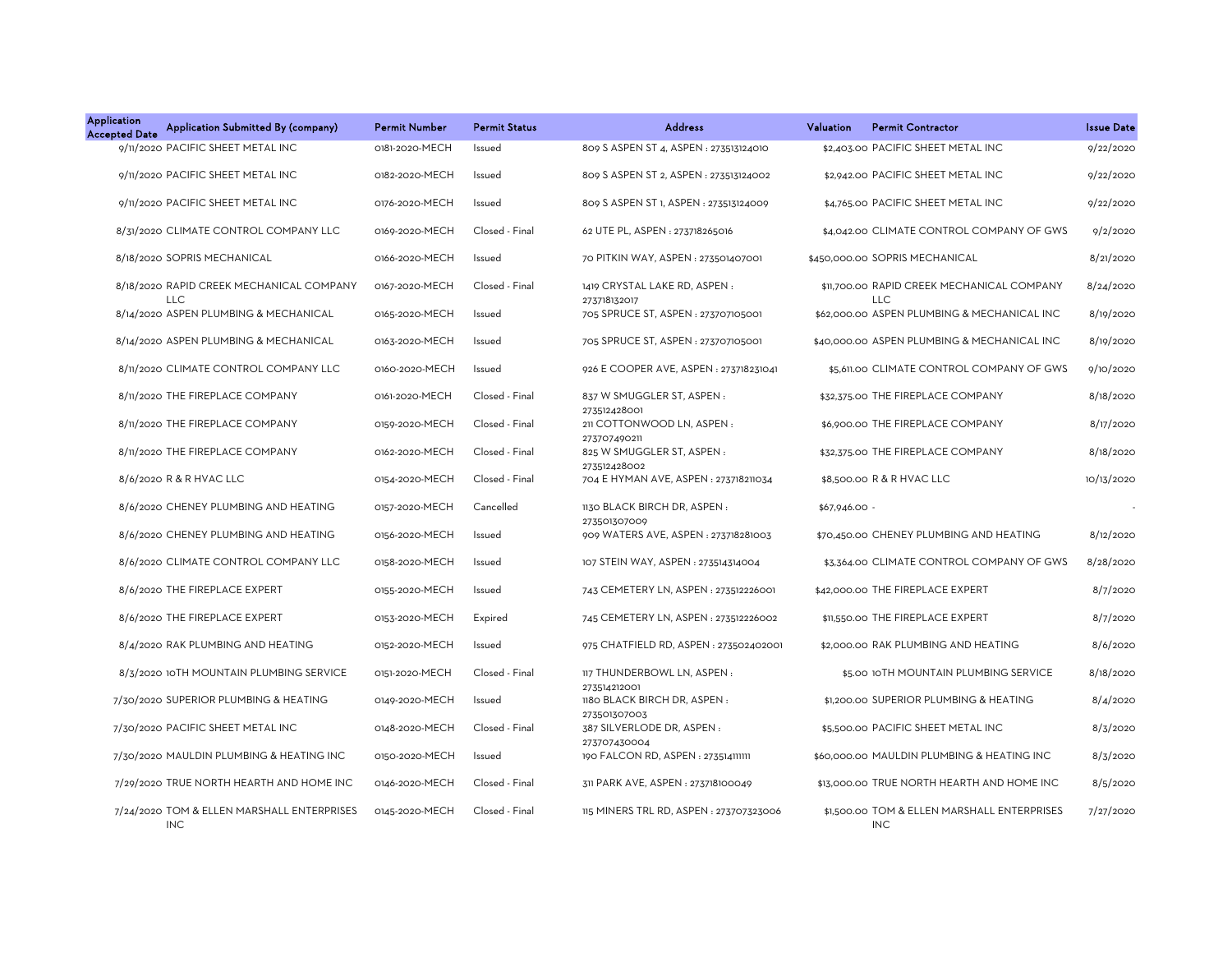| <b>Application</b><br><b>Accepted Date</b> | Application Submitted By (company)        | <b>Permit Number</b> | <b>Permit Status</b> | <b>Address</b>                                       | Valuation     | <b>Permit Contractor</b>                   | <b>Issue Date</b> |
|--------------------------------------------|-------------------------------------------|----------------------|----------------------|------------------------------------------------------|---------------|--------------------------------------------|-------------------|
|                                            | 7/16/2020 UTE CITY FIREPLACES LLC         | 0142-2020-MECH       | Closed - Final       | 1320 MTN VIEW DR, ASPEN : 273501308005               |               | \$15,790.00 UTE CITY FIREPLACES LLC        | 8/6/2020          |
|                                            | 7/14/2020 ASPEN AIR SOLUTIONS             | 0139-2020-MECH       | Closed - Final       | 1140 RIVER DR, ASPEN : 273501307005                  |               | \$25,000,00 ASPEN AIR SOLUTIONS            | 7/20/2020         |
|                                            | 7/14/2020 SUPERIOR PLUMBING & HEATING     | 0140-2020-MECH       | Issued               | 813 W SMUGGLER ST, ASPEN:<br>273512428003            |               | \$10,000.00 SUPERIOR PLUMBING & HEATING    | 8/3/2020          |
|                                            | 7/14/2020 ASPEN SOLAR                     | 0141-2020-MECH       | Issued               | 1322 SNOWBUNNY LN, ASPEN:<br>273501311004            |               | \$8,500.00 ASPEN SOLAR INC                 | 7/20/2020         |
|                                            | 7/10/2020 RESORT MOUNTAIN ENTERPRISES INC | 0136-2020-MECH       | Issued               | 1015 WATERS AVE, ASPEN : 273718282002                |               | \$9,000.00 RESORT MOUNTAIN ENTERPRISES INC | 7/16/2020         |
|                                            | 7/2/2020 CLIMATE CONTROL COMPANY LLC      | 0132-2020-MECH       | Cancelled            | 399 GLEN EAGLES DR, ASPEN :                          | $$7,253.00 -$ |                                            |                   |
|                                            | 6/26/2020 J T HEUER LLC                   | 0128-2020-MECH       | Expired              | 273514207005<br>1320 SNOWBUNNY LN, ASPEN:            |               | \$43,000.00 J T HEUER LLC                  | 7/6/2020          |
|                                            | 6/26/2020 GRAND VALLEY HVAC LLC           | 0129-2020-MECH       | Expired              | 273501311004<br>1485 HOMESTAKE DR, ASPEN:            |               | \$28,400.00 GRAND VALLEY HVAC LLC          | 6/30/2020         |
|                                            | 6/22/2020 CONDITIONED AIR                 | 0126-2020-MECH       | Expired              | 273502403002<br>650 MEADOWS RD, ASPEN : 273512129006 |               | \$20,000.00 CONDITIONED AIR LLC            | 6/24/2020         |
|                                            | 6/12/2020 PACIFIC SHEET METAL INC         | 0117-2020-MECH       | Expired              | 809 S ASPEN ST 5, ASPEN : 273513124020               |               | \$3,844.00 PACIFIC SHEET METAL INC         | 6/15/2020         |
|                                            | 6/11/2020 ELK RIDGE PLUMBING AND HEATING  | 0116-2020-MECH       | Closed - Final       | 536 WALNUT ST, ASPEN : 273707396001                  |               | \$25,000.00 ELK RIDGE PLUMBING AND HEATING | 6/17/2020         |
|                                            | 6/8/2020 GRAND VALLEY HVAC LLC            | 0114-2020-MECH       | Issued               | 1130 BLACK BIRCH DR, ASPEN:<br>273501307009          |               | \$349,720.00 GRAND VALLEY HVAC LLC         | 6/15/2020         |
|                                            | 5/29/2020 THE FIREPLACE COMPANY           | 0108-2020-MECH       | Issued               | 650 MEADOWS RD, ASPEN : 273512129006                 |               | \$19,000.00 THE FIREPLACE COMPANY          | 6/3/2020          |
| 5/29/2020 JTB CO                           |                                           | 0109-2020-MECH       | Expired              | 522 W FRANCIS ST, ASPEN : 273512410005               |               | \$13,206.00 JTB CO                         | 6/9/2020          |
|                                            | 5/27/2020 R & H MECHANICAL LLC            | 0103-2020-MECH       | Closed - Final       | 815 OREGON TRL, ASPEN : 273511303015                 |               | \$70,845.00 R & H MECHANICAL LLC           | 6/9/2020          |
|                                            | 5/20/2020 J T HEUER LLC                   | 0098-2020-MECH       | Closed - Final       | 1320 SNOWBUNNY LN, ASPEN:<br>273501311004            |               | \$26,000.00 J T HEUER LLC                  | 6/17/2020         |
|                                            | 5/18/2020 PERDUE HEATING & COOLING INC    | 0097-2020-MECH       | Issued               | 1015 WATERS AVE, ASPEN : 273718282002                |               | \$93,000.00 PERDUE HEATING & COOLING INC   | 6/19/2020         |
|                                            | 5/11/2020 MCCLAIN INC                     | 0092-2020-MECH       | Expired              | 728 W BLEEKER ST, ASPEN : 273512496002               |               | \$45,000.00 MCCLAIN INC                    | 5/21/2020         |
|                                            | 5/11/2020 CHENEY PLUMBING AND HEATING     | 0091-2020-MECH       | Issued               | 210 S WEST END ST, ASPEN : 273718206004              |               | \$294,264.00 CHENEY PLUMBING AND HEATING   | 5/18/2020         |
|                                            | 5/5/2020 THE CHIMNEY DOCTOR LTD           | 0089-2020-MECH       | Closed - Final       | 704 E HYMAN AVE, ASPEN : 273718211034                |               | \$11,701.98 THE CHIMNEY DOCTOR LTD         | 5/11/2020         |
| 5/5/2020 JTB CO                            |                                           | 0087-2020-MECH       | Closed - Final       | 1357 MTN VIEW DR, ASPEN : 273501309011               |               | \$7,448.61 JTB CO                          | 5/18/2020         |
|                                            | 5/4/2020 PACIFIC SHEET METAL INC          | 0086-2020-MECH       | Closed - Final       | 1215 SNOWBUNNY LN B, ASPEN:                          |               | \$2,586.00 PACIFIC SHEET METAL INC         | 6/3/2020          |
|                                            | 4/30/2020 PACIFIC SHEET METAL INC         | 0084-2020-MECH       | Closed - Final       | 273512236002<br>1215 SNOWBUNNY LN A, ASPEN:          |               | \$1,064.00 PACIFIC SHEET METAL INC         | 5/1/2020          |
|                                            | 4/23/2020 MOUNTAIN AIR MECHANICAL INC     | 0080-2020-MECH       | Expired              | 273512236001<br>35 UTE PL, ASPEN : 273718265005      |               | \$29,000.00 MOUNTAIN AIR MECHANICAL INC    | 5/7/2020          |
|                                            | 4/17/2020 GARRETT HANSEN PLUMBING INC     | 0077-2020-MECH       | Closed - Final       | 1245 RIVERSIDE DR, ASPEN : 273718117015              |               | \$5,000.00 GARRETT HANSEN PLUMBING INC     | 4/20/2020         |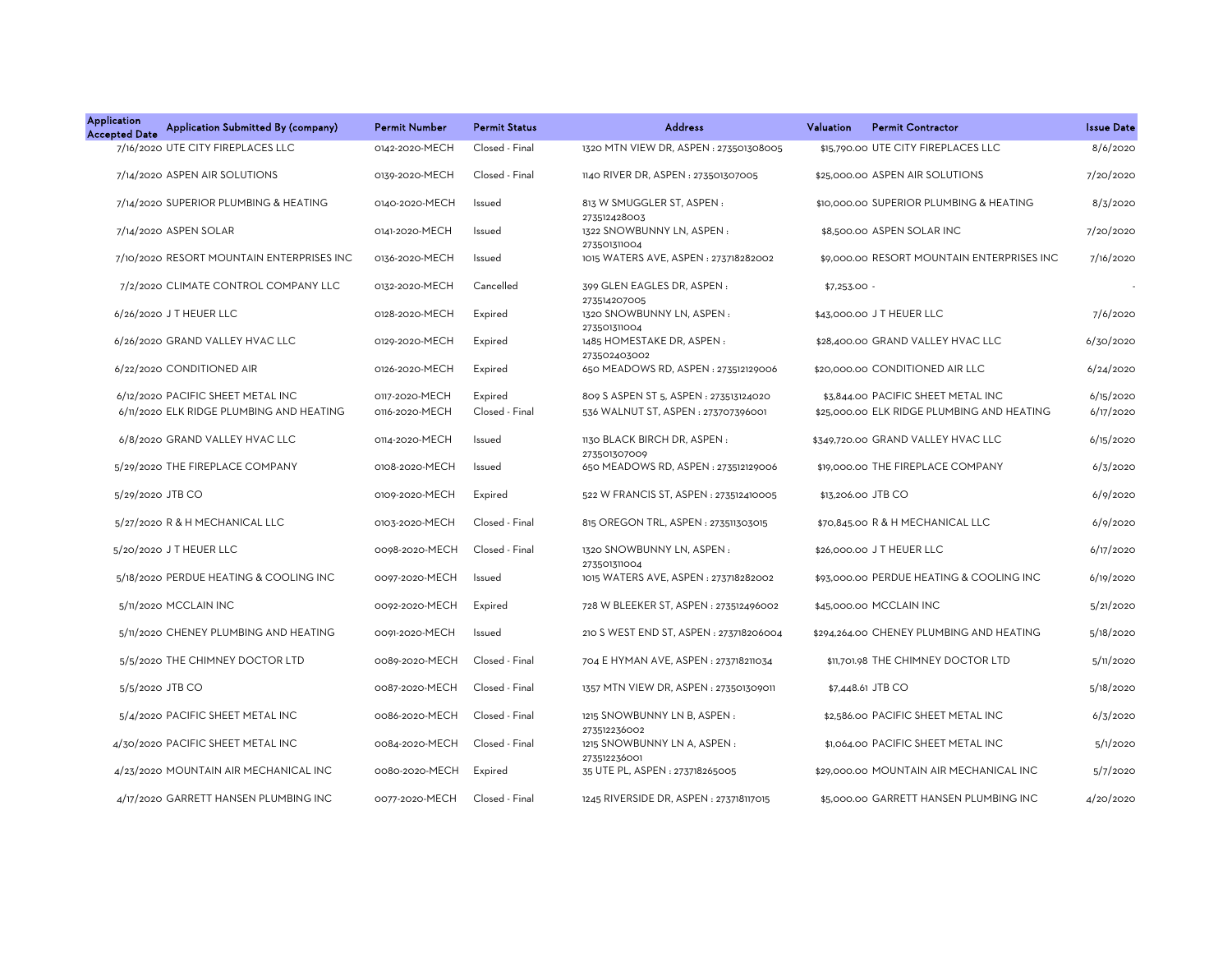| <b>Application</b><br>Application Submitted By (company)<br><b>Accepted Date</b> | <b>Permit Number</b> | <b>Permit Status</b> | <b>Address</b>                                        | Valuation | <b>Permit Contractor</b>                    | <b>Issue Date</b> |
|----------------------------------------------------------------------------------|----------------------|----------------------|-------------------------------------------------------|-----------|---------------------------------------------|-------------------|
| 3/31/2020 CLIMATE CONTROL COMPANY LLC                                            | 0072-2020-MECH       | Closed - Final       | 303 W FRANCIS ST, ASPEN : 273512423004                |           | \$6,341.00 CLIMATE CONTROL COMPANY OF GWS   | 4/7/2020          |
| 3/30/2020 US FORCED AIR COMPANY INC                                              | 0071-2020-MECH       | Closed - Final       | 155 LONE PINE RD 10, ASPEN : 273707371010             |           | \$9,838.60 US FORCED AIR COMPANY INC        | 4/23/2020         |
| 3/16/2020 THE FIREPLACE COMPANY                                                  | 0064-2020-MECH       | Expired              | 1445 SIERRA VISTA DR B, ASPEN:                        |           | \$7.852.00 THE FIREPLACE COMPANY            | 3/18/2020         |
| 3/12/2020 SUPERIOR PLUMBING & HEATING                                            | 0063-2020-MECH       | Closed - Final       | 273511108008<br>203 E HALLAM ST, ASPEN : 273707316002 |           | \$1,500.00 SUPERIOR PLUMBING & HEATING      | 3/17/2020         |
| 3/10/2020 THE FIREPLACE COMPANY                                                  | 0062-2020-MECH       | Expired              | 100 E FRANCIS ST, ASPEN : 273512419851                |           | \$60,500.00 THE FIREPLACE COMPANY           | 3/11/2020         |
| 3/9/2020 SAM BARNEY                                                              | 0059-2020-MECH       | Closed - Final       | 211 COTTONWOOD LN, ASPEN:<br>273707490211             |           | \$5,000.00 SKYLINE MECHANICAL INC           | 4/14/2020         |
| 3/2/2020 TRUE NORTH HEARTH AND HOME INC                                          | 0057-2020-MECH       | Closed - Final       | 1001 E COOPER AVE 2, ASPEN :<br>273718234009          |           | \$5,428.68 TRUE NORTH HEARTH AND HOME INC   | 3/5/2020          |
| 3/2/2020 ELLIOTT PLUMBING & HEATING LLC                                          | 0054-2020-MECH       | Closed - Final       | 1230 SNOWBUNNY LN, ASPEN:<br>273512207004             |           | \$40,837.00 ELLIOTT PLUMBING & HEATING      | 3/25/2020         |
| 3/2/2020 THE FIREPLACE COMPANY                                                   | 0055-2020-MECH       | Expired              | 206 KATHRYNS WAY, ASPEN:<br>273718166006              |           | \$4,350.00 THE FIREPLACE COMPANY            | 3/5/2020          |
| 2/26/2020 THE FIREPLACE COMPANY                                                  | 0048-2020-MECH       | Expired              | 787 CASTLE CREEK DR, ASPEN:<br>273512234002           |           | \$12,452.00 THE FIREPLACE COMPANY           | 3/3/2020          |
| 2/25/2020 YOUNG SERVICES LLC                                                     | 0047-2020-MECH       | Issued               | 695 S ASPEN ST, ASPEN : 273513139004                  |           | \$9,400.00 YOUNG SERVICES LLC               | 7/15/2020         |
| 2/13/2020 CONDITIONED AIR                                                        | 0044-2020-MECH       | Closed - Final       | 787 CASTLE CREEK DR, ASPEN:                           |           | \$12,000,00 CONDITIONED AIR LLC             | 2/21/2020         |
| 2/10/2020 THE FIREPLACE COMPANY                                                  | 0041-2020-MECH       | Issued               | 273512234002<br>627 W SMUGGLER ST, ASPEN:             |           | \$31,350.00 THE FIREPLACE COMPANY           | 2/14/2020         |
| 2/7/2020 UTE CITY FIREPLACES LLC                                                 | 0035-2020-MECH       | Expired              | 273512409013<br>209 E BLEEKER ST, ASPEN: 273707320002 |           | \$36,680.00 UTE CITY FIREPLACES LLC         | 2/13/2020         |
| 2/7/2020 UTE CITY FIREPLACES LLC                                                 | 0037-2020-MECH       | Issued               | 209 E BLEEKER ST, ASPEN : 273707320002                |           | \$16,790.00 UTE CITY FIREPLACES LLC         | 2/13/2020         |
| 2/7/2020 THE FIREPLACE COMPANY                                                   | 0039-2020-MECH       | Expired              | 455 DOOLITTLE DR, ASPEN: 273513204023                 |           | \$4,490.00 THE FIREPLACE COMPANY            | 2/11/2020         |
| 2/7/2020 THE FIREPLACE COMPANY                                                   | 0040-2020-MECH       | Issued               | 210 S 1ST ST, ASPEN : 273512459112                    |           | \$24,350.00 THE FIREPLACE COMPANY           | 2/11/2020         |
| 2/5/2020 TODD P CHESTNUT                                                         | 0033-2020-MECH       | Closed - Final       | 250 S ORIGINAL ST F, ASPEN :                          |           | \$25,000.00 ALL MOUNTAIN PLUMBING & HEATING | 2/7/2020          |
| 2/3/2020 SUPERIOR PLUMBING & HEATING                                             | 0032-2020-MECH       | Closed - Final       | 273718208022<br>802 E COOPER AVE 1, ASPEN :           |           | \$2,000.00 SUPERIOR PLUMBING & HEATING      | 2/5/2020          |
| 1/31/2020 CLIMATE CONTROL COMPANY LLC                                            | 0031-2020-MECH       | Closed - Final       | 273718228030<br>231 COTTONWOOD LN, ASPEN:             |           | \$2,221.00 CLIMATE CONTROL COMPANY OF GWS   | 2/4/2020          |
| 1/30/2020 TOP GUN PLUMBING & HEATING INC                                         | 0030-2020-MECH       | Expired              | 273707490231<br>1470 TIEHACK RD, ASPEN: 273514209001  |           | \$52,400.00 TOP GUN PLUMBING & HEATING INC  | 2/4/2020          |
| 1/29/2020 GARRETT HANSEN PLUMBING INC                                            | 0029-2020-MECH       | Closed - Final       | 301 CLUBSIDE DR, ASPEN : 273502310005                 |           | \$1,500.00 GARRETT HANSEN PLUMBING          | 1/31/2020         |
| 1/29/2020 THE FIREPLACE COMPANY                                                  | 0028-2020-MECH       | Closed - Final       | 310 EASTWOOD DR, ASPEN: 273718120003                  |           | \$22,400.00 THE FIREPLACE COMPANY           | 1/30/2020         |
| 1/23/2020 GARRETT HANSEN PLUMBING INC                                            | 0026-2020-MECH       | Cancelled            | 736 W SMUGGLER ST, ASPEN : 273512115005               |           | \$10,000.00 GARRETT HANSEN PLUMBING INC     |                   |
| 1/21/2020 TRUE NORTH HEARTH AND HOME INC                                         | 0025-2020-MECH       | Closed - Final       | 223 E HALLAM ST, ASPEN : 273707316008                 |           | \$25,828,82 TRUE NORTH HEARTH AND HOME INC  | 1/22/2020         |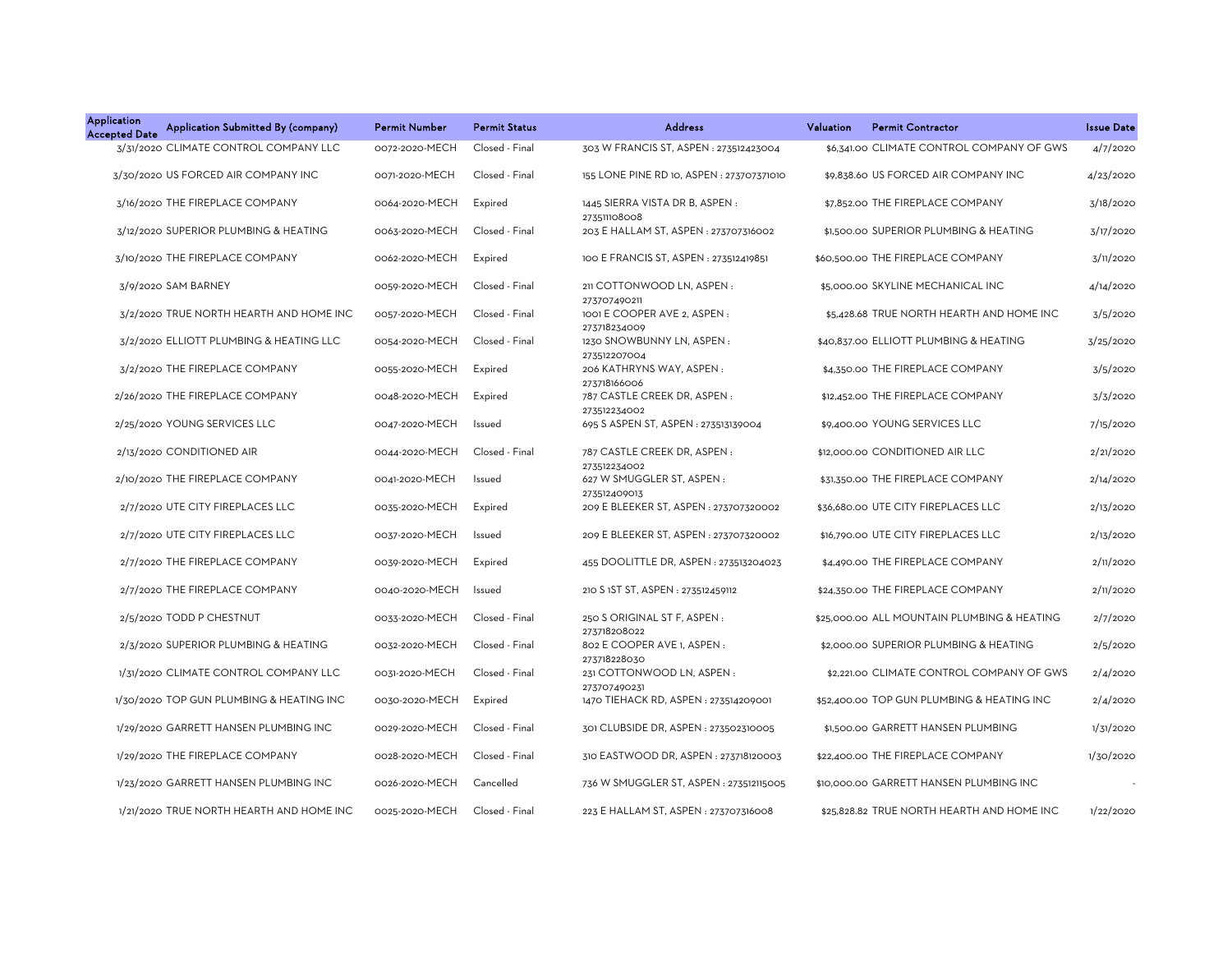| <b>Application</b><br><b>Accepted Date</b> | Application Submitted By (company)                      | <b>Permit Number</b> | <b>Permit Status</b> | <b>Address</b>                                     | Valuation<br><b>Permit Contractor</b>                      | <b>Issue Date</b> |
|--------------------------------------------|---------------------------------------------------------|----------------------|----------------------|----------------------------------------------------|------------------------------------------------------------|-------------------|
|                                            | 1/21/2020 PACIFIC SHEET METAL INC                       | 0021-2020-MECH       | Closed - Final       | 750 CASTLE CREEK DR, ASPEN:<br>273512206013        | \$4,000.00 PACIFIC SHEET METAL INC                         | 1/22/2020         |
|                                            | 1/21/2020 PACIFIC SHEET METAL INC                       | 0024-2020-MECH       | Closed - Final       | 134 MAPLE LN, ASPEN : 273707490134                 | \$6,000.00 PACIFIC SHEET METAL INC                         | 1/22/2020         |
|                                            | 1/21/2020 PACIFIC SHEET METAL INC                       | 0022-2020-MECH       | Expired              | 209 E BLEEKER ST, ASPEN : 273707320002             | \$65,000.00 PACIFIC SHEET METAL INC                        | 1/28/2020         |
|                                            | 1/21/2020 PACIFIC SHEET METAL INC                       | 0023-2020-MECH       | Expired              | 209 E BLEEKER ST, ASPEN : 273707320002             | \$118,180.00 PACIFIC SHEET METAL INC                       | 1/28/2020         |
|                                            | 1/16/2020 UTE CITY FIREPLACES LLC                       | 0016-2020-MECH       | Issued               | 1411 CRYSTAL LAKE RD, ASPEN:                       | \$9,095.00 UTE CITY FIREPLACES LLC                         | 1/21/2020         |
|                                            | 1/16/2020 UTE CITY FIREPLACES LLC                       | 0017-2020-MECH       | Closed - Final       | 273718100018<br>309 N 3RD ST, ASPEN : 273512424007 | \$38,490.00 UTE CITY FIREPLACES LLC                        | 1/21/2020         |
|                                            | 1/16/2020 CLIMATE CONTROL COMPANY LLC                   | 0019-2020-MECH       | Closed - Final       | 706 W MAIN ST, ASPEN: 273512445005                 | \$8,105.00 CLIMATE CONTROL COMPANY OF GWS                  | 1/23/2020         |
|                                            | 1/8/2020 R & H MECHANICAL LLC                           | 0013-2020-MECH       | Closed - Final       | 612 W FRANCIS ST, ASPEN : 273512409015             | \$110,950.00 R & H MECHANICAL LLC                          | 1/10/2020         |
|                                            | 1/8/2020 CHENEY PLUMBING AND HEATING                    | 0014-2020-MECH       | Expired              | 650 MEADOWS RD, ASPEN : 273512129006               | \$51,500.00 CHENEY PLUMBING AND HEATING                    | 1/14/2020         |
|                                            | 1/7/2020 JT HEUER LLC                                   | 0009-2020-MECH       | Closed - Final       | 837 W SMUGGLER ST, ASPEN:                          | \$28,563.00 J T HEUER LLC                                  | 1/13/2020         |
|                                            | 1/7/2020 JT HEUER LLC                                   | 0010-2020-MECH       | Closed - Final       | 273512428001<br>825 W SMUGGLER ST, ASPEN:          | \$28,563.00 J T HEUER LLC                                  | 1/13/2020         |
|                                            | 1/7/2020 THE FIREPLACE COMPANY                          | 0008-2020-MECH       | Closed - Final       | 273512428002<br>536 WALNUT ST, ASPEN: 273707396001 | \$49,250.00 IA SEDGWICK INC                                | 1/10/2020         |
|                                            | 1/6/2020 JTB CO                                         | 0005-2020-MECH       | Expired              | 281 EASTWOOD DR, ASPEN: 273718120006               | \$680.00 JTB CO                                            | 1/10/2020         |
|                                            | 1/3/2020 TRUE NORTH HEARTH AND HOME INC                 | 0004-2020-MECH       | Closed - Final       | 600 E MAIN ST 204, ASPEN : 273707325010            | \$5,336.13 TRUE NORTH HEARTH AND HOME INC                  | 1/11/2020         |
|                                            | 1/3/2020 TOM & ELLEN MARSHALL ENTERPRISES<br><b>INC</b> | 0003-2020-MECH       | Closed - Final       | 536 WALNUT ST, ASPEN : 273707396001                | \$22,958.00 TOM & ELLEN MARSHALL ENTERPRISES<br><b>INC</b> | 1/11/2020         |
|                                            | Use of Building: Other (4 records)                      |                      |                      |                                                    |                                                            |                   |
|                                            | 2/27/2020 BISHOP PLUMBING & HEATING                     | 0050-2020-MECH       | Closed - Final       | 50 HARMONY PL, ASPEN : 273503100006                | \$0.00 BISHOP PLUMBING & HEATING                           | 3/24/2020         |
|                                            | 2/27/2020 BISHOP PLUMBING & HEATING                     | 0049-2020-MECH       | Closed - Final       | 50 HARMONY PL, ASPEN : 273503100006                | \$1,130,545.82 BISHOP PLUMBING & HEATING                   | 3/24/2020         |
|                                            | 2/27/2020 BISHOP PLUMBING & HEATING                     | 0051-2020-MECH       | Closed - Final       | 50 HARMONY PL, ASPEN : 273503100006                | \$0.00 BISHOP PLUMBING & HEATING                           | 3/24/2020         |
|                                            | 2/27/2020 BISHOP PLUMBING & HEATING                     | 0052-2020-MECH       | Closed - Final       | 50 HARMONY PL, ASPEN : 273503100006                | \$0.00 BISHOP PLUMBING & HEATING                           | 3/24/2020         |
| Type: Plumbing (148 records)               |                                                         |                      |                      |                                                    |                                                            |                   |
|                                            | Use of Building: - (1 record)                           |                      |                      |                                                    |                                                            |                   |
|                                            | 8/14/2020 SUPERIOR PLUMBING & HEATING                   | 0083-2020-PLUM       | Issued               | 202 LONE PINE RD 2, ASPEN:<br>273707384002         | \$6,000.00 SUPERIOR PLUMBING & HEATING                     | 8/21/2020         |
|                                            | Use of Building: Commercial (29 records)                |                      |                      |                                                    |                                                            |                   |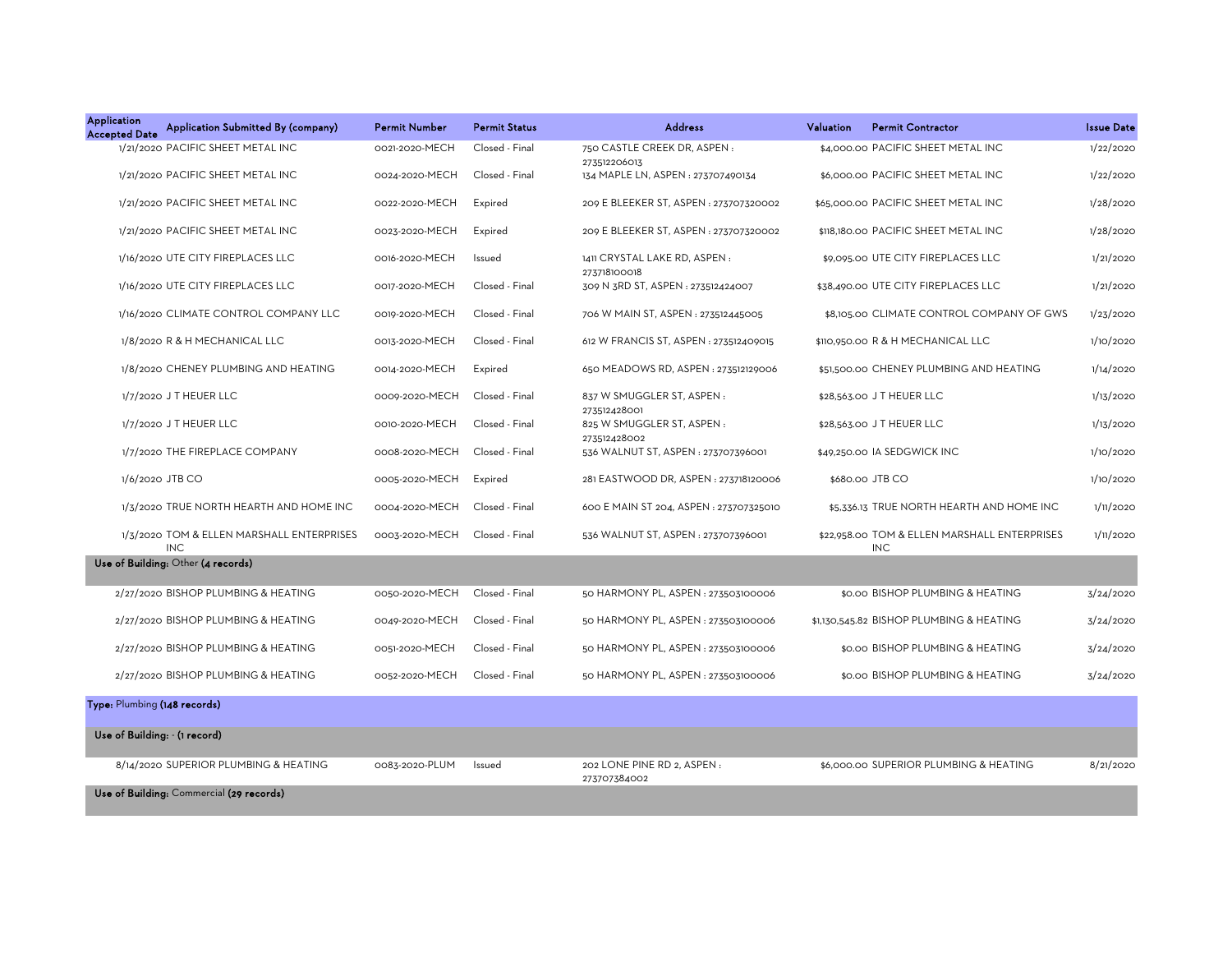| <b>Application</b><br><b>Accepted Date</b> | Application Submitted By (company)                             | <b>Permit Number</b> | <b>Permit Status</b> | <b>Address</b>                                | Valuation | <b>Permit Contractor</b>                                       | <b>Issue Date</b> |
|--------------------------------------------|----------------------------------------------------------------|----------------------|----------------------|-----------------------------------------------|-----------|----------------------------------------------------------------|-------------------|
|                                            | 12/21/2020 A*OK PLUMBING & HEATING INC                         | 0148-2020-PLUM       | Issued               | 453 E HOPKINS AVE, ASPEN:<br>273707339002     |           | \$2.800.00 A*OK PLUMBING & HEATING INC                         | 1/15/2021         |
|                                            | 12/18/2020 ALL VALLEY MAINTENANCE &<br>MECHANICAL INC          | 0147-2020-PLUM       | Issued               | 101 S MILL ST, ASPEN : 273707329004           |           | \$5,000.00 ALL VALLEY MAINTENANCE &<br>MECHANICAL INC          | 12/21/2020        |
|                                            | 12/15/2020 RJM PLUMBING AND HEATING INC                        | 0142-2020-PLUM       | Closed - Final       | 315 E DEAN ST, ASPEN : 273718285032           |           | \$28,783.00 RJM PLUMBING AND HEATING INC                       | 12/17/2020        |
|                                            | 12/10/2020 RAK PLUMBING AND HEATING                            | 0140-2020-PLUM       | Issued               | 520 E COOPER AVE C7, ASPEN:<br>273718224023   |           | \$3,000.00 RAK PLUMBING AND HEATING                            | 12/15/2020        |
|                                            | 11/18/2020 FALCON PLUMBING & HEATING                           | 0130-2020-PLUM       | Closed - Final       | 401 CASTLE CREEK RD, ASPEN:<br>273512307801   |           | \$4,956.00 FALCON PLUMBING & HEATING                           | 11/20/2020        |
|                                            | 11/10/2020 COLORADO COLOURS LANDSCAPE AND<br><b>IRRIGATION</b> | 0127-2020-PLUM       | Issued               | 355 S MONARCH ST, ASPEN : 273707342048        |           | \$5,000.00 COLORADO COLOURS LANDSCAPE AND<br><b>IRRIGATION</b> | 12/14/2020        |
|                                            | 10/12/2020 CHENEY PLUMBING AND HEATING                         | 0109-2020-PLUM       | Issued               | 100 MAROLT PL, ASPEN : 273512363702           |           | \$14,000.00 CHENEY PLUMBING AND HEATING                        | 10/13/2020        |
|                                            | 10/9/2020 YOUNG SERVICES LLC                                   | 0108-2020-PLUM       | Issued               | 75 PROSPECTOR RD, ASPEN: 273514213132         |           | \$26,000.00 YOUNG SERVICES LLC                                 | 10/16/2020        |
|                                            | 9/21/2020 ALL VALLEY MAINTENANCE &<br>MECHANICAL INC           | 0100-2020-PLUM       | Issued               | 320 E HYMAN AVE, ASPEN : 273707338851         |           | \$8,000.00 ALL VALLEY MAINTENANCE &<br>MECHANICAL INC          | 10/12/2020        |
|                                            | 9/17/2020 SOPRIS MECHANICAL                                    | 0098-2020-PLUM       | Issued               | 617 E COOPER AVE, ASPEN : 273718243008        |           | \$35,000.00 SOPRIS MECHANICAL                                  | 9/21/2020         |
|                                            | 8/6/2020 YOUNG SERVICES LLC                                    | 0079-2020-PLUM       | Expired              | 620 GILLESPIE ST, ASPEN : 273512129809        |           | \$77,200.00 YOUNG SERVICES LLC                                 | 8/11/2020         |
|                                            | 8/6/2020 YOUNG SERVICES LLC                                    | 0080-2020-PLUM       | Issued               | 620 GILLESPIE ST, ASPEN: 273512129809         |           | \$96,100.00 YOUNG SERVICES LLC                                 | 8/11/2020         |
|                                            | 8/3/2020 ASPEN PLUMBING & MECHANICAL                           | 0075-2020-PLUM       | Closed - Final       | 106 S MILL ST, ASPEN : 273707330002           |           | \$300.00 ASPEN PLUMBING & MECHANICAL INC                       | 8/5/2020          |
|                                            | 6/22/2020 A*OK PLUMBING & HEATING INC                          | 0063-2020-PLUM       | Issued               | 109 N 2ND ST, ASPEN : 273512441006            |           | \$55,300.00 A*OK PLUMBING & HEATING INC                        | 6/24/2020         |
|                                            | 6/19/2020 FALCON PLUMBING & HEATING                            | 0062-2020-PLUM       | Closed - Final       | 601 E DURANT AVE, ASPEN : 273718250102        |           | \$54,141.00 FALCON PLUMBING & HEATING                          | 6/24/2020         |
|                                            | 6/18/2020 R & H MECHANICAL LLC                                 | 0061-2020-PLUM       | Closed - Final       | 117 S SPRING ST A, ASPEN : 273707332008       |           | \$12,500.00 R & H MECHANICAL LLC                               | 6/23/2020         |
|                                            | 6/11/2020 ALL VALLEY MAINTENANCE &<br>MECHANICAL INC           | 0058-2020-PLUM       | Closed - Final       | 312 E HYMAN AVE, ASPEN : 273707338009         |           | \$10,000.00 ALL VALLEY MAINTENANCE &<br>MECHANICAL INC         | 6/15/2020         |
|                                            | 6/9/2020 ALL VALLEY MAINTENANCE &<br>MECHANICAL INC            | 0056-2020-PLUM       | Closed - Final       | 301 E HOPKINS AVE 205, ASPEN:<br>273707382013 |           | \$900.00 ALL VALLEY MAINTENANCE &<br>MECHANICAL INC            | 6/15/2020         |
|                                            | 5/29/2020 ALL VALLEY MAINTENANCE &<br>MECHANICAL INC           | 0051-2020-PLUM       | Closed - Final       | 301 E HOPKINS AVE 301, ASPEN:<br>273707382014 |           | \$7,000.00 ALL VALLEY MAINTENANCE &<br>MECHANICAL INC          | 6/3/2020          |
|                                            | 5/28/2020 PROLIFIC WATER SYSTEMS LLC                           | 0050-2020-PLUM       | Closed - Final       | 534 E COOPER AVE 001, ASPEN :<br>273718224008 |           | \$8,700.00 PROLIFIC WATER SYSTEMS LLC                          | 6/3/2020          |
|                                            | 5/27/2020 10TH MOUNTAIN PLUMBING SERVICE                       | 0048-2020-PLUM       | Issued               | 516 E DURANT AVE, ASPEN : 273718222008        |           | \$5,000.00 10TH MOUNTAIN PLUMBING SERVICE                      | 6/2/2020          |
|                                            | 5/12/2020 SOPRIS PLUMBING HEATING LLC                          | 0044-2020-PLUM       | Closed - Final       | 200 E MAIN ST 1, ASPEN : 273707320009         |           | \$5,000.00 SOPRIS PLUMBING & HEATING LLC                       | 5/18/2020         |
|                                            | 5/6/2020 H2O PLUMBING & HEATING INC                            | 0041-2020-PLUM       | Closed - Final       | 711 E COOPER AVE, ASPEN : 273718242001        |           | \$8,700.00 H2O PLUMBING & HEATING INC                          | 5/8/2020          |
|                                            | 4/13/2020 FALCON PLUMBING & HEATING                            | 0033-2020-PLUM       | Issued               | 427 RIO GRANDE PL, ASPEN :<br>273707306852    |           | \$298,938.00 FALCON PLUMBING & HEATING                         | 4/14/2020         |
|                                            | 3/18/2020 10TH MOUNTAIN PLUMBING SERVICE                       | 0029-2020-PLUM       | Closed - Final       | 215 S MONARCH ST 301, ASPEN:<br>273707337032  |           | \$6,000.00 10TH MOUNTAIN PLUMBING SERVICE                      | 3/20/2020         |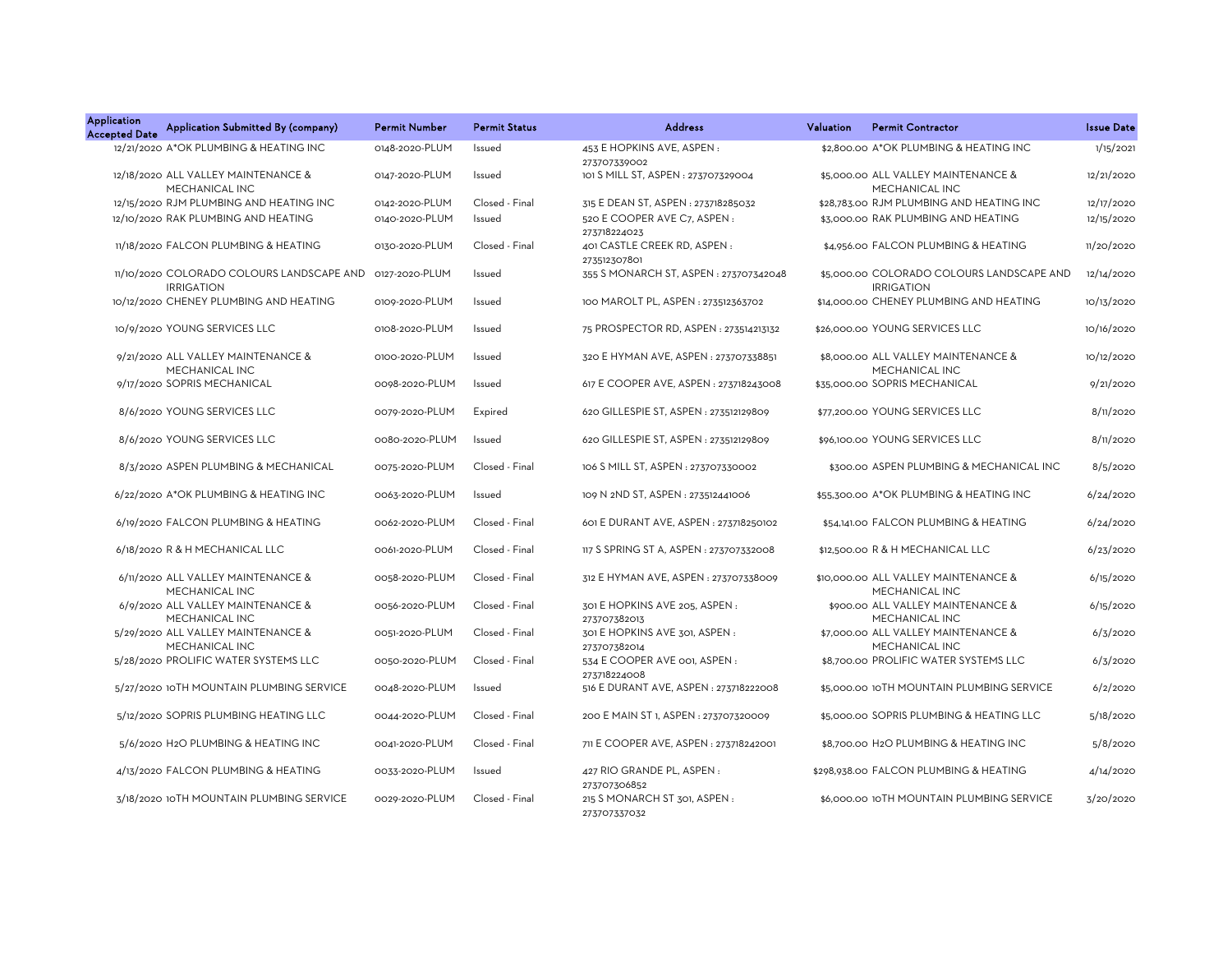| <b>Application</b><br><b>Accepted Date</b> | Application Submitted By (company)                    | <b>Permit Number</b> | <b>Permit Status</b> | <b>Address</b>                                 | Valuation | <b>Permit Contractor</b>                               | <b>Issue Date</b> |
|--------------------------------------------|-------------------------------------------------------|----------------------|----------------------|------------------------------------------------|-----------|--------------------------------------------------------|-------------------|
|                                            | 2/7/2020 ALL VALLEY MAINTENANCE &<br>MECHANICAL INC   | 0011-2020-PLUM       | Closed - Final       | , ASPEN: 273707382800                          |           | \$20,000,00 ALL VALLEY MAINTENANCE &<br>MECHANICAL INC | 2/10/2020         |
|                                            | 1/21/2020 ALL VALLEY MAINTENANCE &<br>MECHANICAL INC  | 0008-2020-PLUM       | Closed - Final       | 301 E HOPKINS AVE 205, ASPEN:<br>273707382013  |           | \$20,000.00 ALL VALLEY MAINTENANCE &<br>MECHANICAL INC | 1/23/2020         |
|                                            | 1/16/2020 ELEVATED PLUMBING & HEATING LLC             | 0004-2020-PLUM       | Issued               | 420 E HYMAN AVE 101, ASPEN :<br>273707339020   |           | \$168,600.00 ELEVATED PLUMBING & HEATING LLC           | 6/16/2020         |
|                                            | 1/16/2020 JIM HOUG PLUMBING AND HEATING INC           | 0005-2020-PLUM       | Expired              | 600 E MAIN ST 204, ASPEN : 273707325010        |           | \$2,400.00 JIM HOUG PLUMBING AND HEATING INC           | 1/21/2020         |
|                                            | Use of Building: Mixed-Use (11 records)               |                      |                      |                                                |           |                                                        |                   |
|                                            | 10/19/2020 A*OK PLUMBING & HEATING INC                | 0113-2020-PLUM       | Closed - Final       | 205 S MILL ST 1, ASPEN : 273707338004          |           | \$6,000.00 A*OK PLUMBING & HEATING INC                 | 10/21/2020        |
|                                            | 8/4/2020 ASPEN WATERWISE LLC                          | 0076-2020-PLUM       | Closed - Final       | 1400 VINE ST, ASPEN : 273707366800             |           | \$10,000,00 ASPEN WATERWISE LLC                        | 8/5/2020          |
|                                            | 8/3/2020 A*OK PLUMBING & HEATING INC                  | 0073-2020-PLUM       | Issued               | 205 S GALENA ST 15, ASPEN : 273707346015       |           | \$10,000.00 A*OK PLUMBING & HEATING INC                | 8/18/2020         |
|                                            | 7/23/2020 ASPEN WATERWISE LLC                         | 0072-2020-PLUM       | Closed - Final       | 447 E COOPER AVE, ASPEN : 273718221012         |           | \$3,000.00 ASPEN WATERWISE LLC                         | 7/24/2020         |
|                                            | 7/10/2020 YOUNG SERVICES LLC                          | 0067-2020-PLUM       | Issued               | 232 E MAIN ST, ASPEN : 273707320008            |           | \$85,800.00 YOUNG SERVICES LLC                         | 7/14/2020         |
|                                            | 4/28/2020 A*OK PLUMBING & HEATING INC                 | 0039-2020-PLUM       | Closed - Final       | 520 E COOPER AVE, ASPEN : 273718224800         |           | \$11,000.00 A*OK PLUMBING & HEATING INC                | 5/11/2020         |
|                                            | 4/17/2020 TOLIN MECHANICAL SYSTEMS CO                 | 0036-2020-PLUM       | Expired              | 330 E MAIN ST, ASPEN : 273707321004            |           | \$3,000.00 TOLIN MECHANICAL SYSTEMS CO                 | 4/24/2020         |
|                                            | 3/19/2020 O'NEIL HEATING AND PLUMBING LLC             | 0031-2020-PLUM       | Issued               | 300 S SPRING ST 301, ASPEN : 273718227108      |           | \$15,000.00 O'NEILL HEATING & PLUMBING LLC             | 3/23/2020         |
|                                            | 3/18/2020 O'NEIL HEATING AND PLUMBING LLC             | 0028-2020-PLUM       | Cancelled            | 300 S SPRING ST 301, ASPEN : 273718227108      |           | \$10,000.00 O'NEILL HEATING & PLUMBING LLC             |                   |
|                                            | 3/16/2020 CLIMATE CONTROL COMPANY LLC                 | 0024-2020-PLUM       | Expired              | 300 E HYMAN AVE, ASPEN : 273707338009          |           | \$3,236.84 CLIMATE CONTROL COMPANY OF GWS              | 3/18/2020         |
|                                            | 3/3/2020 SOPRIS MECHANICAL                            | 0021-2020-PLUM       | Issued               | 230 E HOPKINS AVE, ASPEN:<br>273707328008      |           | \$135,000.00 SOPRIS MECHANICAL                         | 5/19/2020         |
|                                            | Use of Building: Multi-Family (42 records)            |                      |                      |                                                |           |                                                        |                   |
|                                            | 12/16/2020 CHENEY PLUMBING AND HEATING                | 0146-2020-PLUM       | Issued               | 723 CEMETERY LN, ASPEN : 273512291002          |           | \$204,000.00 CHENEY PLUMBING AND HEATING               | 12/23/2020        |
|                                            | 12/16/2020 CHENEY PLUMBING AND HEATING                | 0145-2020-PLUM       | Issued               | 727 CEMETERY LN, ASPEN : 273512291001          |           | \$200,000.00 CHENEY PLUMBING AND HEATING               | 12/23/2020        |
|                                            | 12/14/2020 ALL VALLEY MAINTENANCE &<br>MECHANICAL INC | 0141-2020-PLUM       | Issued               | 935 E HOPKINS AVE, ASPEN : 273718206016        |           | \$2,500.00 ALL VALLEY MAINTENANCE &<br>MECHANICAL INC  | 1/6/2021          |
|                                            | 12/8/2020 ELEVATED PLUMBING & HEATING LLC             | 0136-2020-PLUM       | Issued               | 101 E BLEEKER ST B, ASPEN : 273512438017       |           | \$16,550.00 ELEVATED PLUMBING & HEATING LLC            | 12/22/2020        |
|                                            | 12/8/2020 AUSSIE PLUMBING AND HEATING                 | 0139-2020-PLUM       | Issued               | 929 E DURANT AVE, ASPEN : 273718235004         |           | \$20,000.00 AUSSIE PLUMBING AND HEATING                | 1/4/2021          |
|                                            | 12/8/2020 SUPERIOR PLUMBING & HEATING                 | 0138-2020-PLUM       | Ready for Issue      | 1022 E HYMAN AVE 2, ASPEN : 273718110002       |           | \$250.00 SUPERIOR PLUMBING & HEATING                   |                   |
|                                            | 11/30/2020 BISHOP PLUMBING & HEATING                  | 0134-2020-PLUM       | Issued               | 734 E HOPKINS AVE, ASPEN : 273707361004        |           | \$700.00 BISHOP PLUMBING & HEATING                     | 1/4/2021          |
|                                            | 11/24/2020 AUSSIE PLUMBING AND HEATING                | 0132-2020-PLUM       | Issued               | 610 S WEST END ST D102, ASPEN:<br>273718267012 |           | \$1,000.00 AUSSIE PLUMBING AND HEATING                 | 11/25/2020        |
|                                            | 11/6/2020 STORM KING MECHANICAL                       | 0123-2020-PLUM       | Issued               | 1020 E DURANT AVE 301, ASPEN :<br>273718234013 |           | \$2,000.00 STORM KING MECHANICAL                       | 11/24/2020        |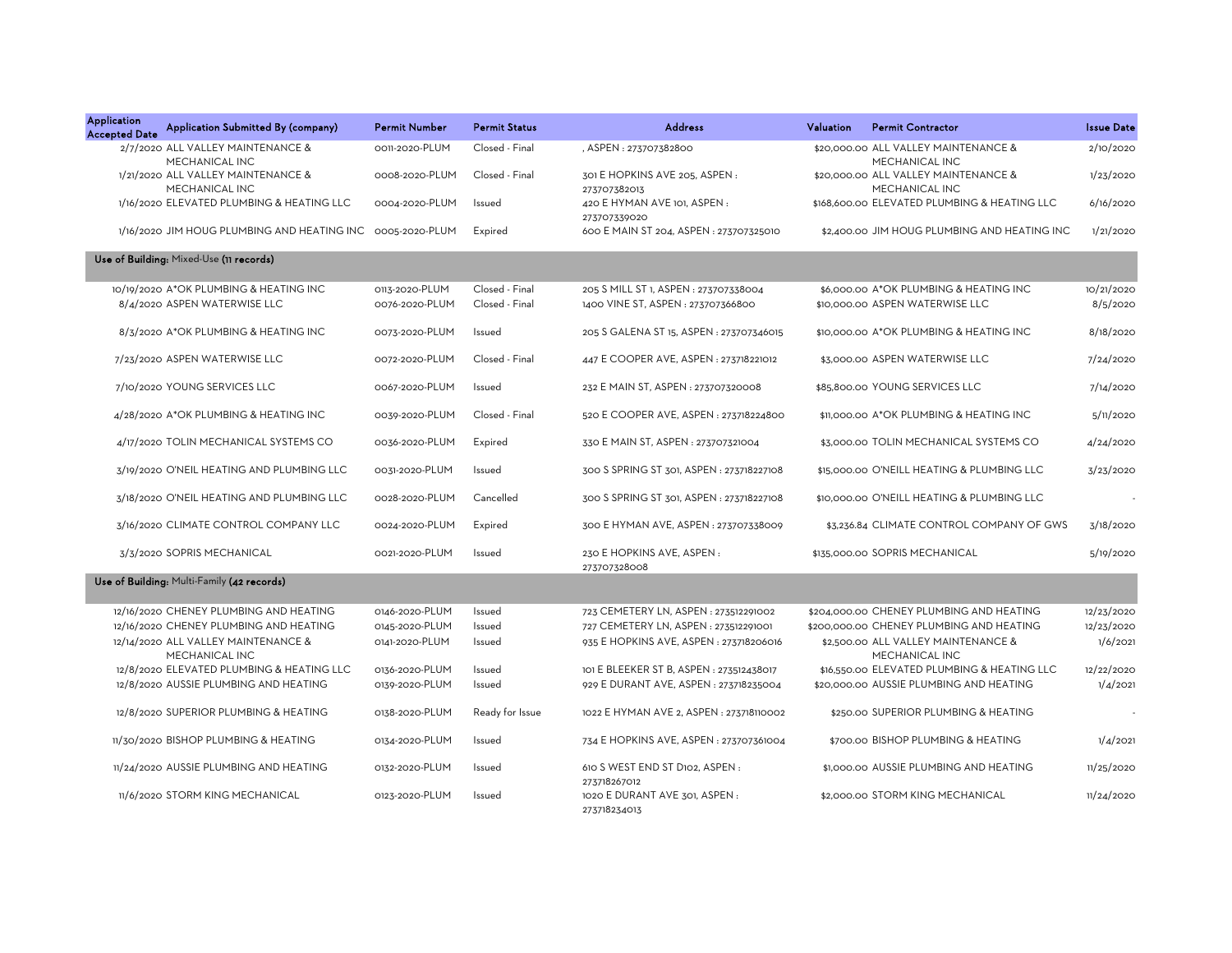| <b>Application</b><br><b>Accepted Date</b> | Application Submitted By (company)                   | Permit Number  | <b>Permit Status</b> | <b>Address</b>                                  | Valuation | <b>Permit Contractor</b>                               | <b>Issue Date</b> |
|--------------------------------------------|------------------------------------------------------|----------------|----------------------|-------------------------------------------------|-----------|--------------------------------------------------------|-------------------|
|                                            | 11/5/2020 TODD P CHESTNUT                            | 0122-2020-PLUM | Closed - Final       | 610 S WEST END ST E204, ASPEN:<br>273718267037  |           | \$1,000.00 TODD P CHESTNUT                             | 11/10/2020        |
|                                            | 10/26/2020 DAVID ROSSA                               | 0116-2020-PLUM | Closed - Final       | 935 E HOPKINS AVE 2, ASPEN :<br>273718206025    |           | \$8,000.00 SECURE HOME MAINTENANCE &<br>MECHANICAL LLC | 11/9/2020         |
|                                            | 10/26/2020 SOPRIS PLUMBING HEATING LLC               | 0117-2020-PLUM | Issued               | 802 E COOPER AVE 3, ASPEN :<br>273718228032     |           | \$10,000.00 SOPRIS PLUMBING & HEATING LLC              | 10/29/2020        |
|                                            | 10/22/2020 SUPERIOR PLUMBING & HEATING               | 0115-2020-PLUM | Issued               | 501 W MAIN ST A101, ASPEN : 273512449003        |           | \$10,000.00 SUPERIOR PLUMBING & HEATING                | 10/27/2020        |
|                                            | 10/12/2020 SOPRIS PLUMBING HEATING LLC               | 0110-2020-PLUM | Issued               | 1039 E COOPER AVE 20A, ASPEN :<br>273707342040  |           | \$2,000.00 SOPRIS PLUMBING & HEATING LLC               | 10/21/2020        |
|                                            | 10/5/2020 YOUNG SERVICES LLC                         | 0106-2020-PLUM | Closed - Final       | 617 E COOPER AVE 101, ASPEN :<br>273718243046   |           | \$11,700.00 YOUNG SERVICES LLC                         | 10/7/2020         |
|                                            | 10/2/2020 SINCLAIR PLUMBING AND HEATING              | 0105-2020-PLUM | Closed - Final       | 800 E HOPKINS AVE, ASPEN:<br>273718288800       |           | \$5,000.00 SINCLAIR PLUMBING AND HEATING               | 10/9/2020         |
|                                            | 9/30/2020 ASPEN WATERWISE LLC                        | 0102-2020-PLUM | Closed - Final       | 122 JUAN ST, ASPEN : 273513139007               |           | \$3,450.00 ASPEN WATERWISE LLC                         | 10/5/2020         |
|                                            | 9/14/2020 HAPS INC                                   | 0093-2020-PLUM | Issued               | 24 MCSKIMMING RD A, ASPEN:<br>273718100054      |           | \$32,000.00 HAPS INC                                   | 9/16/2020         |
|                                            | 9/14/2020 HAPS INC                                   | 0094-2020-PLUM | Issued               | 805 E COOPER AVE 6, ASPEN :<br>273718238004     |           | \$17,450.00 HAPS INC                                   | 9/16/2020         |
|                                            | 9/14/2020 HAPS INC                                   | 0095-2020-PLUM | Closed - Final       | 600 E MAIN ST 410, ASPEN : 273707325027         |           | \$18,000.00 HAPS INC                                   | 9/16/2020         |
|                                            | 9/2/2020 SUPERIOR PLUMBING & HEATING                 | 0091-2020-PLUM | Issued               | 1022 E HYMAN AVE 2, ASPEN : 273718110002        |           | \$8,000.00 SUPERIOR PLUMBING & HEATING                 | 9/10/2020         |
|                                            | 8/26/2020 ASPEN WATERWISE LLC                        | 0089-2020-PLUM | Issued               | 250 S ORIGINAL ST, ASPEN : 273718208022         |           | \$2,700.00 ASPEN WATERWISE LLC                         | 9/3/2020          |
|                                            | 8/25/2020 ASPEN WATERWISE LLC                        | 0088-2020-PLUM | Issued               | 787 CASTLE CREEK DR, ASPEN:<br>273512234002     |           | \$2,700.00 ASPEN WATERWISE LLC                         | 9/1/2020          |
|                                            | 8/14/2020 ASPEN PLUMBING & MECHANICAL                | 0084-2020-PLUM | Issued               | 855 GIBSON AVE, ASPEN : 273707379001            |           | \$20,000.00 ASPEN PLUMBING & MECHANICAL INC            | 8/18/2020         |
|                                            | 8/14/2020 ALL VALLEY MAINTENANCE &<br>MECHANICAL INC | 0085-2020-PLUM | Closed - Final       | 107 ASPEN MOUNTAIN RD 4, ASPEN:<br>273718207002 |           | \$2,500.00 ALL VALLEY MAINTENANCE &<br>MECHANICAL INC  | 8/24/2020         |
|                                            | 8/5/2020 VALLEY HEATING SERVICE INC                  | 0078-2020-PLUM | Issued               | 1437 CRYSTAL LAKE RD, ASPEN:<br>273718131001    |           | \$75,000.00 VALLEY HEATING SERVICE INC                 | 8/6/2020          |
|                                            | 8/4/2020 Kuulla Studio                               | 0077-2020-PLUM | Closed - Final       | 748 S GALENA ST 2D, ASPEN: 273718274022         |           | \$5,000.00 YOUNG SERVICES LLC                          | 9/1/2020          |
|                                            | 7/10/2020 SINCLAIR PLUMBING AND HEATING              | 0068-2020-PLUM | Closed - Final       | 800 S MILL ST 102C, ASPEN : 273718276006        |           | \$1,200.00 SINCLAIR PLUMBING AND HEATING               | 7/13/2020         |
|                                            | 6/11/2020 O'NEIL HEATING AND PLUMBING LLC            | 0057-2020-PLUM | Closed - Final       | 503 W MAIN ST B102, ASPEN: 273512449014         |           | \$15,000.00 O'NEILL HEATING & PLUMBING LLC             | 6/24/2020         |
|                                            | 5/21/2020 SOPRIS MECHANICAL                          | 0047-2020-PLUM | Expired              | 406 S ASPEN ST, ASPEN : 273718219005            |           | \$72,000.00 SOPRIS MECHANICAL                          | 5/26/2020         |
|                                            | 5/20/2020 MCCLAIN INC                                | 0046-2020-PLUM | Closed - Final       | 210 W MAIN ST, ASPEN : 273512440009             |           | \$220,000.00 MCCLAIN INC                               | 7/8/2020          |
|                                            | 5/12/2020 SOPRIS PLUMBING HEATING LLC                | 0043-2020-PLUM | Issued               | 1039 E COOPER AVE 20A, ASPEN:<br>273707342040   |           | \$7,000.00 SOPRIS PLUMBING & HEATING LLC               | 5/18/2020         |
|                                            | 5/12/2020 YOUNG SERVICES LLC                         | 0042-2020-PLUM | Closed - Final       | 555 E DURANT AVE 2H, ASPEN:<br>273718249012     |           | \$13,800.00 YOUNG SERVICES LLC                         | 5/15/2020         |
|                                            | 4/28/2020 O'NEIL HEATING AND PLUMBING LLC            | 0037-2020-PLUM | Closed - Final       | 1032 VINE ST, ASPEN : 273707366152              |           | \$20,000,00 O'NEILL HEATING & PLUMBING LLC             | 5/5/2020          |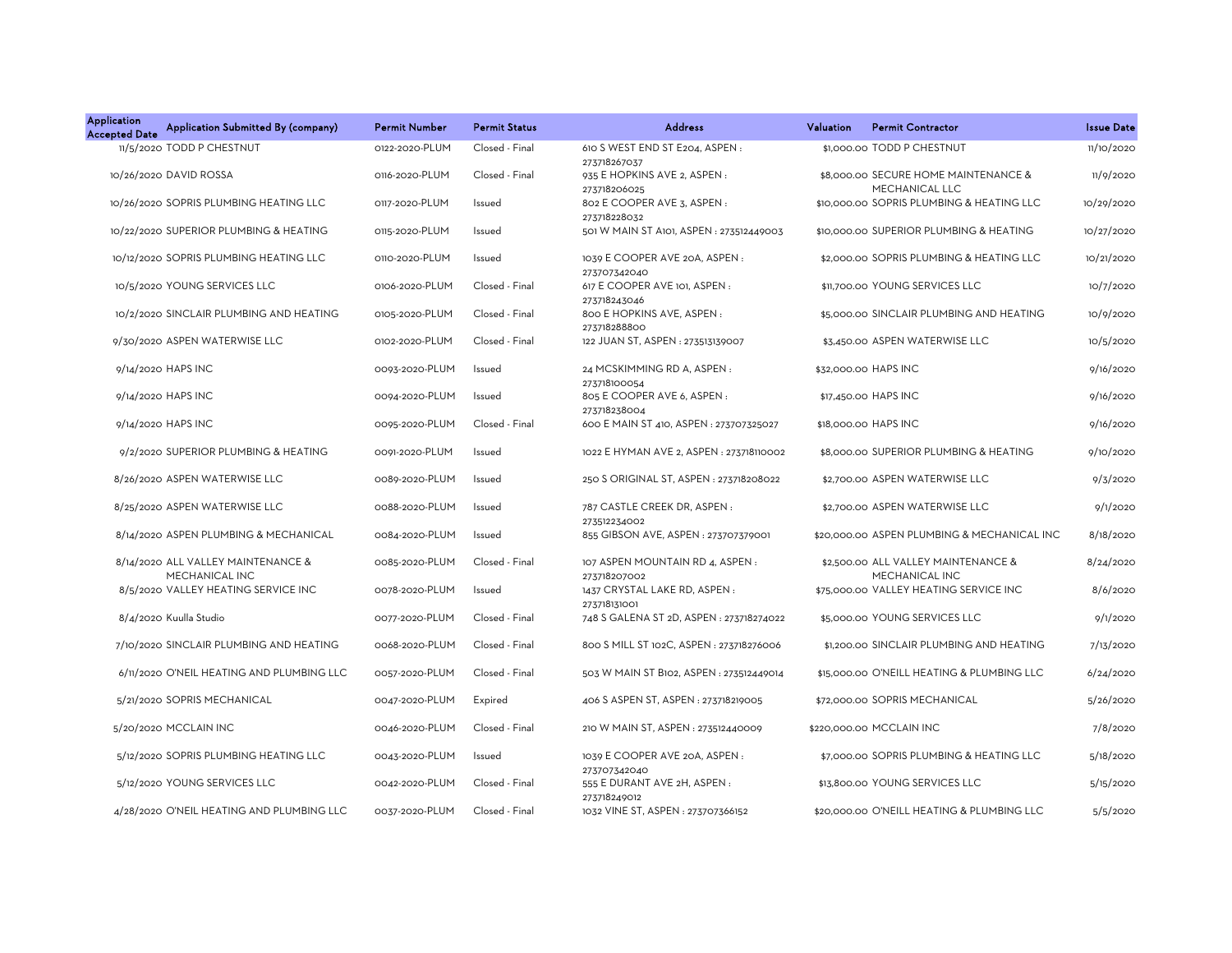| <b>Application</b><br><b>Accepted Date</b> | Application Submitted By (company)                                        | <b>Permit Number</b> | <b>Permit Status</b> | <b>Address</b>                               | Valuation      | <b>Permit Contractor</b>                                   | <b>Issue Date</b> |
|--------------------------------------------|---------------------------------------------------------------------------|----------------------|----------------------|----------------------------------------------|----------------|------------------------------------------------------------|-------------------|
|                                            | 4/14/2020 EASY TAP INC                                                    | 0035-2020-PLUM       | Closed - Final       | 104 W COOPER AVE 4, ASPEN :<br>273512469011  |                | \$1,500.00 EASY TAP INC                                    | 6/24/2020         |
|                                            | 4/13/2020 VALLEY HEATING SERVICE INC                                      | 0034-2020-PLUM       | Issued               | 611 S WEST END ST 3, ASPEN :<br>273718260004 |                | \$20,000.00 VALLEY HEATING SERVICE INC                     | 8/4/2020          |
|                                            | 3/18/2020 ELEVATED PLUMBING & HEATING LLC                                 | 0027-2020-PLUM       | Expired              | 520 S ORIGINAL ST A, ASPEN:<br>273718258030  |                | \$17,000.00 ELEVATED PLUMBING & HEATING LLC                | 3/20/2020         |
|                                            | 3/18/2020 A*OK PLUMBING & HEATING INC                                     | 0030-2020-PLUM       | Expired              | 1316 VINE ST, ASPEN : 273707366232           |                | \$5,500.00 A*OK PLUMBING & HEATING INC                     | 3/20/2020         |
|                                            | 2/25/2020 WEBBER PLUMBING AND HEATING LLC                                 | 0019-2020-PLUM       | Closed - Final       | 1001 E COOPER AVE 2. ASPEN:<br>273718234009  |                | \$750.00 WEBBER PLUMBING AND HEATING LLC                   | 3/3/2020          |
|                                            | 2/21/2020 SUPERIOR PLUMBING & HEATING                                     | 0018-2020-PLUM       | Closed - Final       | 1312 VINE ST, ASPEN : 273707366229           |                | \$3,000.00 SUPERIOR PLUMBING & HEATING                     | 3/6/2020          |
|                                            | 2/3/2020 TODD P CHESTNUT                                                  | 0009-2020-PLUM       | Issued               | 250 S ORIGINAL ST F, ASPEN :<br>273718208022 |                | \$2,500.00 ALL MOUNTAIN PLUMBING & HEATING                 | 2/5/2020          |
|                                            | 1/6/2020 GARRETT HANSEN PLUMBING INC                                      | 0002-2020-PLUM       | Closed - Final       | 900 E HOPKINS AVE 03, ASPEN:<br>273718205003 |                | \$2,000.00 GARRETT HANSEN PLUMBING                         | 1/9/2020          |
|                                            | Use of Building: Single Family (65 records)                               |                      |                      |                                              |                |                                                            |                   |
|                                            | 12/16/2020 CHENEY PLUMBING AND HEATING                                    | 0144-2020-PLUM       | Issued               | 458 THUNDERBOWL LN, ASPEN:<br>273514310002   |                | \$37,000.00 CHENEY PLUMBING AND HEATING                    | 12/23/2020        |
|                                            | 12/15/2020 RAK PLUMBING AND HEATING                                       | 0143-2020-PLUM       | Issued               | 708 E HOPKINS AVE, ASPEN:<br>273707334002    |                | \$30,000.00 RAK PLUMBING AND HEATING                       | 12/18/2020        |
|                                            | 12/8/2020 A*OK PLUMBING & HEATING INC                                     | 0137-2020-PLUM       | <b>Permit Review</b> | 222 W HOPKINS AVE 6, ASPEN:<br>273512454023  | \$6,000.00 -   |                                                            |                   |
|                                            | 12/7/2020 YOUNG SERVICES LLC                                              | 0135-2020-PLUM       | Issued               | 617 W BLEEKER ST, ASPEN : 273512444002       | \$162,500.00 - |                                                            | 12/9/2020         |
|                                            | 11/24/2020 AUSSIE PLUMBING AND HEATING                                    | 0133-2020-PLUM       | Issued               | 1465 RED BUTTE DR, ASPEN: 273501330003       |                | \$2,000.00 AUSSIE PLUMBING AND HEATING                     | 11/25/2020        |
|                                            | 11/19/2020 CRYSTAL VALLEY PLUMBING AND<br><b>HEATING</b>                  | 0131-2020-PLUM       | Issued               | 150 ROARING FORK DR, ASPEN:<br>273718120031  |                | \$36,000.00 CRYSTAL VALLEY PLUMBING AND<br><b>HEATING</b>  | 12/1/2020         |
|                                            | 11/12/2020 YOUNG SERVICES LLC                                             | 0128-2020-PLUM       | Issued               | 533 W HALLAM ST, ASPEN : 273512432001        |                | \$5,000.00 YOUNG SERVICES LLC                              | 11/16/2020        |
|                                            | 11/12/2020 PEAK PLUMBING & HEATING LLC                                    | 0129-2020-PLUM       | Issued               | 244 EASTWOOD DR, ASPEN : 273718120011        |                | \$101,525.00 PEAK PLUMBING & HEATING LLC                   | 1/12/2021         |
|                                            | 11/10/2020 SOPRIS PLUMBING HEATING LLC                                    | 0126-2020-PLUM       | Issued               | 314 N RIVERSIDE AVE, ASPEN :<br>273718159800 |                | \$10,000.00 SOPRIS PLUMBING HEATING LLC                    | 11/17/2020        |
|                                            | 11/10/2020 SUPERIOR PLUMBING & HEATING                                    | 0125-2020-PLUM       | Issued               | 931 GIBSON AVE, ASPEN : 273707400004         |                | \$15,000.00 SUPERIOR PLUMBING & HEATING                    | 11/12/2020        |
|                                            | 11/9/2020 R & H MECHANICAL LLC                                            | 0124-2020-PLUM       | Issued               | 1008 E HOPKINS AVE, ASPEN : 273718125001     |                | \$500.00 R & H MECHANICAL LLC                              | 11/12/2020        |
|                                            | 11/3/2020 ASPEN WATERWISE LLC                                             | 0120-2020-PLUM       | Closed - Final       | 310 EASTWOOD DR, ASPEN: 273718120003         |                | \$3,500.00 ASPEN WATERWISE LLC                             | 11/5/2020         |
|                                            | 11/3/2020 ALL VALLEY MAINTENANCE &<br>MECHANICAL INC                      | 0121-2020-PLUM       | Issued               | 1119 VINE ST, ASPEN : 273707366192           |                | \$6,000.00 ALL VALLEY MAINTENANCE &<br>MECHANICAL INC      | 11/6/2020         |
|                                            | 11/2/2020 ASPEN WATERWISE LLC                                             | 0119-2020-PLUM       | Issued               | 210 S 1ST ST, ASPEN : 273512459112           |                | \$3,500.00 ASPEN WATERWISE LLC                             | 11/5/2020         |
|                                            | 10/29/2020 CLEAR WATERS PLUMBING AND HEATING 0118-2020-PLUM<br><b>LLC</b> |                      | Issued               | 125 S GARMISCH ST, ASPEN : 273512455006      |                | \$2,000.00 CLEAR WATERS PLUMBING AND HEATING<br><b>LLC</b> | 11/12/2020        |
|                                            | 10/21/2020 SOPRIS PLUMBING HEATING LLC                                    | 0114-2020-PLUM       | Issued               | 1265 MTN VIEW DR, ASPEN : 273501309017       |                | \$10,000.00 SOPRIS PLUMBING & HEATING LLC                  | 10/29/2020        |
|                                            | 10/14/2020 O'NEIL HEATING AND PLUMBING LLC                                | 0112-2020-PLUM       | Issued               | 183 RED MTN RD, ASPEN: 273707200026          |                | \$125,000.00 O'NEILL HEATING & PLUMBING LLC                | 10/23/2020        |
|                                            | 10/14/2020 MAULDIN PLUMBING & HEATING INC                                 | 0111-2020-PLUM       | Issued               | 285 PFISTER DR, ASPEN : 273511309027         |                | \$90,000.00 MAULDIN PLUMBING & HEATING INC                 | 10/20/2020        |
|                                            | 10/8/2020 CANYON PLUMBING & HEATING CORP                                  | 0107-2020-PLUM       | Issued               | 1320 SNOWBUNNY LN, ASPEN:<br>273501311004    |                | \$24,000.00 CANYON PLUMBING & HEATING CORP                 | 10/16/2020        |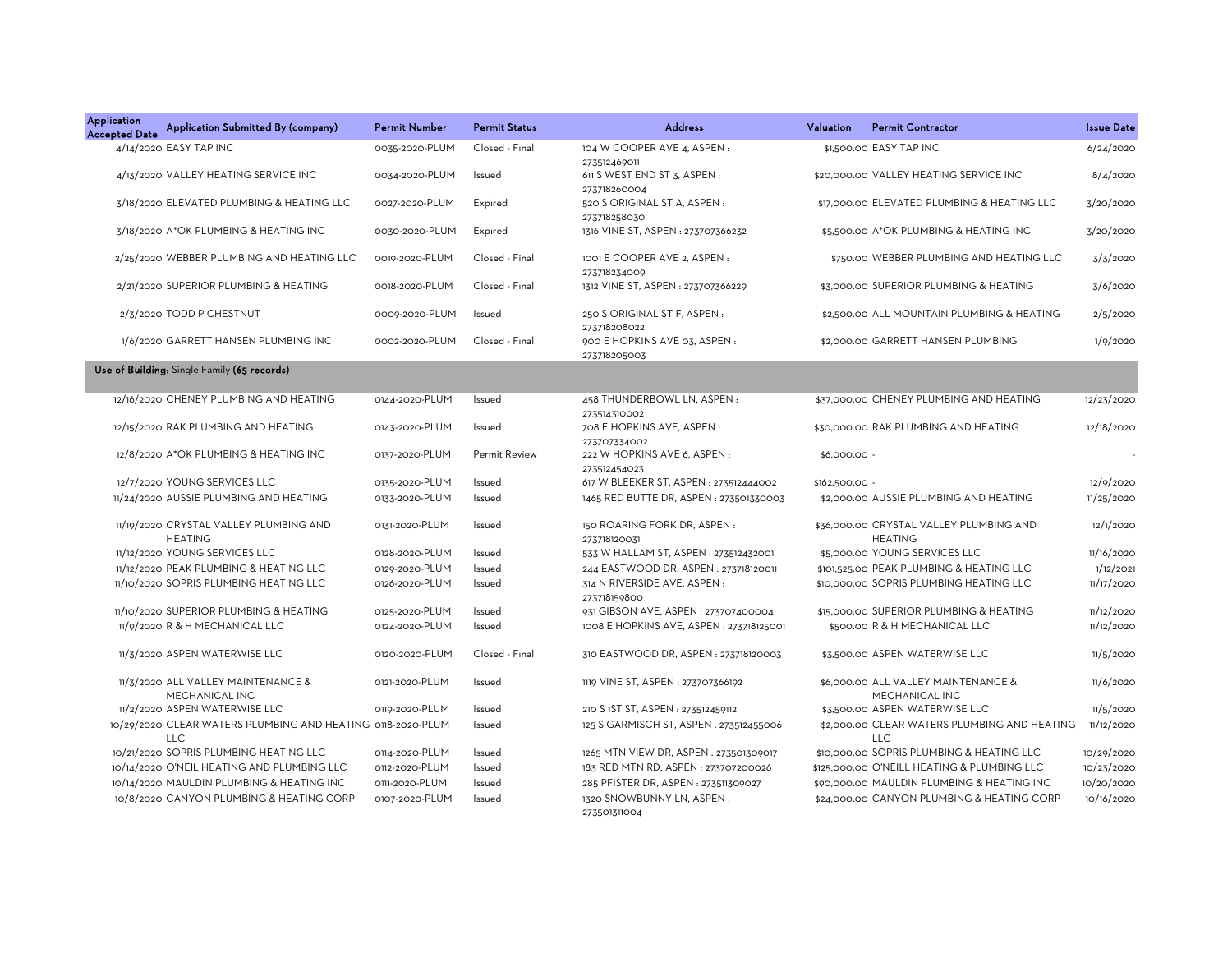| <b>Application</b><br><b>Accepted Date</b> | Application Submitted By (company)                      | <b>Permit Number</b> | <b>Permit Status</b> | <b>Address</b>                                    | Valuation    | <b>Permit Contractor</b>                                     | <b>Issue Date</b> |
|--------------------------------------------|---------------------------------------------------------|----------------------|----------------------|---------------------------------------------------|--------------|--------------------------------------------------------------|-------------------|
|                                            | 10/1/2020 O'NEIL HEATING AND PLUMBING LLC               | 0104-2020-PLUM       | Issued               | 709 W HALLAM ST, ASPEN: 273512430003              |              | \$150,000.00 O'NEILL HEATING & PLUMBING LLC                  | 10/6/2020         |
|                                            | 9/30/2020 CRYSTAL VALLEY PLUMBING AND<br><b>HEATING</b> | 0103-2020-PLUM       | Issued               | 431 W HALLAM ST, ASPEN : 273512433001             |              | \$102,825.00 CRYSTAL VALLEY PLUMBING & HEATING<br><b>INC</b> | 10/5/2020         |
|                                            | 9/24/2020 ELEVATED PLUMBING & HEATING LLC               | 0101-2020-PLUM       | Issued               | 419 E HYMAN AVE 7A, ASPEN : 273718216201          |              | \$140,000.00 ELEVATED PLUMBING & HEATING LLC                 | 9/28/2020         |
|                                            | 9/21/2020 AUSSIE PLUMBING AND HEATING                   | 0099-2020-PLUM       | Ready for Issue      | 373 RELAY RD, ASPEN : 273502303001                |              | \$5,000.00 AUSSIE PLUMBING AND HEATING                       |                   |
|                                            | 9/16/2020 MC PLUMBING                                   | 0097-2020-PLUM       | Closed - Final       | 800 S MILL ST 2A, ASPEN : 273718276021            |              | \$5,000.00 MC PLUMBING                                       | 10/1/2020         |
|                                            | 9/14/2020 HAPS INC                                      | 0096-2020-PLUM       | Issued               | 190 PFISTER DR, ASPEN : 273511309029              |              | \$4,300.00 HAPS INC                                          | 9/16/2020         |
|                                            | 9/8/2020 ELK RIDGE PLUMBING AND HEATING                 | 0092-2020-PLUM       | Closed - Final       | 115 MINERS TRL RD, ASPEN : 273707323006           |              | \$5,000.00 ELK RIDGE PLUMBING AND HEATING                    | 9/16/2020         |
|                                            | 9/2/2020 R & H MECHANICAL LLC                           | 0090-2020-PLUM       | Closed - Final       | 814 W BLEEKER ST E6, ASPEN:<br>273512311004       |              | \$6,875.00 R & H MECHANICAL LLC                              | 9/10/2020         |
|                                            | 8/25/2020 ASPEN WATERWISE LLC                           | 0087-2020-PLUM       | Closed - Final       | 277 MCSKIMMING RD, ASPEN:<br>273718104018         |              | \$2,700.00 ASPEN WATERWISE LLC                               | 9/1/2020          |
|                                            | 8/21/2020 ASPEN WATERWISE LLC                           | 0086-2020-PLUM       | Closed - Final       | 704 E HYMAN AVE, ASPEN : 273718211034             |              | \$2,750.00 ASPEN WATERWISE LLC                               | 8/24/2020         |
|                                            | 8/12/2020 CHENEY PLUMBING AND HEATING                   | 0082-2020-PLUM       | Issued               | 909 WATERS AVE, ASPEN : 273718281003              |              | \$135,000.00 CHENEY PLUMBING AND HEATING                     | 8/18/2020         |
|                                            | 8/6/2020 ASPEN WATERWISE LLC                            | 0081-2020-PLUM       | Closed - Final       | 712 W FRANCIS ST, ASPEN : 273512408004            |              | \$2,800.00 ASPEN WATERWISE LLC                               | 8/24/2020         |
|                                            | 8/3/2020 ASPEN WATERWISE LLC                            | 0074-2020-PLUM       | Cancelled            | 728 E HOPKINS AVE, ASPEN : 273707361001           | \$2,500.00 - |                                                              |                   |
|                                            | 7/23/2020 CANYON PLUMBING & HEATING CORP                | 0070-2020-PLUM       | Closed - Final       | 837 W SMUGGLER ST, ASPEN:<br>273512428001         |              | \$20,000,00 CANYON PLUMBING & HEATING CORP                   | 7/24/2020         |
|                                            | 7/23/2020 CANYON PLUMBING & HEATING CORP                | 0071-2020-PLUM       | Issued               | 825 W SMUGGLER ST, ASPEN:<br>273512428002         |              | \$20,000.00 CANYON PLUMBING & HEATING CORP                   | 7/24/2020         |
|                                            | 7/13/2020 SUPERIOR PLUMBING & HEATING                   | 0069-2020-PLUM       | Expired              | 813 W SMUGGLER ST, ASPEN:<br>273512428003         |              | \$70,000.00 SUPERIOR PLUMBING & HEATING                      | 7/13/2020         |
|                                            | 6/26/2020 MAULDIN PLUMBING & HEATING INC                | 0066-2020-PLUM       | Closed - Final       | 220 W MAIN ST 210, ASPEN: 273512440032            |              | \$3,500.00 MAULDIN PLUMBING & HEATING INC                    | 6/30/2020         |
|                                            | 6/23/2020 PINNACLE PLUMBING SERVICES LLC                | 0065-2020-PLUM       | Closed - Final       | 223 E HALLAM ST, ASPEN : 273707316008             |              | \$5,051.00 PINNACLE PLUMBING SERVICES LLC                    | 6/26/2020         |
|                                            | 6/22/2020 RAK PLUMBING AND HEATING                      | 0064-2020-PLUM       | Closed - Final       | 546 MCSKIMMING RD, ASPEN:<br>273718102002         |              | \$1,500.00 RAK PLUMBING AND HEATING                          | 6/26/2020         |
|                                            | 6/17/2020 TOP GUN PLUMBING & HEATING INC                | 0060-2020-PLUM       | Closed - Final       | 555 E DURANT AVE 3K, ASPEN:<br>273718249015       |              | \$50,000.00 TOP GUN PLUMBING & HEATING INC                   | 6/24/2020         |
|                                            | 6/15/2020 PACIFIC SHEET METAL INC                       | 0059-2020-PLUM       | Expired              | 1265 BUNNY CT, ASPEN: 273512243002                |              | \$26,542.00 PACIFIC SHEET METAL INC                          | 6/17/2020         |
|                                            | 6/8/2020 ASPEN WATERWISE LLC                            | 0055-2020-PLUM       | Expired              | 612 W FRANCIS ST, ASPEN : 273512409015            |              | \$3,000.00 ASPEN WATERWISE LLC                               | 7/8/2020          |
|                                            | 6/8/2020 YOUNG SERVICES LLC                             | 0054-2020-PLUM       | Expired              | 303 309 PARK AVE, ASPEN: 273718138800             |              | \$5,000.00 YOUNG SERVICES LLC                                | 6/15/2020         |
|                                            | 6/3/2020 RJM PLUMBING AND HEATING INC                   | 0053-2020-PLUM       | Expired              | 1485 HOMESTAKE DR, ASPEN:                         |              | \$5,000.00 RJM PLUMBING & HEATING INC                        | 6/29/2020         |
|                                            | 5/29/2020 PINNACLE PLUMBING SERVICES LLC                | 0052-2020-PLUM       | Expired              | 273502403002<br>993 MOORE DR, ASPEN: 273514111107 |              | \$13,410.00 PINNACLE PLUMBING SERVICES LLC                   | 6/19/2020         |